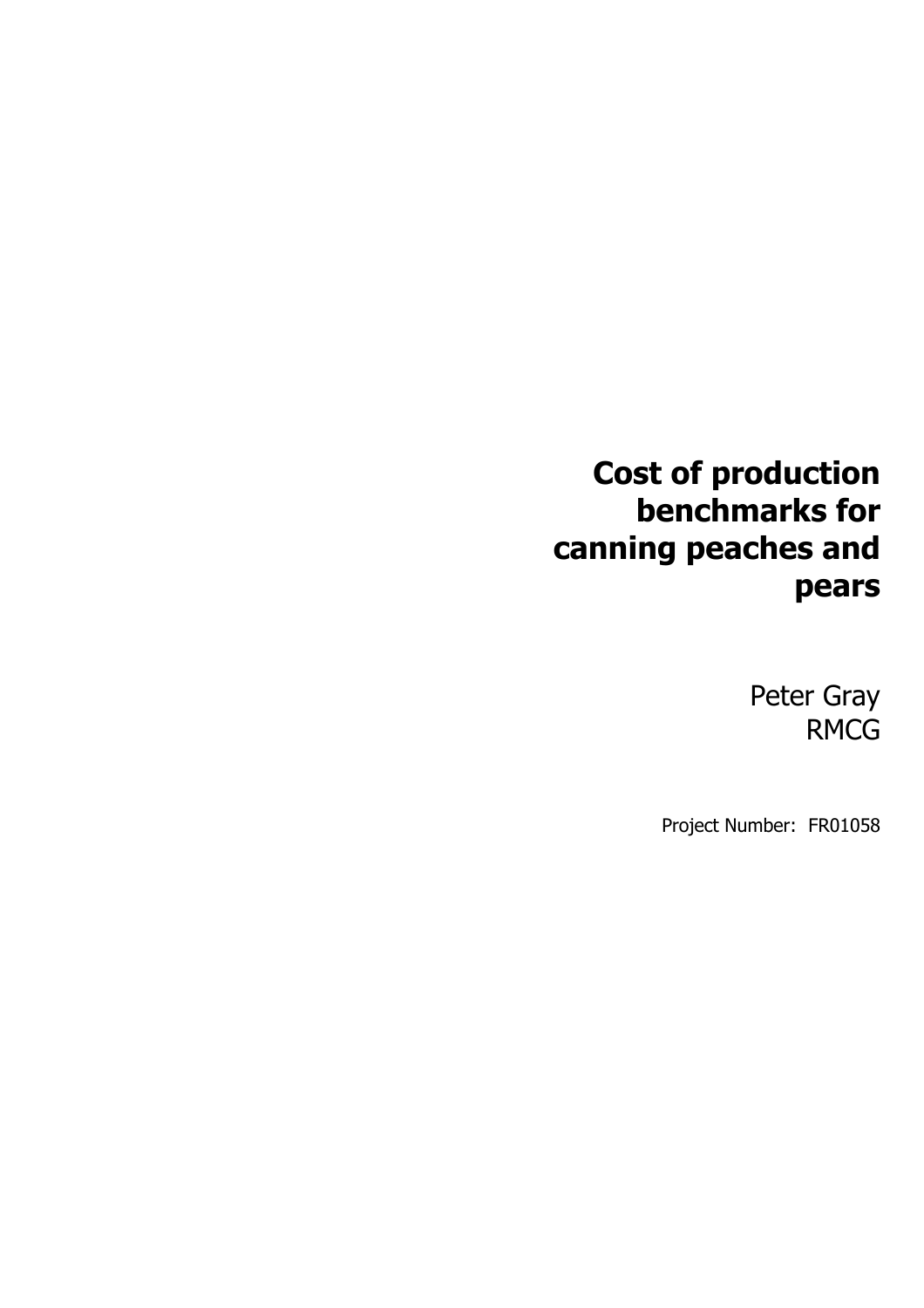#### **FR01058**

This report is published by Horticulture Australia Ltd to pass on information concerning horticultural research and development undertaken for the canned fruit industry.

The research contained in this report was funded by Horticulture Australia Ltd with the financial support of Canned Fruit Industry Council of Australia.

All expressions of opinion are not to be regarded as expressing the opinion of Horticulture Australia Ltd or any authority of the Australian Government.

The Company and the Australian Government accept no responsibility for any of the opinions or the accuracy of the information contained in this report and readers should rely upon their own enquiries in making decisions concerning their own interests.

ISBN 0 7341 1058 8

Published and distributed by: Horticultural Australia Ltd Level 1 50 Carrington Street Sydney NSW 2000 Telephone: (02) 8295 2300 Fax: (02) 8295 2399 E-Mail: horticulture@horticulture.com.au

© Copyright 2005



Know-how for Horticulture<sup>™</sup>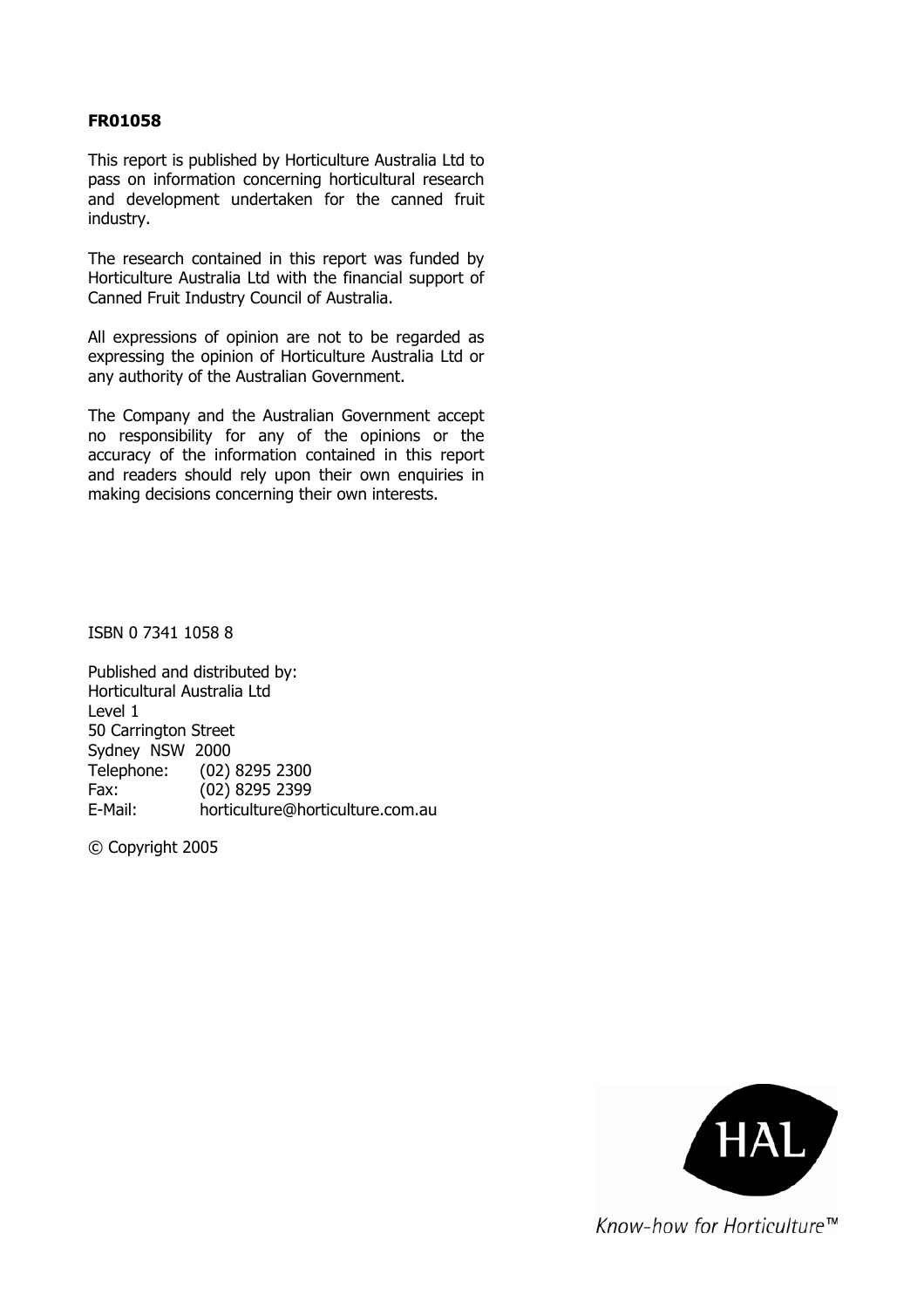

QuickTime™ and a Photo - JPEG decompressor are needed to see this picture.

**Canned Fruit Industry Council of Australia** 

# **FR01058:Cost of Production benchmarks for canning peaches and pears**

# **2000/01 to 2003/04**

### **Prepared by:**

 Peter Gray of RMCG Consultants for Business, Communities & Environment

FR01058 (January 2005)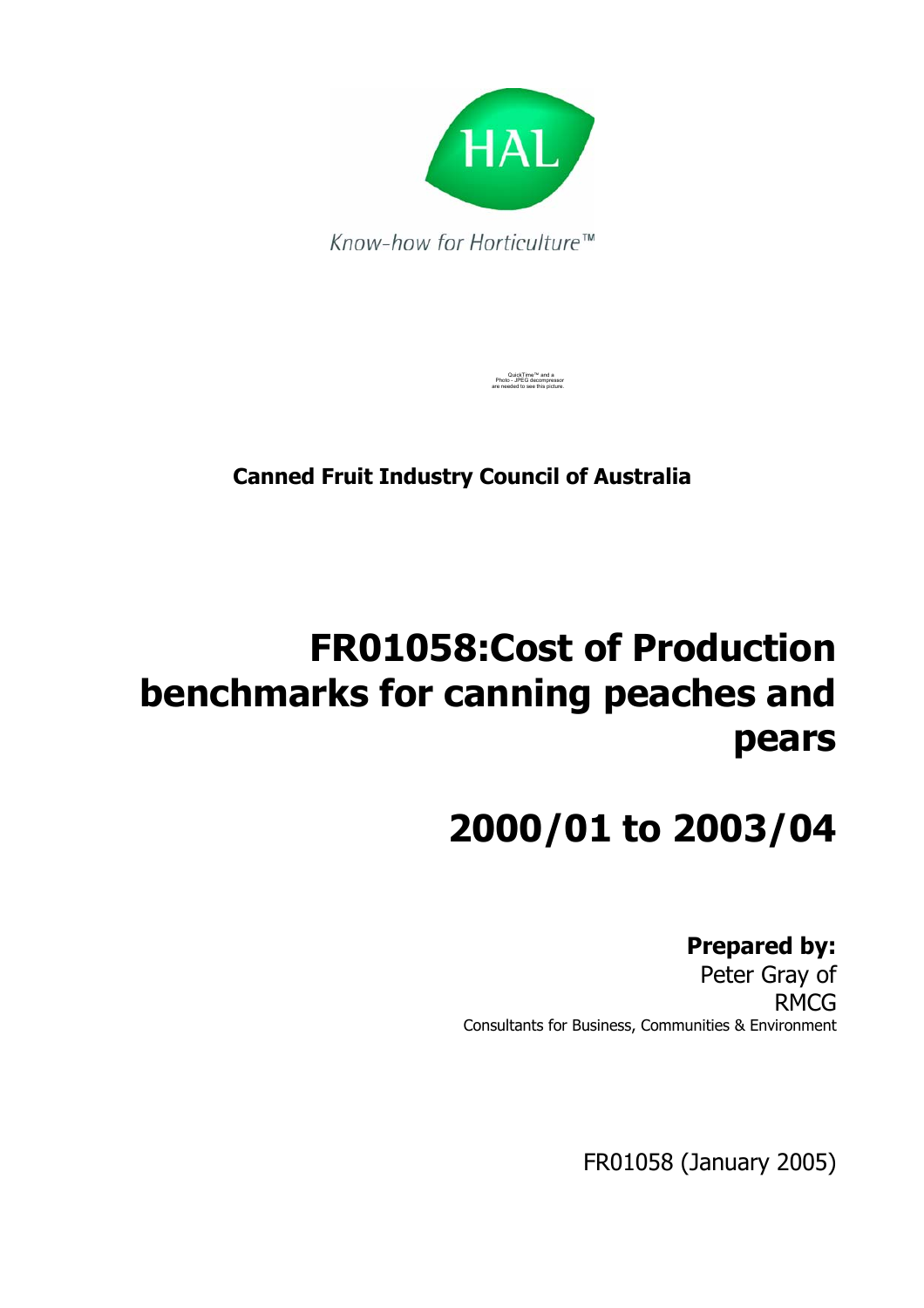#### **Horticulture Australia Limited, Project FR01058**

Peter Gray is a consultant with RMCG, Consultants for Business, Communities and Environment, Box 2410, Mail Centre, Bendigo, Vic 3554.

Tel: (03) 5441 4821; Fax: (03) 5441 2788; Email: rmcq@rmcq.com.au

FR01058 was instigated when SPC Ardmona Limited and its grower-suppliers agreed it was timely to establish objective economic benchmarks for the production of canning peaches and pears in the orchard to better plan for the long-term future.

Commencing with a study of two years' data (2000/01 and 2001/02) for the canning peach and pear enterprises of individual businesses, the project was extended to include data for the 2002/03 and 2003/04 seasons. This report presents the benchmarks established for the four years to 2003/04.

Funding by Horticulture Australia Limited and The Canned Fruits Industry Council of Australia is gratefully acknowledged.

January 2005

Any recommendations contained in this publication do not necessarily represent current Horticulture Australia Limited policy. No person should act on the basis of the contents of this publication, whether as to matters of fact or opinion or other content, without first obtaining specific, independent professional advice in respect of the matters set out in this publication.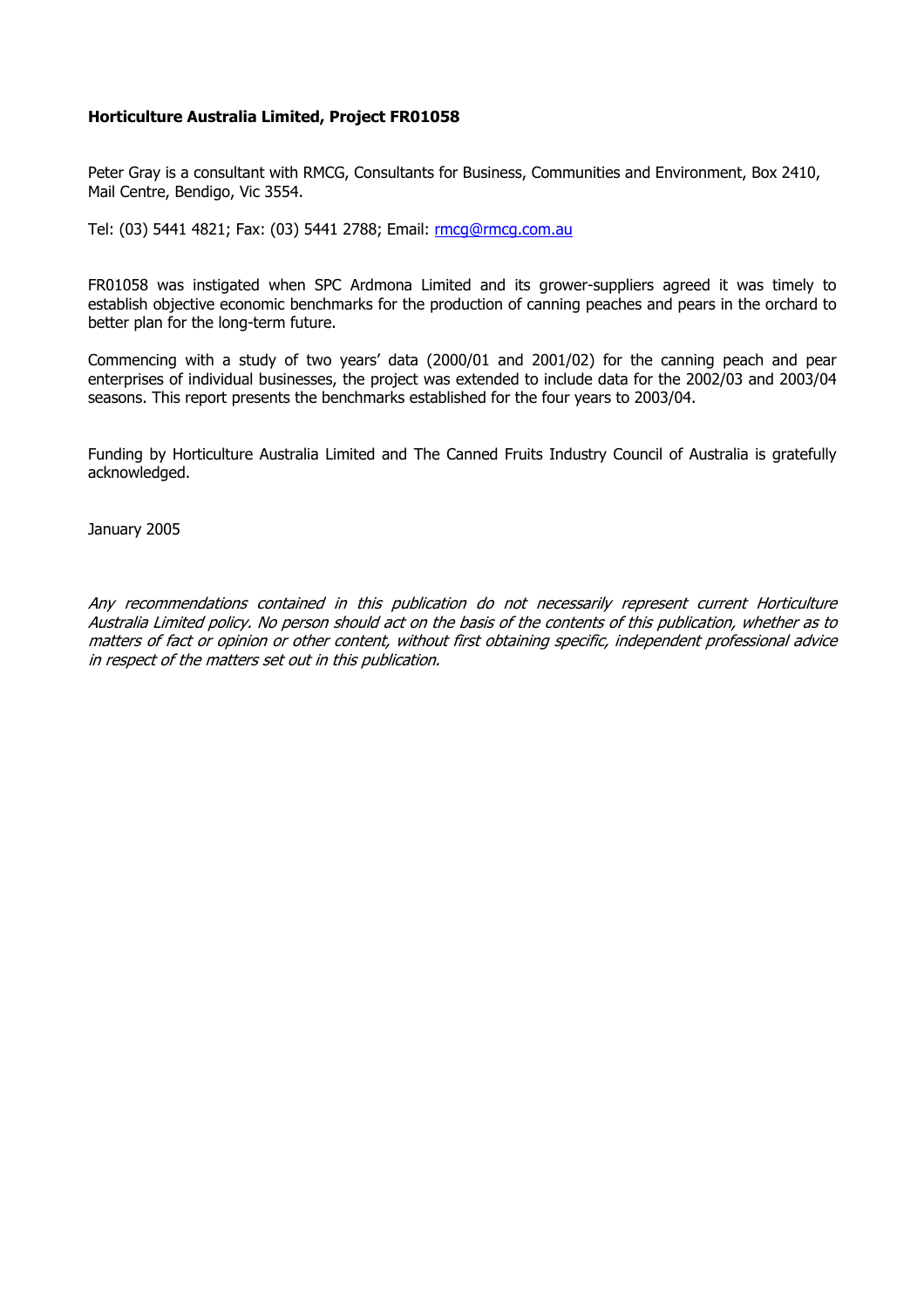#### **CONTENTS**

| $\mathbf{1}$            |      |  |  |  |
|-------------------------|------|--|--|--|
| $\mathbf{2}$            |      |  |  |  |
|                         | 2.1  |  |  |  |
|                         | 2.2  |  |  |  |
|                         | 2.3  |  |  |  |
| 3 <sup>7</sup>          |      |  |  |  |
|                         | 3.1  |  |  |  |
|                         | 3.2  |  |  |  |
|                         | 3.3  |  |  |  |
|                         | 3.4  |  |  |  |
|                         | 3.5  |  |  |  |
| $\overline{\mathbf{4}}$ |      |  |  |  |
| 5                       |      |  |  |  |
|                         |      |  |  |  |
|                         | 5.1  |  |  |  |
|                         | 5.2  |  |  |  |
|                         | 5.3  |  |  |  |
| 6                       |      |  |  |  |
|                         | 6.1  |  |  |  |
|                         | 6.2  |  |  |  |
|                         | 6.3  |  |  |  |
|                         | 6.4  |  |  |  |
| 7                       |      |  |  |  |
| 8                       |      |  |  |  |
| 9                       |      |  |  |  |
| 10                      |      |  |  |  |
|                         |      |  |  |  |
|                         | 10.1 |  |  |  |
|                         | 10.2 |  |  |  |
|                         | 10.3 |  |  |  |
| 11                      |      |  |  |  |
|                         | 11.1 |  |  |  |
|                         | 11.2 |  |  |  |
| 12                      |      |  |  |  |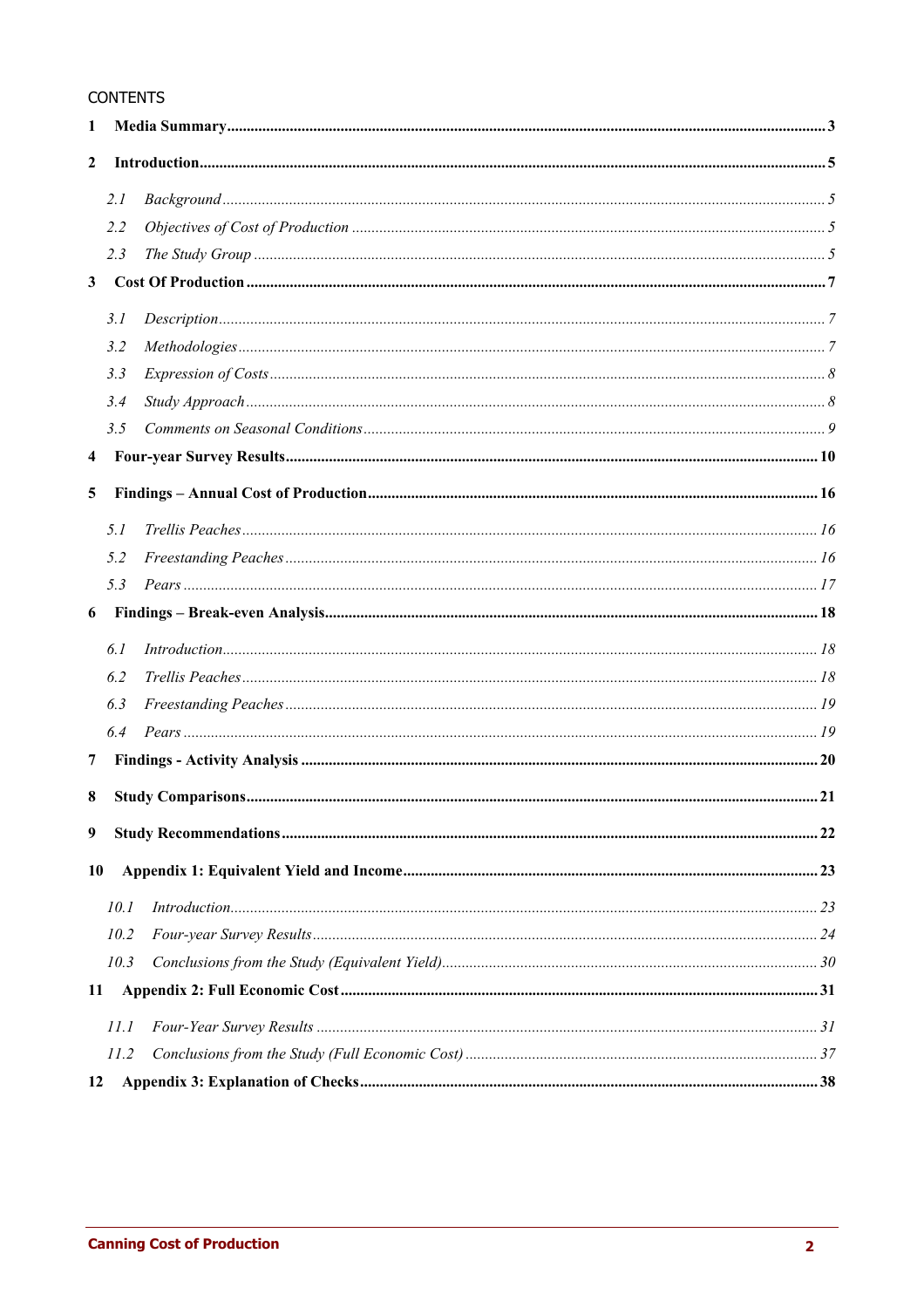### **1 Media Summary**

Prompted by long-term considerations of global competition for this industry, SPC Limited and Ardmona Foods Limited merged to establish a single \$450 million canning business that will be well placed to supply domestic and export markets.

As a consequence of this changing dynamic, the cannery and its grower-suppliers agreed it was timely to establish objective benchmarks for the costs of producing canning peaches and pears in the orchard. There had been no recent study of these costs, and the industry felt that the establishment of relevant benchmarks would enable it to better plan for its long-term future.

Commencing with a study of two years' data (2000/01 and 2001/02) for the canning peach and pear enterprises of individual businesses, the project was extended to include data for the 2002/03 and 2003/04 seasons. This report presents the benchmarks established for the four years to 2003/04.

The major findings of the study are:

#### **Trellis Peaches**

- $\circ$  In 2000/01 a modest average return on capital of 3% was earned. However, losses were recorded in each of the three years since then, resulting in zero returns on capital.
- $\circ$  The decline in profitability was caused by modest increases in income being insufficient to counter increases in expenses.
- o Average yields remained stable over the four years, and trellis peaches did not suffer the substantial drought and frost-affected yields experienced in freestanding blocks. There is, therefore, a reasonable expectation that a favourable season will produce higher yields; during the last two challenging seasons some growers achieved yields of about 40t/ha and all trellis blocks yielded more than the freestanding blocks.
- $\circ$  Since 2000/01, study growers have not earned a return high enough to cover basic business costs;
- $\circ$  Given a higher capital cost, it is imperative that growers achieve higher yields and returns than those achieved by the study group to ensure an acceptable return on their investment.

#### **Freestanding Peaches**

- $\circ$  Profitability declined each year of the study period, with average return on capital declining from 16% to minus 10%.
- $\circ$  The decline in business performance was driven almost entirely by a reduction in average vield each season.
- $\circ$  A 12% reduction in average yield during 2001/02 was followed by further, large reductions due to drought and frost conditions.
- $\circ$  If all other economic factors were to remain at the 2003/04 rates, a yield recovery to 32t/ha during 2004/05 would result in an average return on capital of about 14%.
- $\circ$  The underlying outlook for freestanding peaches is more optimistic than the study figures suggest.

#### **Pears**

 $\circ$  Profitability increased during each year of the study period, with return on capital improving from 2% to 15%.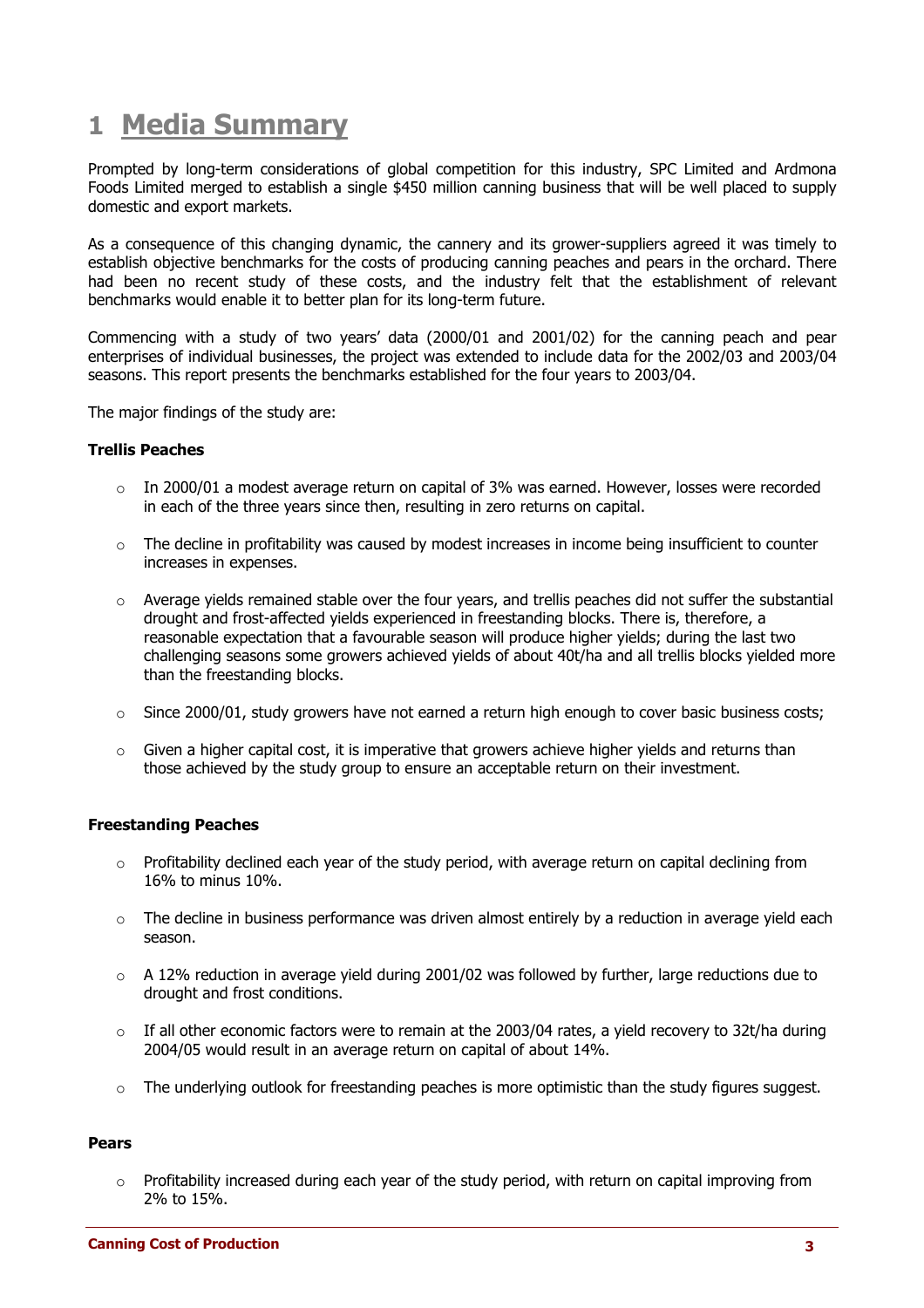- $\circ$  The improvement in business performance was driven almost entirely by an increase in net return each season.
- $\circ$  Between 2000/01 and 2003/04 the cannery base price rose by 11.8%. During the same period net return to the study growers improved by 25%. Given the stable yields, it would appear that the increase in net return has been driven by an equal combination of price increases and improved quality.
- $\circ$  Given the study group yields and quality, the outlook for canning pears has improved significantly.
- $\circ$  In the longer-run, however, research should continue to determine an earlier-production system to replace the present, ageing trees.

#### **Labour Cost**

 $\circ$  Labour stands out as the greatest single business cost. Some observations flow from this fact:

Industry R&D programs address many other factors of orchard activity, but rarely address ways of reducing this largest single business cost;

Australian labour costs are generally assumed to be greater than those of our competitors. As international trade becomes more robust ways must be found to reduce Australian labour costs;

Despite the substantial increase in development cost due to trellised plantings, the study group participants did not demonstrate any significant complementary saving in labour cost.

#### **Study Recommendations**

The following recommendations stem from the longer-term study process:

- $\circ$  A relatively small percentage of growers maintain orchard information in such a form as would enable them to compare their figures against the data from this study. We recommend that the industry should determine and implement a method whereby more growers can easily identify their own production costs and business profit by fruit type.
- $\circ$  Given that many growers will be unable to easily compare their own data against the Cost of Production data, it would be of benefit if some simple ballpark benchmarks could be developed to assist growers to check their business efficiency without major recording. We recommend that some simple performance benchmarks should be developed to assist growers understand their business performance.
- o Given the continuing competitive pressures from South American, South African and Chinese producers, it will become imperative that Australian labour costs are reduced. We recommend that the industry should devote R&D investment to identify ways in which labour costs can be reduced over time.
- o This four-year study has provided a valuable, objective insight into the performance of canning fruitgrowers and begins to provide information that can be used by SPC Ardmona and growers to recognise the impacts of seasonal conditions, price and quality variations and increasing production costs on grower profitability in the context of cannery constraints on raw material cost. It also appears that there is sufficient dynamic change from season to season to warrant annual studies for the foreseeable future. We recommend that the industry should continue to conduct future surveys whilst valuable information is being gained from the resulting data.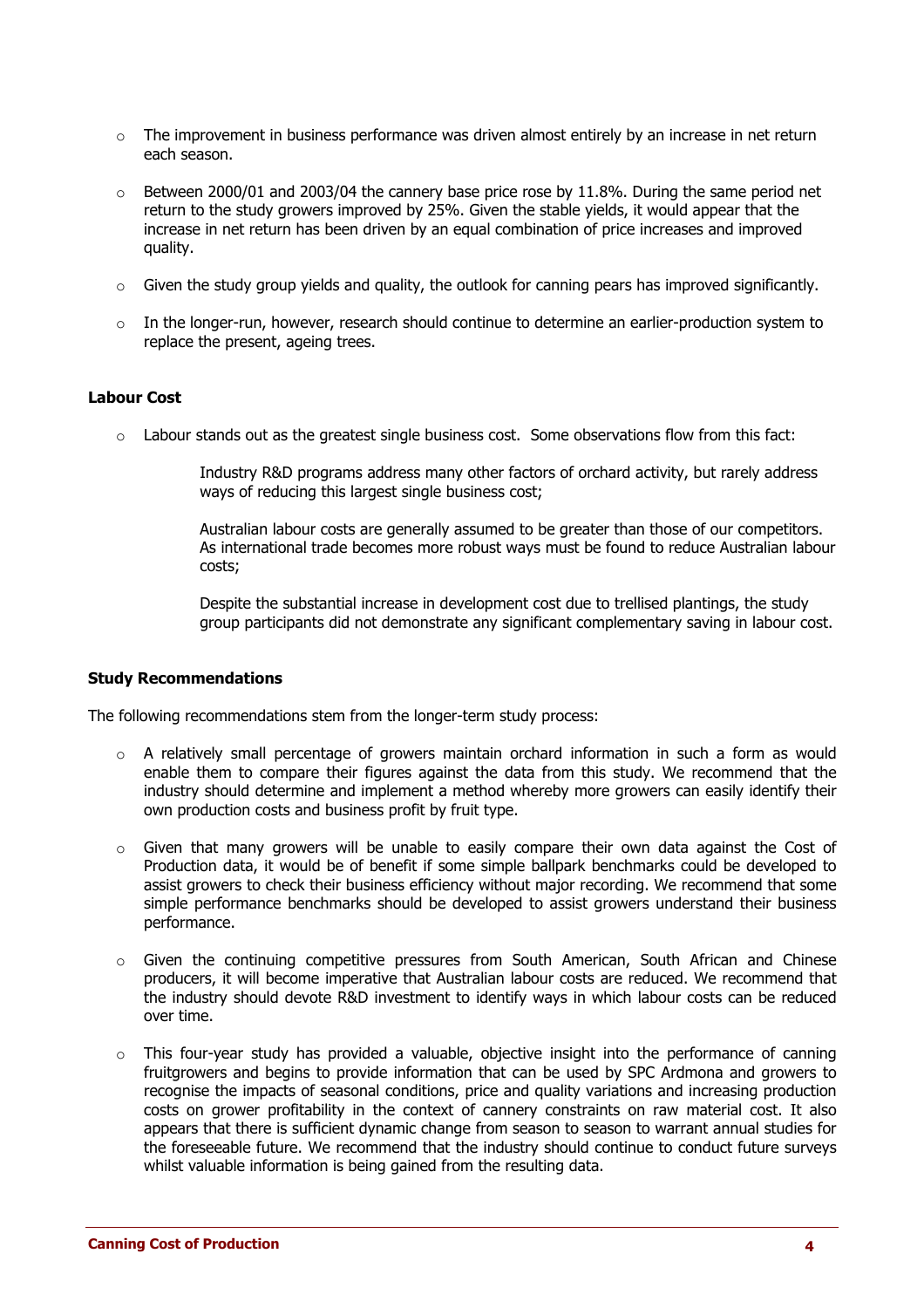### **2 Introduction**

#### **2.1 BACKGROUND**

Prompted by long-term considerations of global competition for this industry, SPC Limited and Ardmona Foods Limited merged to establish a single \$450 million canning business that will be well-placed to supply domestic and export markets.

As a consequence of this changing dynamic, the cannery and its grower-suppliers agreed it was timely to establish objective benchmarks for the costs of producing canning peaches and pears in the orchard. There had been no recent study of these costs, and the industry felt that the establishment of relevant benchmarks would enable it to better plan for its long-term future.

Commencing with a study of two years' data (2000/01 and 2001/02) for the canning peach and pear enterprises of individual businesses, the project was extended to include data for the 2002/03 and 2003/04 seasons. This report presents the benchmarks established for the four years to 2003/04.

Implementation of the project (FR01058 "Cost of production benchmarks for canning peaches and pears") was undertaken by RMCG, agricultural and management consultants, Bendigo. Their brief was to complete the extended study on the same basis used in the first two-year study, so the data would represent an objective trend position over the four years researched.

#### **2.2 OBJECTIVES OF COST OF PRODUCTION**

The purpose of the study was to measure data for the canning peach and pear enterprises of each business, and estimate appropriate benchmarks that could be used to understand and develop industry strategies. The aim of the Cost of Production study was to show:

- $\circ$  Income derived from yield and average price
- o Costs, both operating and capital
- o Profit
- o Return on Capital

Growers can use the resulting benchmarks to identify the strengths and weaknesses of their enterprises and, therefore, target management changes to build on strengths and eliminate weaknesses.

#### **2.3 THE STUDY GROUP**

#### **2.3.1** The Original Group

The original steering committee grower and processor members agreed the names of the ten study growers who were chosen for their recognised skills and experience in growing canning fruit. Of the ten orchards surveyed:

- o All grew canning pears, and represented 5% of 2001 census canning pear plantings by area;
- o Nine grew canning peaches;
- $\circ$  Seven grew canning peaches on freestanding trees, and represented 7% of census freestanding peach plantings by area;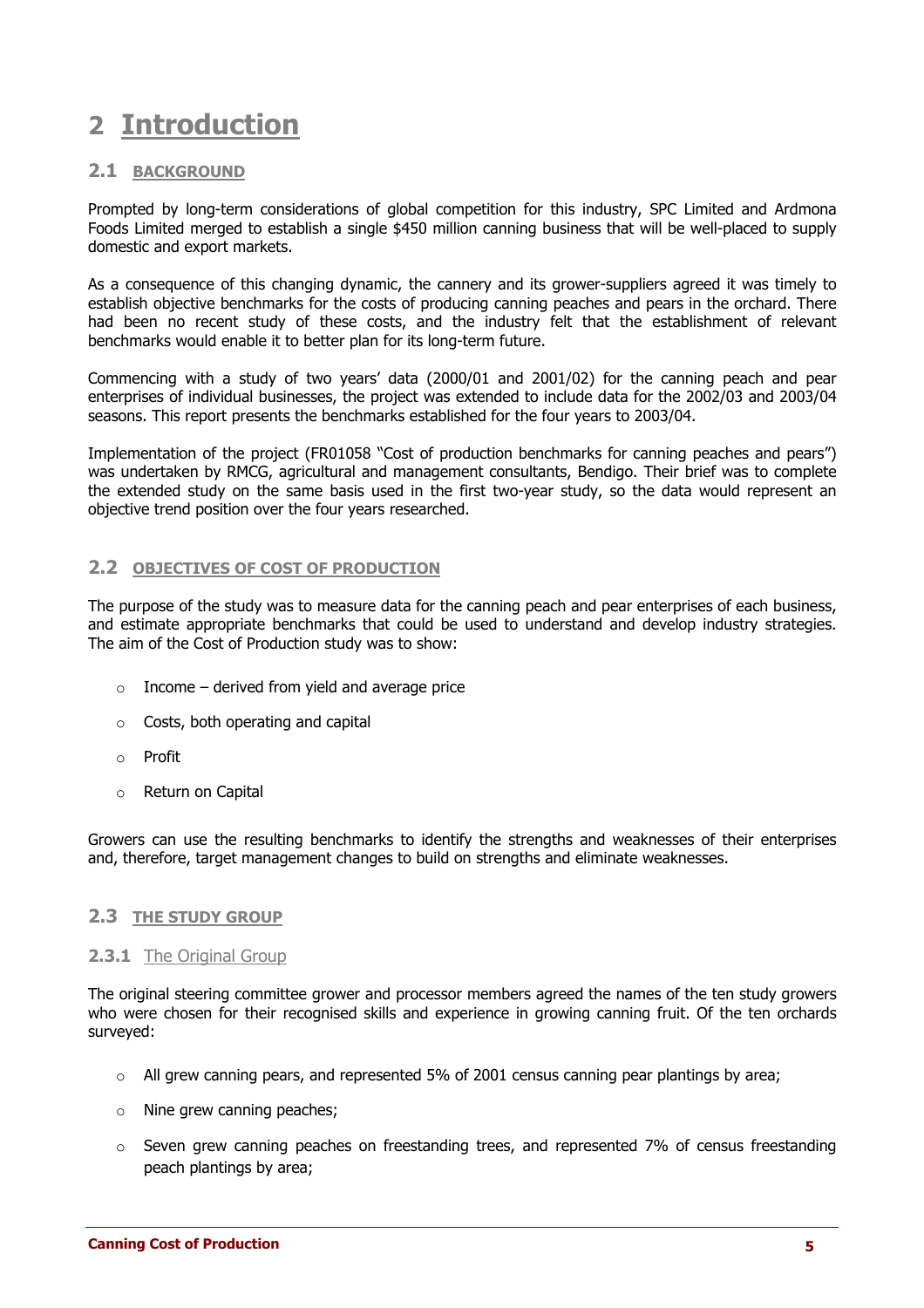$\circ$  Six grew peaches on central leader or Tatura Trellis systems, and represented 11% of census trellised canning peach plantings by area.

The process was confidential, so that an individual's financial data were not identified.

The financial data in such a relatively small sample were very diverse, and the study results were influenced by each of those businesses. Therefore, although the study results are representative of the growing activities of some of the best canning growers in the region and observations may be drawn on that basis, conclusions are fundamentally applicable to those businesses only.

#### **2.3.2** The Changed Group

Unfortunately, during the course of the second study, one orchard informed us it could no longer participate in the process due to a significant change in its production base. Accordingly, the original two-year published results were re-calculated to omit the data from this orchard, which grew all three types of canning fruit. The following table summarises the key differences between the published and amended data:

| 2000/01 (Published)                                                                                         | <b>Trellis</b><br><b>Peaches</b> | F/S<br><b>Peaches</b>     | <b>Pears</b>           |
|-------------------------------------------------------------------------------------------------------------|----------------------------------|---------------------------|------------------------|
| Yield (t/ha)<br>Average Return (\$/t)<br>EBIT $(\frac{4}{h})$<br>Return on Capital (%)<br>2000/01 (Amended) | 34<br>454<br>2,819<br>8%         | 33<br>447<br>3,106<br>15% | 54<br>251<br>582<br>3% |
| Yield (t/ha)<br>Average Return (\$/t)<br>EBIT $(\frac{4}{h})$<br>Return on Capital (%)                      | 29<br>450<br>1,263<br>3%         | 32<br>450<br>3,270<br>16% | 54<br>249<br>457<br>2% |
| 2000/01 (Published)                                                                                         |                                  |                           |                        |
| Yield (t/ha)<br>Average Return (\$/t)<br>EBIT $(\frac{4}{h})$<br>Return on Capital (%)                      | 38<br>442<br>1,350<br>4%         | 30<br>432<br>923<br>4%    | 54<br>260<br>553<br>3% |
| 2000/01 (Amended)                                                                                           |                                  |                           |                        |
| Yield (t/ha)<br>Average Return (\$/t)<br>EBIT $(\frac{4}{h})$<br>Return on Capital (%)                      | 31<br>434<br>(730)<br>$-2%$      | 28<br>429<br>879<br>4%    | 55<br>257<br>826<br>4% |

The non-participating orchard achieved some exceptional indicators for its trellis peaches in 2000/01 and 2001/02. Due to the small sample size its inclusion then, and its exclusion now, has a significant influence on the results for trellis peaches. The effects on the freestanding peach and pear data are less severe.

The overall effect is that the final four-year data for trellis peaches may show a more gradual trend than might otherwise have been the case if this orchard had been included in the second two-year study.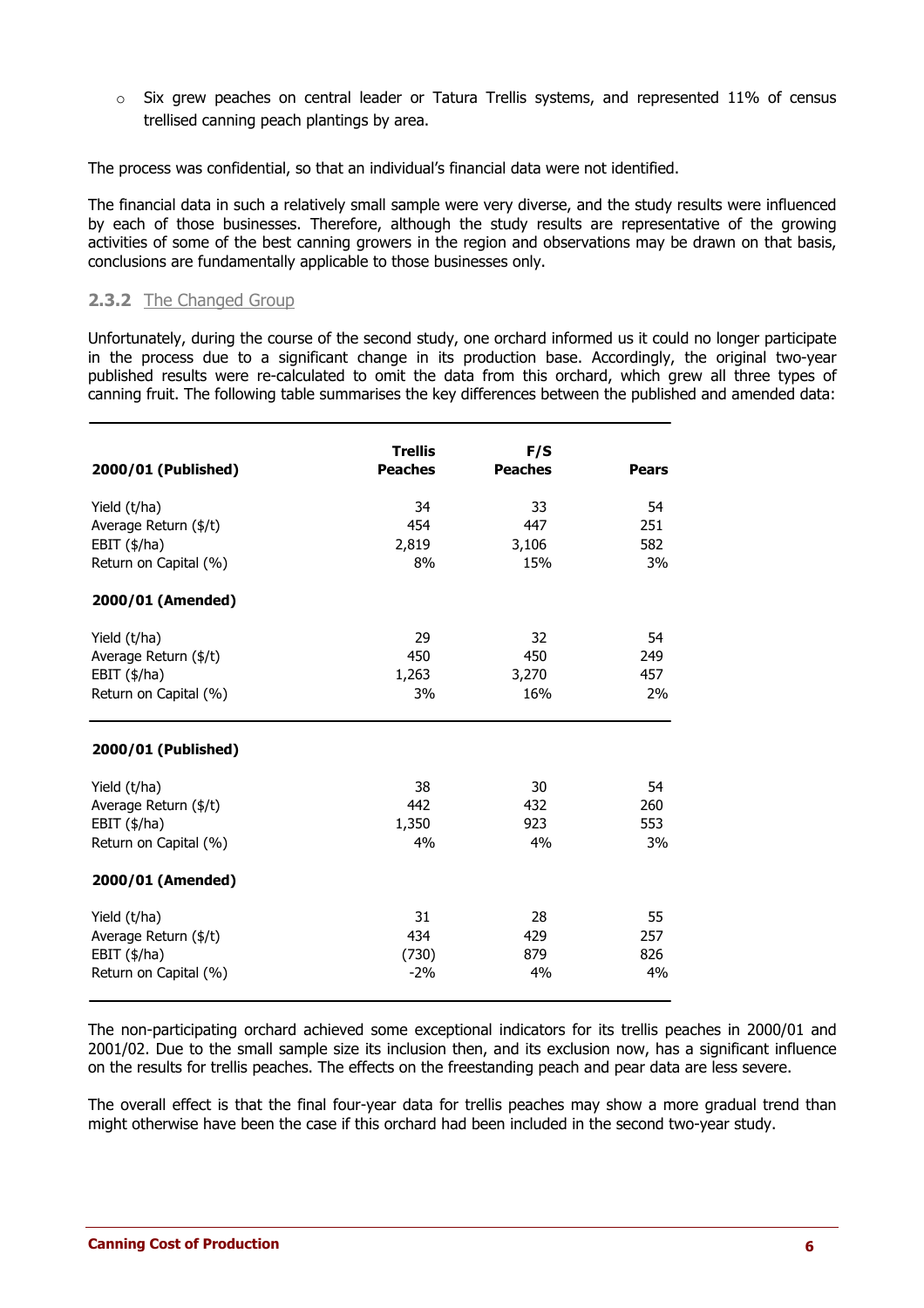### **3 Cost Of Production**

#### **3.1 DESCRIPTION**

Different practitioners have calculated 'Cost of Production' in a variety of ways and there are advantages and disadvantages associated with the various methodologies. In addition, costs are expressed in different ways, for example; per tonne, per hectare.

The reason different methodologies are used is that study readers often ask different questions. In this study five different methodologies are used and five different ways of expressing costs.

#### **3.2 METHODOLOGIES**

#### **3.2.1** Theoretical Cost of Production

A complete Cost of Production takes into account two very important factors that recognise the long-term aspects of growing fruit:

- $\circ$  The yields over the life of a permanent planting change. Low yields in early years are offset by higher yields in the longer term. Therefore, looking at one year's yield can neglect to take these factors into account;
- o Depreciation should include the period of redevelopment.

The inclusion of these factors answers questions about Cost of Production over the life of the enterprise and any individual year should not be taken in isolation. Steering committee views behind this study were divided between the short-term and long-term views; however, this aspect has relevance for long-term planning. The theoretical Cost of Production is contained in Appendix 1.

#### **3.2.2** Annual Cost of Production (P&L interest cost)

The annual Cost of Production results shown in Chapter 4.0 include the quantum of finance costs that would normally be stated in a grower's Profit & Loss Account. When establishing the project the steering committee preferred this methodology as a benchmarking tool because growers would be able to compare the study outcomes with data from their own Profit & Loss statements.

Note: This method of estimating Cost of Production is not endorsed by RMCG as a reflection of the complete range of economic costs associated with an orchard over its production cycle.

#### **3.2.3** Annual Cost of Production (full economic cost)

A complete Cost of Production must recognise interest costs associated with lost income during redevelopment, and interest on equipment and the developed land value. For an annual Cost of Production this is the standard methodology used by RMCG and is contained in Appendix 2.

#### **3.2.4** Break-even Cost of Production

Cost of Production includes an allowance for theoretical salaries for owners and also the cost of capital (interest foregone because of owning capital and depreciation of plantings). For planning, growers are mostly concerned with knowing what costs they have to cover to break even. That is, at what point do they start to make a profit which can be used as return on capital. Therefore, to help growers answer that question, which is very important to them for business survival, we have also provided this picture as part of the study.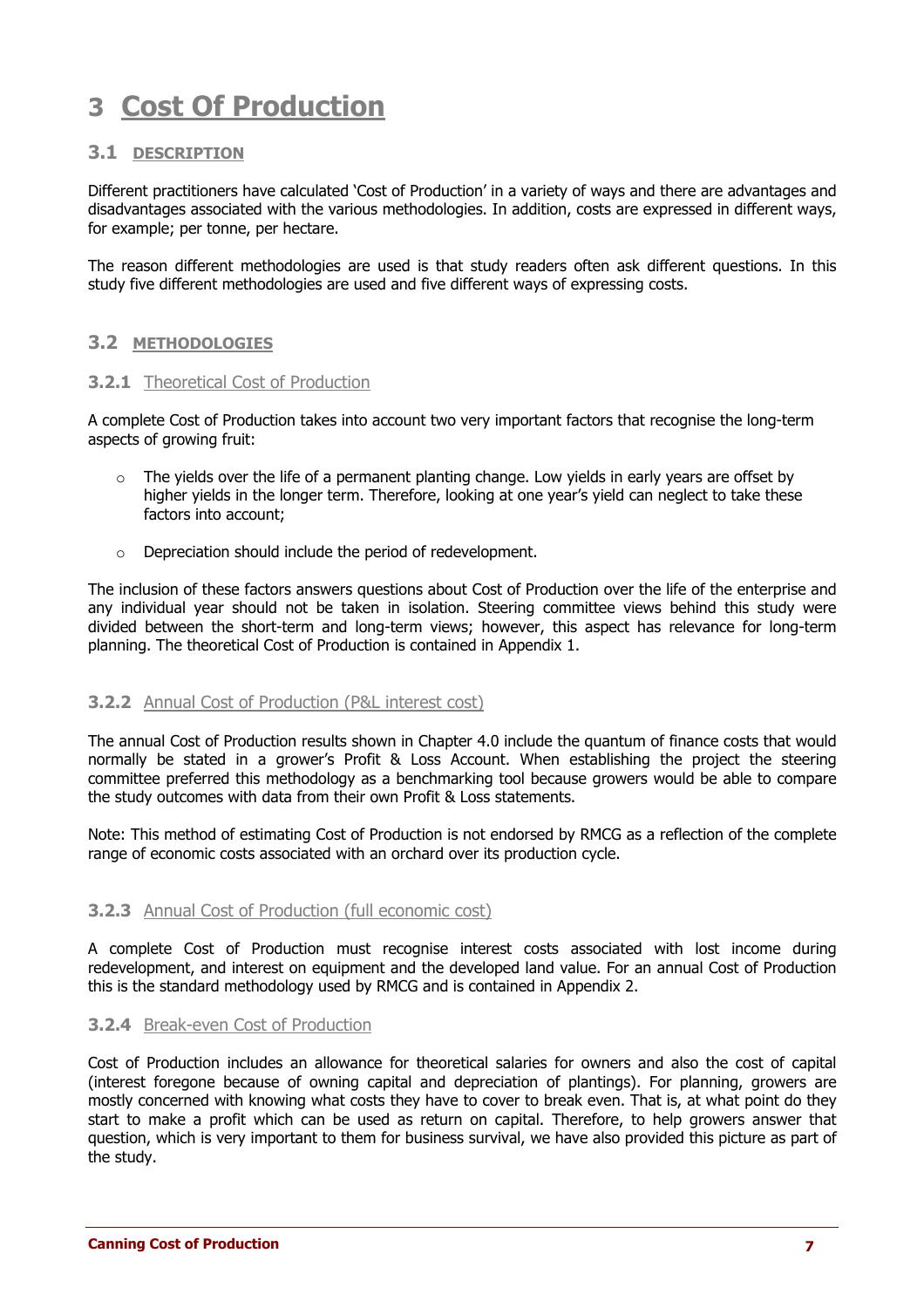#### **3.2.5** Activity Cost of production

This method considers the major cost centres for a business and determines the proportion that each contributes to total cost. Key cost activities become easier to identify.

#### **3.3 EXPRESSION OF COSTS**

In the addition to the above methods we have also expressed the results in the following different ways:

- $\circ$  Per hectare; from a grower perspective this expression enables him to compare the results from different fruit types to determine which are the most efficient, although per owner labour unit is also important.
- o Per tonne; from an industry perspective, and in terms of negotiating prices, this expression is of interest.
- $\circ$  Per Equivalent tonne; this expression considers unit income and costs over the full life-cycle of the enterprise.
- o Return on Capital; from a grower perspective this expression measures performance in a manner that enables him to determine if he is making a long-term profit, and to compare fruit types. It is also a simple way of understanding whether or not the industry is profitable.
- $\circ$  % of activity; this expression assists the industry to understand the main elements of production cost.

#### **3.4 STUDY APPROACH**

#### **General**

The study sought to identify the income, and operating and capital costs, relating to:

- o Trellis-grown canning peaches
- o Canning peaches grown on freestanding trees
- o Williams pears.

The surveys collected data about:

- $\circ$  The physical infrastructure, including planting systems
- o The yields obtained and income produced
- $\circ$  The operating costs incurred in growing each type of fruit
- o The capital cost of equipment and block development

#### **Capital Costs**

It is important to cost capital when calculating enterprise profit. Capital structure varies between businesses; some are debt-free and others borrow heavily. Whatever the business structure, capital has cost as:

- o Loan interest, or
- $\circ$  Interest income lost, that is, the enterprise could be sold and capital invested elsewhere.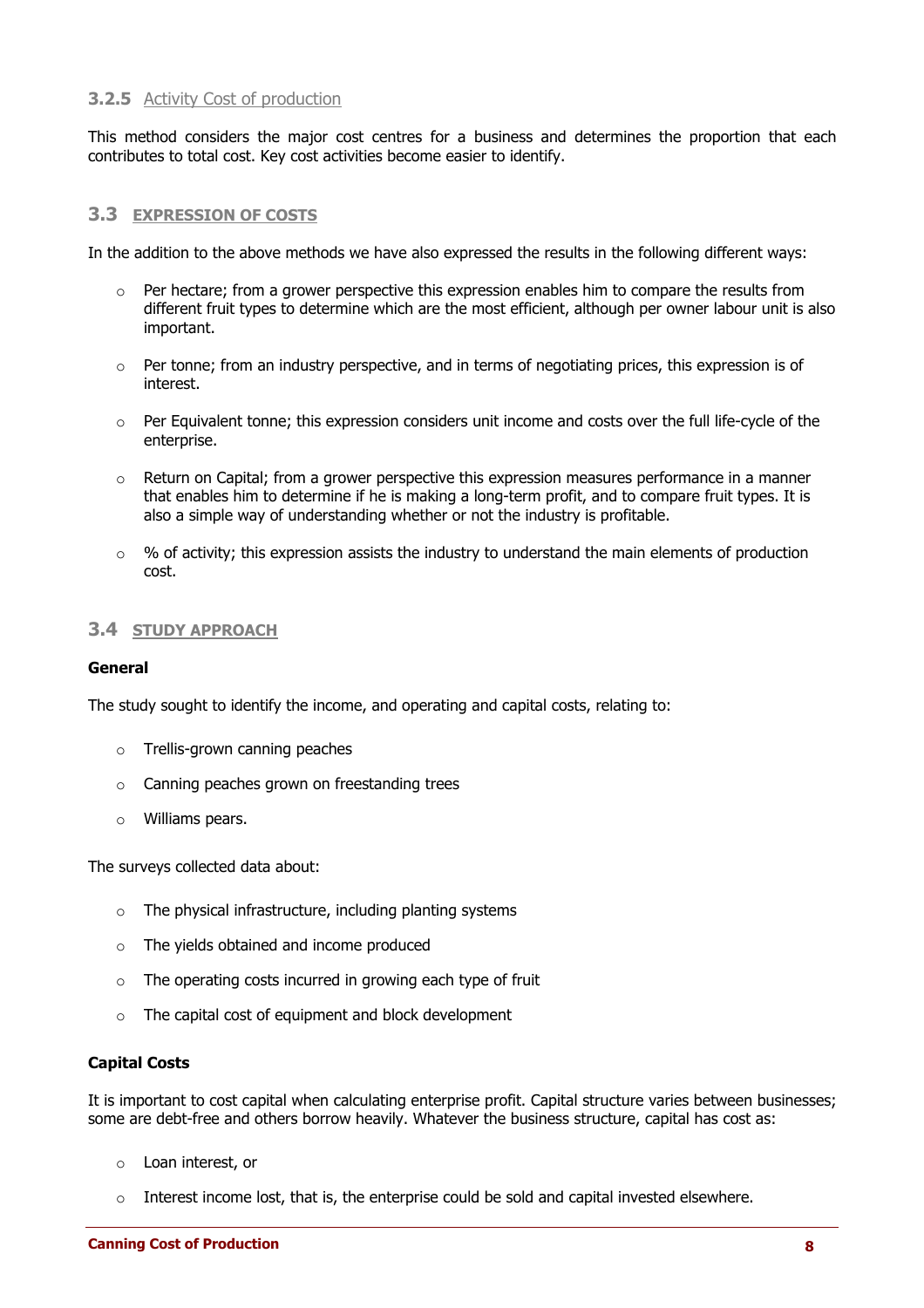In an orchard, capital is required to fund:

- o Depreciation
- o Interest (for capital that is borrowed)
- o Return on capital (for capital that is owned and invested in the business)

#### **Depreciation**

Farm equipment, orchard (tree plantings) and irrigation systems wear out (depreciate). Replacement needs to be funded. Annual depreciation of orchard equipment was calculated at 15% of the written-down value of that equipment. For the second two years of this study an allowance was made for additions to plant and equipment assets in each orchard.

Annual depreciation of the orchard (development capital cost, including irrigation but excluding land) was based on the expected life of the trees. The depreciation rates applied were: trellis peaches 5.9% (17 years), freestanding peaches 5.3% (19 years), and pears 1.25% (80 years).

#### **Interest/Return on Capital**

For the results based on actual yield, an amount was taken up for finance costs equating to the total of bank charges, borrowing costs, bank interest, and hire purchase and leasing costs incurred by an orchard. Based on a separate, randomised, industry study by RMCG, the figure of 7% of gross income was applied.

#### **Owner's Labour**

A standard salary rate was applied to the time owners spent on canning fruit. The annual equivalent rate agreed for the initial study by the steering committee was \$75,000 for each full-time owner worker. This rate was retained for 2002/03 and 2003/04.

#### **Reporting**

Averages can be calculated by treating all growers as one farm; this method skews results to the larger producers. An alternative is to treat each grower equally, irrespective of production. Due to the small sample size and large differences in scale, the latter approach was taken.

Results are described by area (\$/ha) and by production (\$/t). The \$/ha results are influenced by individual orchard area and costs. The \$/t results are influenced by individual yield and costs.

#### **3.5 COMMENTS ON SEASONAL CONDITIONS**

The 2002/03 and 2003/04 seasons were characterised by the most extreme conditions ever experienced by many growers:

- $\circ$  Preceded by years of low rainfall, 2002/03 produced a severe drought that increased orchard costs through water purchases at high prices and additional processes such as thinning. Fruit quality also suffered, with a consequent effect on value received for some types and varieties;
- $\circ$  During 2003/04 the Goulburn Murray Valleys experienced the most severe frost in over 25 years, which resulted in the significant loss of stone fruit on many orchards although the effect was not uniform across the region.

The regional industry applied for Exceptional Circumstances relief on the basis of these events.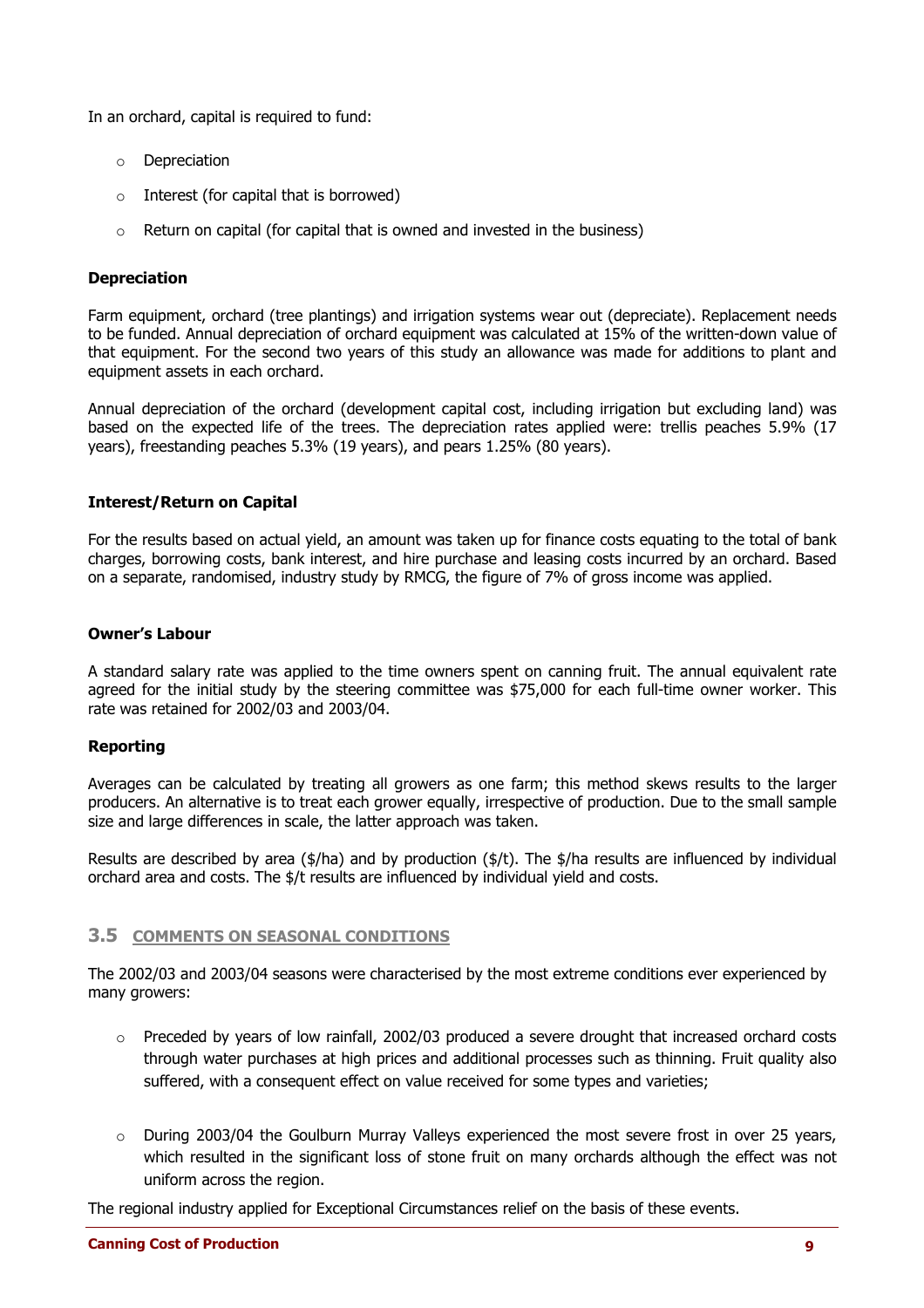### **4 Four-year Survey Results**

### **Group Summary - Trellis Peach Cost of Production**

| (Based on actual yield)                 |              |         |         |          |         |
|-----------------------------------------|--------------|---------|---------|----------|---------|
|                                         |              | 2000/01 | 2001/02 | 2002/03  | 2003/04 |
| <b>System</b>                           |              |         |         |          |         |
| Tree Density (trees/ha)                 |              | 1,464   | 1,464   | 1,464    | 1,464   |
| <b>Income</b>                           |              |         |         |          |         |
| Yield                                   | (t/ha)       | 29      | 31      | 32       | 30      |
| Net Return                              | $($ \$/t $)$ | 450     | 434     | 455      | 448     |
| <b>Income</b>                           |              | 13,157  | 13,295  | 14,456   | 13,634  |
| <b>Operating Costs</b>                  |              |         |         |          |         |
| Chemicals and fertiliser                |              | 1,235   | 1,160   | 1,178    | 1,094   |
| Fuel and oil                            |              | 287     | 294     | 346      | 324     |
| Repairs and maintenance                 |              | 520     | 555     | 454      | 509     |
| Labour - general                        |              | 1,406   | 1,151   | 1,146    | 1,096   |
| Labour - pruning and training           |              | 1,521   | 2,241   | 2,262    | 2,422   |
| Labour - thinning                       |              | 305     | 1,070   | 640      | 553     |
| Labour - picking                        |              | 1,888   | 2,545   | 2,541    | 2,569   |
| <b>Total Labour Cost</b>                |              | 5,120   | 7,007   | 6,588    | 6,641   |
| Other operating costs                   |              | 1,121   | 1,399   | 2,392    | 1,585   |
| <b>Total operating costs</b>            |              | 8,282   | 10,414  | 10,957   | 10,153  |
| as a % of income                        |              | 63%     | 78%     | 76%      | 74%     |
| <b>Operating Surplus</b>                |              | 4,874   | 2,881   | 3,499    | 3,481   |
| <b>Depreciation</b>                     |              |         |         |          |         |
| Plant & equipment (15%)                 |              | 246     | 246     | 219      | 246     |
| Orchard development (5.9%, 5.3%, 1.3%)  |              | 1,525   | 1,525   | 1,525    | 1,525   |
| <b>Owners Labour</b>                    |              | 1,840   | 1,840   | 1,840    | 1,840   |
| <b>Earnings Before Interest and Tax</b> |              | 1,263   | (730)   | (85)     | (130)   |
| <b>Return on Capital</b>                |              | 3%      | $-2%$   | 0%       | 0%      |
|                                         |              |         |         |          |         |
| <b>Less Finance Costs</b>               |              |         |         |          |         |
| 7-8% of income                          |              | 1,053   | 936     | 1,150    | 1,076   |
| <b>Earnings After Finance Costs</b>     |              | 210     | (1,666) | (1, 235) | (1,206) |
|                                         |              |         |         |          |         |
| <b>Total Cost of Production</b>         |              | 12,945  | 14,961  | 15,691   | 14,840  |

(including owners labour, orchard depreciation and finance costs)

**(\$/ha)**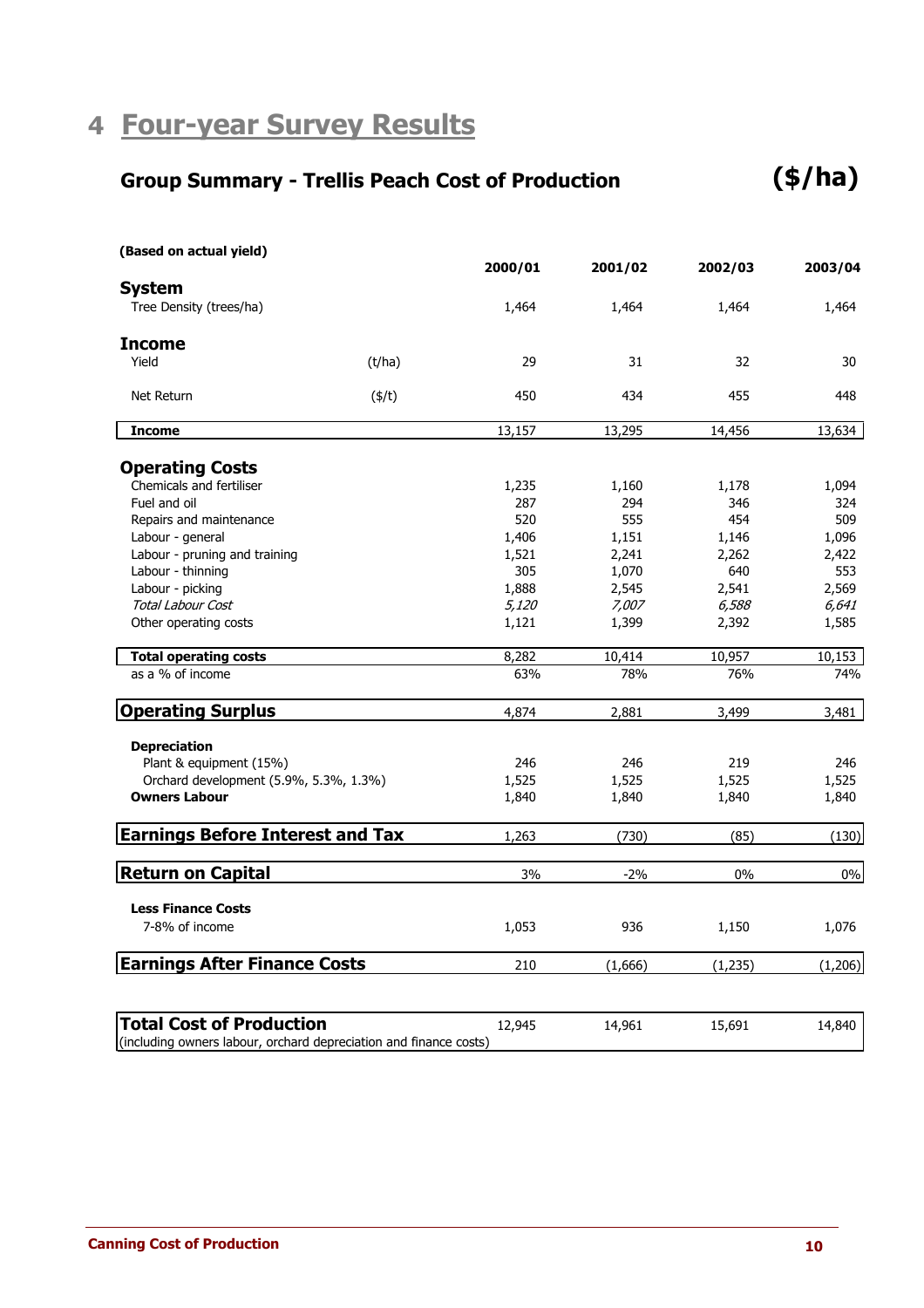### **Group Summary - Trellis Peach Cost of Production**

| (Based on actual yield)                                           |              |         |         |         |         |
|-------------------------------------------------------------------|--------------|---------|---------|---------|---------|
|                                                                   |              | 2000/01 | 2001/02 | 2002/03 | 2003/04 |
| <b>System</b>                                                     |              |         |         |         |         |
| Tree Density (trees/ha)                                           |              | 1,464   | 1,464   | 1,464   | 1,464   |
| <b>Income</b>                                                     |              |         |         |         |         |
| Yield                                                             | (t/ha)       | 29      | 31      | 32      | 30      |
| Net Return                                                        | $($ \$/t $)$ | 450     | 434     | 455     | 448     |
| <b>Income</b>                                                     |              | 450     | 434     | 455     | 448     |
| <b>Operating Costs</b>                                            |              |         |         |         |         |
| Chemicals and fertiliser                                          |              | 42      | 38      | 37      | 36      |
| Fuel and oil                                                      |              | 10      | 10      | 11      | 11      |
| Repairs and maintenance                                           |              | 18      | 18      | 14      | 17      |
| Labour - general                                                  |              | 48      | 37      | 36      | 36      |
| Labour - pruning and training                                     |              | 52      | 72      | 71      | 80      |
| Labour - thinning                                                 |              | 10      | 35      | 20      | 18      |
| Labour - picking                                                  |              | 65      | 82      | 79      | 85      |
| Total Labour Cost                                                 |              | 175     | 226     | 206     | 218     |
| Other operating costs                                             |              | 38      | 45      | 75      | 52      |
| <b>Total operating costs</b>                                      |              | 284     | 340     | 345     | 334     |
| as a % of income                                                  |              | 63%     | 78%     | 76%     | 74%     |
| <b>Operating Surplus</b>                                          |              | 166     | 94      | 110     | 114     |
| <b>Depreciation</b>                                               |              |         |         |         |         |
| Plant & equipment (15%)                                           |              | 8       | 8       | 7       | 8       |
| Orchard development (5.9%, 5.3%, 1.3%)                            |              | 52      | 50      | 48      | 50      |
| <b>Owners Labour</b>                                              |              | 63      | 60      | 58      | 61      |
| <b>Earnings Before Interest and Tax</b>                           |              | 43      | (24)    | (3)     | (5)     |
|                                                                   |              |         |         |         |         |
| <b>Return on Capital</b>                                          |              | 3%      | $-2%$   | 0%      | $0\%$   |
| <b>Less Finance Costs</b>                                         |              |         |         |         |         |
| 7-8% of income                                                    |              | 36      | 31      | 36      | 35      |
| <b>Earnings After Finance Costs</b>                               |              | 6       | (55)    | (39)    | (40)    |
|                                                                   |              |         |         |         |         |
| <b>Total Cost of Production</b>                                   |              | 443     | 489     | 493     | 488     |
| (including owners labour, orchard depreciation and finance costs) |              |         |         |         |         |

(including owners labour, orchard depreciation and finance costs)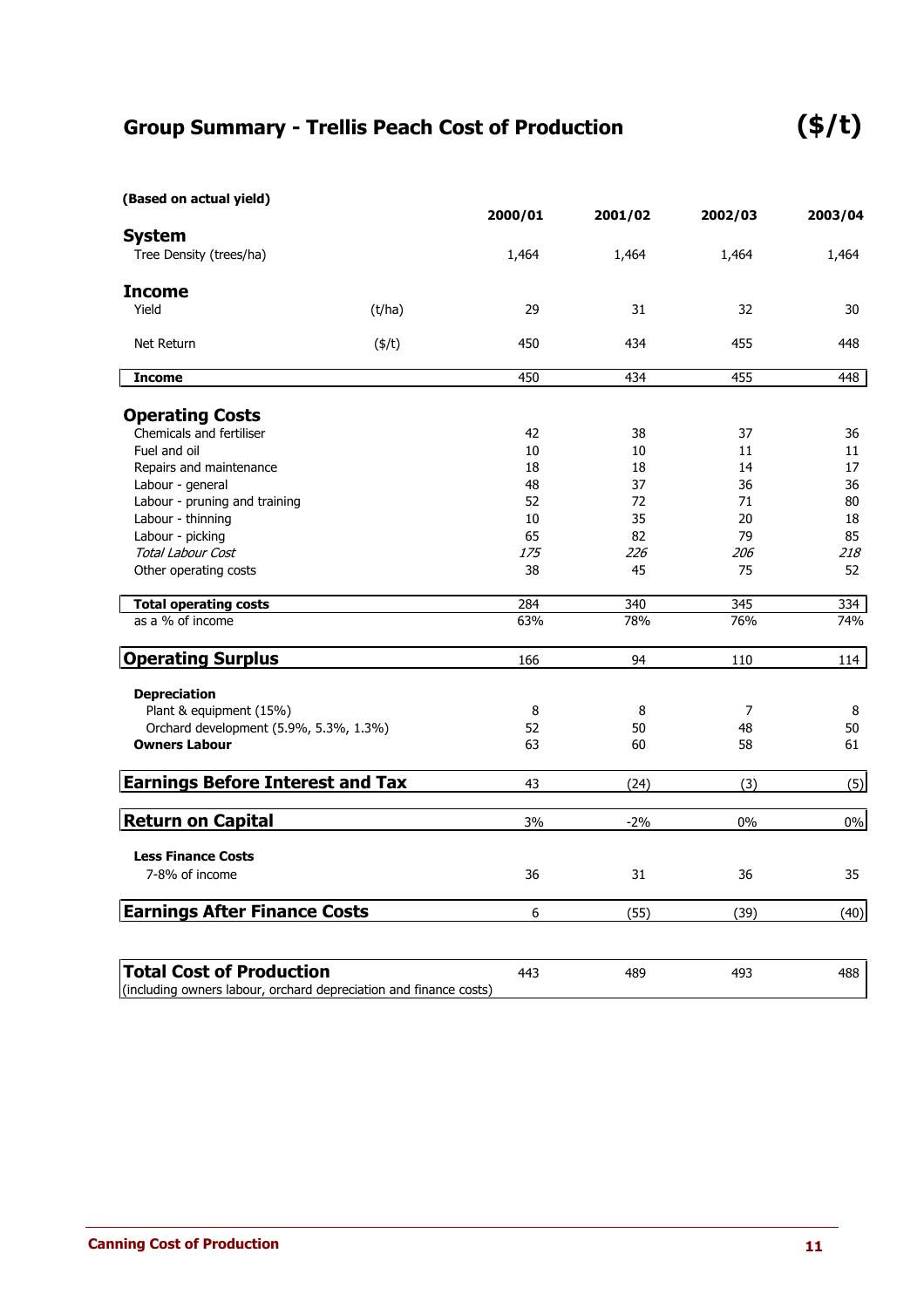### **Group Summary - F/S Peach Cost of Production**

| (Based on actual yield)                                                                                                                                                                                                                                                                                                                                                                                                                                                                                                                                                                                                                                                                                                                                                                                                                                                                                                                                                             |         |         |        |          |         |
|-------------------------------------------------------------------------------------------------------------------------------------------------------------------------------------------------------------------------------------------------------------------------------------------------------------------------------------------------------------------------------------------------------------------------------------------------------------------------------------------------------------------------------------------------------------------------------------------------------------------------------------------------------------------------------------------------------------------------------------------------------------------------------------------------------------------------------------------------------------------------------------------------------------------------------------------------------------------------------------|---------|---------|--------|----------|---------|
| 2000/01<br>2001/02<br><b>System</b><br>Tree Density (trees/ha)<br>520<br>529<br>Yield<br>(t/ha)<br>32<br>28<br>$($ \$/t $)$<br>450<br>429<br>Net Return<br>14,493<br>12,185<br><b>Income</b><br>Chemicals and fertiliser<br>1,280<br>1,412<br>Fuel and oil<br>417<br>365<br>420<br>477<br>Repairs and maintenance<br>897<br>Labour - general<br>1,070<br>1,505<br>Labour - pruning and training<br>1,401<br>Labour - thinning<br>583<br>550<br>1,726<br>1,531<br>Labour - picking<br><b>Total Labour Cost</b><br>4,711<br>4,552<br>Other operating costs<br>1,051<br>1,156<br><b>Total operating costs</b><br>7,879<br>7,962<br>as a % of income<br>54%<br>65%<br>4,223<br>6,614<br><b>Depreciation</b><br>Plant & equipment (15%)<br>224<br>224<br>479<br>479<br>Orchard development (5.9%, 5.3%, 1.3%)<br><b>Owners Labour</b><br>2,641<br>2,641<br><b>Earnings Before Interest and Tax</b><br>3,270<br>879<br><b>Return on Capital</b><br>16%<br>4%<br><b>Less Finance Costs</b> | 2002/03 | 2003/04 |        |          |         |
|                                                                                                                                                                                                                                                                                                                                                                                                                                                                                                                                                                                                                                                                                                                                                                                                                                                                                                                                                                                     |         |         |        |          |         |
|                                                                                                                                                                                                                                                                                                                                                                                                                                                                                                                                                                                                                                                                                                                                                                                                                                                                                                                                                                                     |         |         |        | 536      | 533     |
| <b>Income</b>                                                                                                                                                                                                                                                                                                                                                                                                                                                                                                                                                                                                                                                                                                                                                                                                                                                                                                                                                                       |         |         |        |          |         |
|                                                                                                                                                                                                                                                                                                                                                                                                                                                                                                                                                                                                                                                                                                                                                                                                                                                                                                                                                                                     |         |         |        | 23       | 19      |
|                                                                                                                                                                                                                                                                                                                                                                                                                                                                                                                                                                                                                                                                                                                                                                                                                                                                                                                                                                                     |         |         |        | 454      | 448     |
|                                                                                                                                                                                                                                                                                                                                                                                                                                                                                                                                                                                                                                                                                                                                                                                                                                                                                                                                                                                     |         |         |        | 10,612   | 8,654   |
| <b>Operating Costs</b>                                                                                                                                                                                                                                                                                                                                                                                                                                                                                                                                                                                                                                                                                                                                                                                                                                                                                                                                                              |         |         |        |          |         |
|                                                                                                                                                                                                                                                                                                                                                                                                                                                                                                                                                                                                                                                                                                                                                                                                                                                                                                                                                                                     |         |         |        | 1,088    | 980     |
|                                                                                                                                                                                                                                                                                                                                                                                                                                                                                                                                                                                                                                                                                                                                                                                                                                                                                                                                                                                     |         |         |        | 374      | 278     |
|                                                                                                                                                                                                                                                                                                                                                                                                                                                                                                                                                                                                                                                                                                                                                                                                                                                                                                                                                                                     |         |         |        | 439      | 570     |
|                                                                                                                                                                                                                                                                                                                                                                                                                                                                                                                                                                                                                                                                                                                                                                                                                                                                                                                                                                                     |         |         |        | 989      | 935     |
|                                                                                                                                                                                                                                                                                                                                                                                                                                                                                                                                                                                                                                                                                                                                                                                                                                                                                                                                                                                     |         |         |        | 1,569    | 1,492   |
|                                                                                                                                                                                                                                                                                                                                                                                                                                                                                                                                                                                                                                                                                                                                                                                                                                                                                                                                                                                     |         |         |        | 720      | 313     |
|                                                                                                                                                                                                                                                                                                                                                                                                                                                                                                                                                                                                                                                                                                                                                                                                                                                                                                                                                                                     |         |         |        | 1,635    | 1,202   |
|                                                                                                                                                                                                                                                                                                                                                                                                                                                                                                                                                                                                                                                                                                                                                                                                                                                                                                                                                                                     |         |         |        | 4,913    | 3,942   |
|                                                                                                                                                                                                                                                                                                                                                                                                                                                                                                                                                                                                                                                                                                                                                                                                                                                                                                                                                                                     |         |         |        | 2,039    | 1,532   |
|                                                                                                                                                                                                                                                                                                                                                                                                                                                                                                                                                                                                                                                                                                                                                                                                                                                                                                                                                                                     |         |         |        | 8,853    | 7,303   |
|                                                                                                                                                                                                                                                                                                                                                                                                                                                                                                                                                                                                                                                                                                                                                                                                                                                                                                                                                                                     |         |         |        | 83%      | 84%     |
| <b>Operating Surplus</b>                                                                                                                                                                                                                                                                                                                                                                                                                                                                                                                                                                                                                                                                                                                                                                                                                                                                                                                                                            |         |         |        | 1,759    | 1,351   |
|                                                                                                                                                                                                                                                                                                                                                                                                                                                                                                                                                                                                                                                                                                                                                                                                                                                                                                                                                                                     |         |         |        |          |         |
|                                                                                                                                                                                                                                                                                                                                                                                                                                                                                                                                                                                                                                                                                                                                                                                                                                                                                                                                                                                     |         |         |        | 261      | 245     |
|                                                                                                                                                                                                                                                                                                                                                                                                                                                                                                                                                                                                                                                                                                                                                                                                                                                                                                                                                                                     |         |         |        | 479      | 479     |
|                                                                                                                                                                                                                                                                                                                                                                                                                                                                                                                                                                                                                                                                                                                                                                                                                                                                                                                                                                                     |         |         |        | 2,641    | 2,641   |
|                                                                                                                                                                                                                                                                                                                                                                                                                                                                                                                                                                                                                                                                                                                                                                                                                                                                                                                                                                                     |         |         |        | (1,622)  | (2,014) |
|                                                                                                                                                                                                                                                                                                                                                                                                                                                                                                                                                                                                                                                                                                                                                                                                                                                                                                                                                                                     |         |         |        | $-8%$    | $-10%$  |
|                                                                                                                                                                                                                                                                                                                                                                                                                                                                                                                                                                                                                                                                                                                                                                                                                                                                                                                                                                                     |         |         |        |          |         |
|                                                                                                                                                                                                                                                                                                                                                                                                                                                                                                                                                                                                                                                                                                                                                                                                                                                                                                                                                                                     |         |         |        |          |         |
| 7-8% of income                                                                                                                                                                                                                                                                                                                                                                                                                                                                                                                                                                                                                                                                                                                                                                                                                                                                                                                                                                      |         | 1,160   | 863    | 849      | 690     |
| <b>Earnings After Finance Costs</b>                                                                                                                                                                                                                                                                                                                                                                                                                                                                                                                                                                                                                                                                                                                                                                                                                                                                                                                                                 |         | 2,110   | 16     | (2, 471) | (2,704) |
|                                                                                                                                                                                                                                                                                                                                                                                                                                                                                                                                                                                                                                                                                                                                                                                                                                                                                                                                                                                     |         |         |        |          |         |
| <b>Total Cost of Production</b>                                                                                                                                                                                                                                                                                                                                                                                                                                                                                                                                                                                                                                                                                                                                                                                                                                                                                                                                                     |         | 12,383  | 12,169 | 13,083   | 11,358  |

(including owners labour, orchard depreciation and finance costs)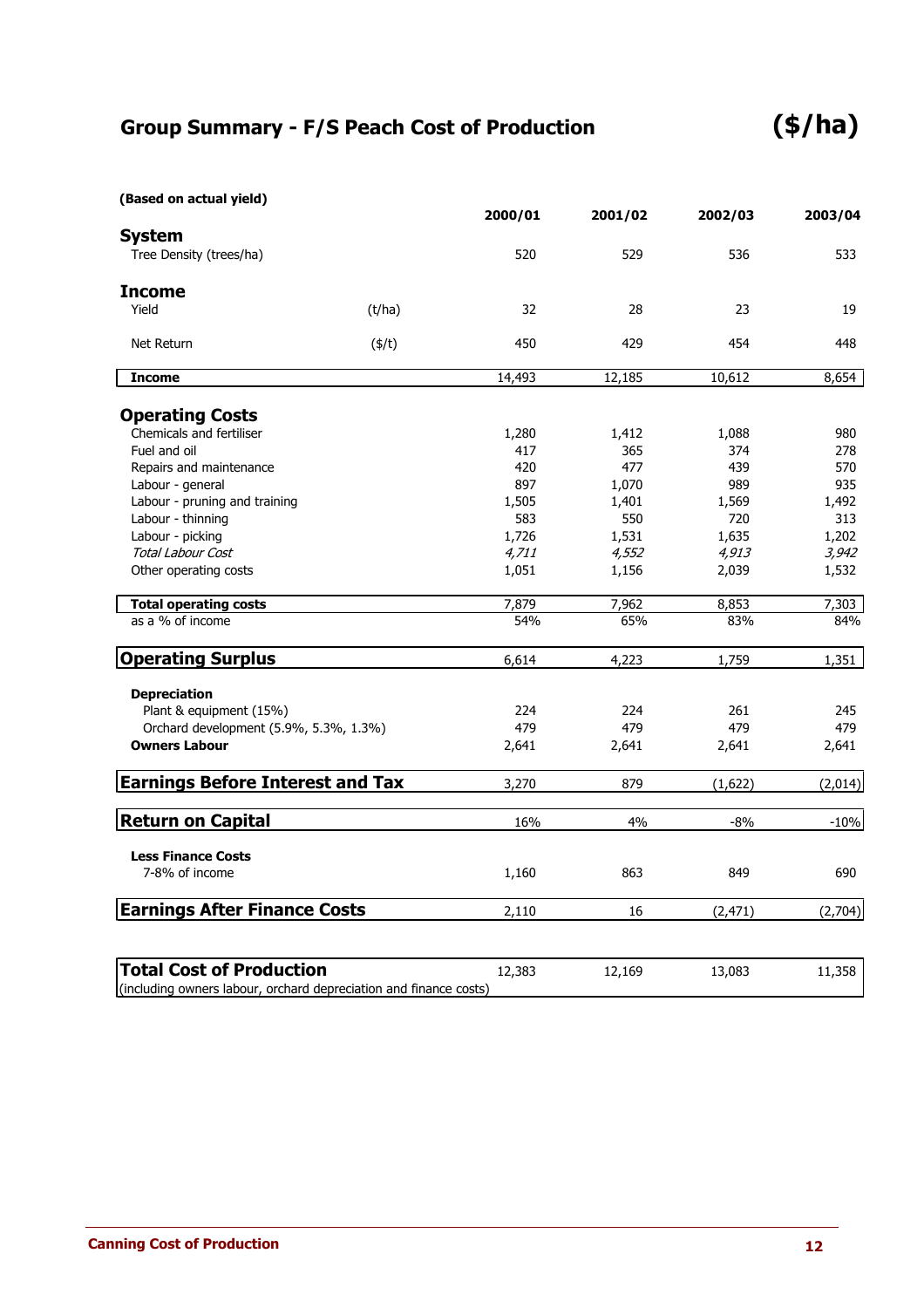### **Group Summary - F/S Peach Cost of Production**

| (Based on actual yield)                 |              |         |              |         |         |
|-----------------------------------------|--------------|---------|--------------|---------|---------|
|                                         |              | 2000/01 | 2001/02      | 2002/03 | 2003/04 |
| <b>System</b>                           |              |         |              |         |         |
| Tree Density (trees/ha)                 |              | 520     | 529          | 536     | 533     |
| <b>Income</b>                           |              |         |              |         |         |
| Yield                                   | (t/ha)       | 32      | 28           | 23      | 19      |
| Net Return                              | $($ \$/t $)$ | 450     | 429          | 454     | 448     |
| <b>Income</b>                           |              | 450     | 429          | 454     | 448     |
| <b>Operating Costs</b>                  |              |         |              |         |         |
| Chemicals and fertiliser                |              | 40      | 50           | 46      | 51      |
| Fuel and oil                            |              | 13      | 13           | 16      | 14      |
| Repairs and maintenance                 |              | 13      | 17           | 19      | 30      |
| Labour - general                        |              | 28      | 38           | 42      | 48      |
| Labour - pruning and training           |              | 47      | 49           | 67      | 77      |
| Labour - thinning                       |              | 18      | 19           | 31      | 16      |
| Labour - picking                        |              | 54      | 54           | 70      | 62      |
| <b>Total Labour Cost</b>                |              | 146     | <i>160</i>   | 210     | 204     |
| Other operating costs                   |              | 33      | 41           | 87      | 79      |
| <b>Total operating costs</b>            |              | 245     | 280          | 378     | 378     |
| as a % of income                        |              | 54%     | 65%          | 83%     | 84%     |
| <b>Operating Surplus</b>                |              | 205     | 149          | 76      | 70      |
| <b>Depreciation</b>                     |              |         |              |         |         |
| Plant & equipment (15%)                 |              | 7       | 8            | 11      | 13      |
| Orchard development (5.9%, 5.3%, 1.3%)  |              | 15      | 17           | 20      | 25      |
| <b>Owners Labour</b>                    |              | 82      | 93           | 113     | 137     |
| <b>Earnings Before Interest and Tax</b> |              | 101     | 31           | (69)    | (105)   |
| <b>Return on Capital</b>                |              | 16%     | 4%           | -8%     | $-10%$  |
|                                         |              |         |              |         |         |
| <b>Less Finance Costs</b>               |              |         |              |         |         |
| 7-8% of income                          |              | 36      | 30           | 36      | 36      |
| <b>Earnings After Finance Costs</b>     |              | 65      | $\mathbf{1}$ | (105)   | (140)   |
|                                         |              |         |              |         |         |

 428 385 559 588 **Total Cost of Production** (including owners labour, orchard depreciation and finance costs)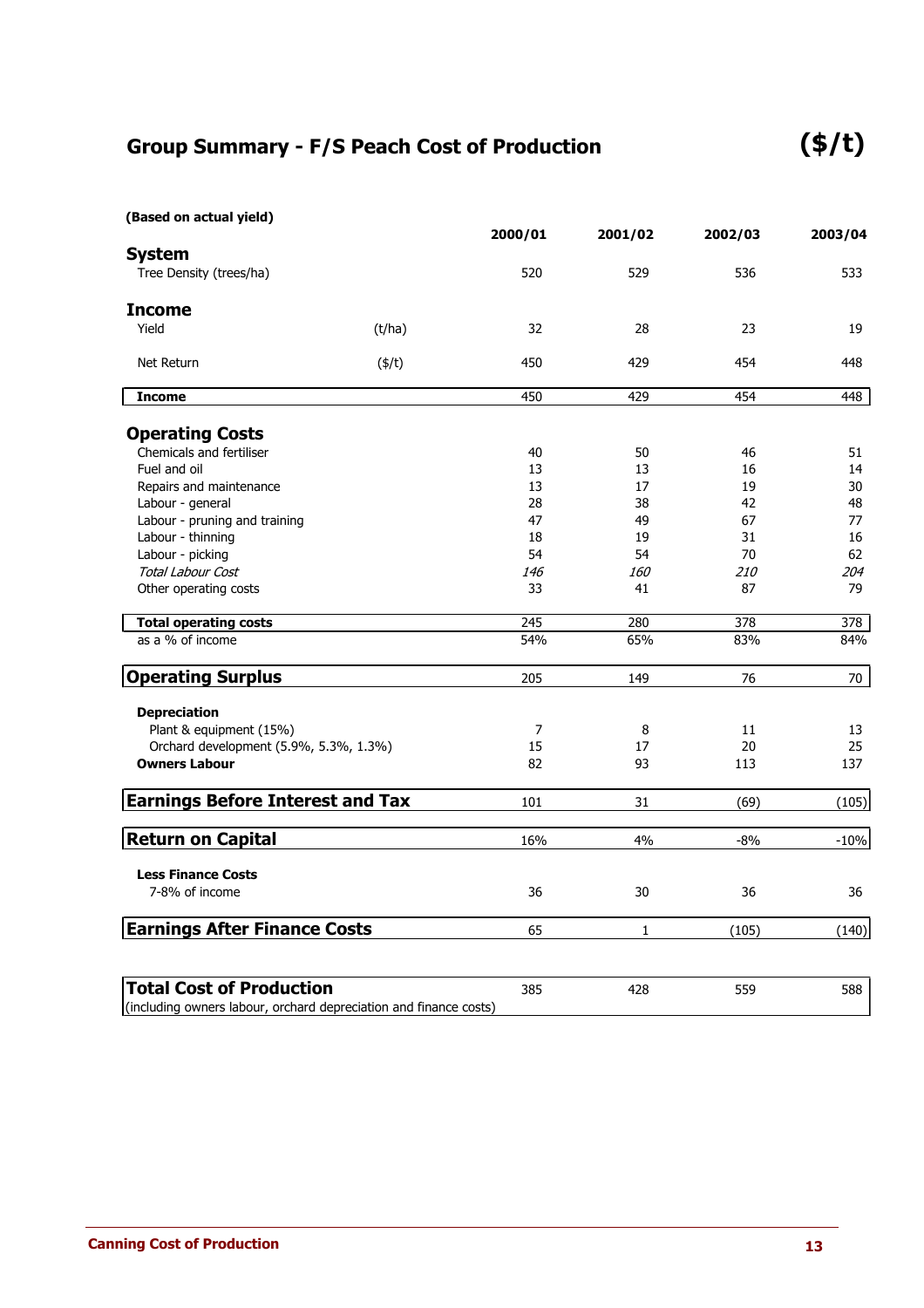### **Group Summary - Pear Cost of Production**

**(\$/ha)**

| (Based on actual yield)                                           |              |          |         |          |          |
|-------------------------------------------------------------------|--------------|----------|---------|----------|----------|
|                                                                   |              | 2000/01  | 2001/02 | 2002/03  | 2003/04  |
| <b>System</b>                                                     |              | 290      |         |          | 311      |
| Tree Density (trees/ha)                                           |              |          | 290     | 292      |          |
| <b>Income</b>                                                     |              |          |         |          |          |
| Yield                                                             | (t/ha)       | 54       | 55      | 54       | 54       |
| Net Return                                                        | $($ \$/t $)$ | 249      | 257     | 290      | 312      |
| <b>Income</b>                                                     |              | 13,344   | 14,144  | 15,871   | 16,771   |
|                                                                   |              |          |         |          |          |
| <b>Operating Costs</b>                                            |              |          |         |          |          |
| Chemicals and fertiliser                                          |              | 1,290    | 1,073   | 1,057    | 1,118    |
| Fuel and oil                                                      |              | 489      | 421     | 518      | 454      |
| Repairs and maintenance                                           |              | 681      | 723     | 831      | 930      |
| Labour - general                                                  |              | 1,474    | 1,430   | 1,396    | 1,370    |
| Labour - pruning and training                                     |              | 1,398    | 1,567   | 1,570    | 1,436    |
| Labour - thinning                                                 |              | $\omega$ | 2       | $\equiv$ | $\equiv$ |
| Labour - picking                                                  |              | 3,356    | 3,733   | 3,498    | 3,778    |
| <b>Total Labour Cost</b>                                          |              | 6,228    | 6,732   | 6,463    | 6,585    |
| Other operating costs                                             |              | 1,480    | 1,650   | 2,638    | 2,015    |
| <b>Total operating costs</b>                                      |              | 10,168   | 10,599  | 11,507   | 11,101   |
| as a % of income                                                  |              | 76%      | 75%     | 73%      | 66%      |
| <b>Operating Surplus</b>                                          |              | 3,176    | 3,545   | 4,364    | 5,671    |
| <b>Depreciation</b>                                               |              |          |         |          |          |
| Plant & equipment (15%)                                           |              | 225      | 225     | 258      | 269      |
| Orchard development (5.9%, 5.3%, 1.3%)                            |              | 97       | 97      | 97       | 97       |
| <b>Owners Labour</b>                                              |              | 2,397    | 2,397   | 2,397    | 2,397    |
|                                                                   |              |          |         |          |          |
| <b>Earnings Before Interest and Tax</b>                           |              | 457      | 826     | 1,612    | 2,908    |
| <b>Return on Capital</b>                                          |              | 2%       | 4%      | 8%       | 15%      |
| <b>Less Finance Costs</b>                                         |              |          |         |          |          |
| 7-8% of income                                                    |              | 1,053    | 987     | 1,262    | 1,340    |
| <b>Earnings After Finance Costs</b>                               |              | (596)    | (161)   | 350      | 1,568    |
|                                                                   |              |          |         |          |          |
| <b>Total Cost of Production</b>                                   |              | 13,940   | 14,305  | 15,521   | 15,204   |
| (including owners labour, orchard depreciation and finance costs) |              |          |         |          |          |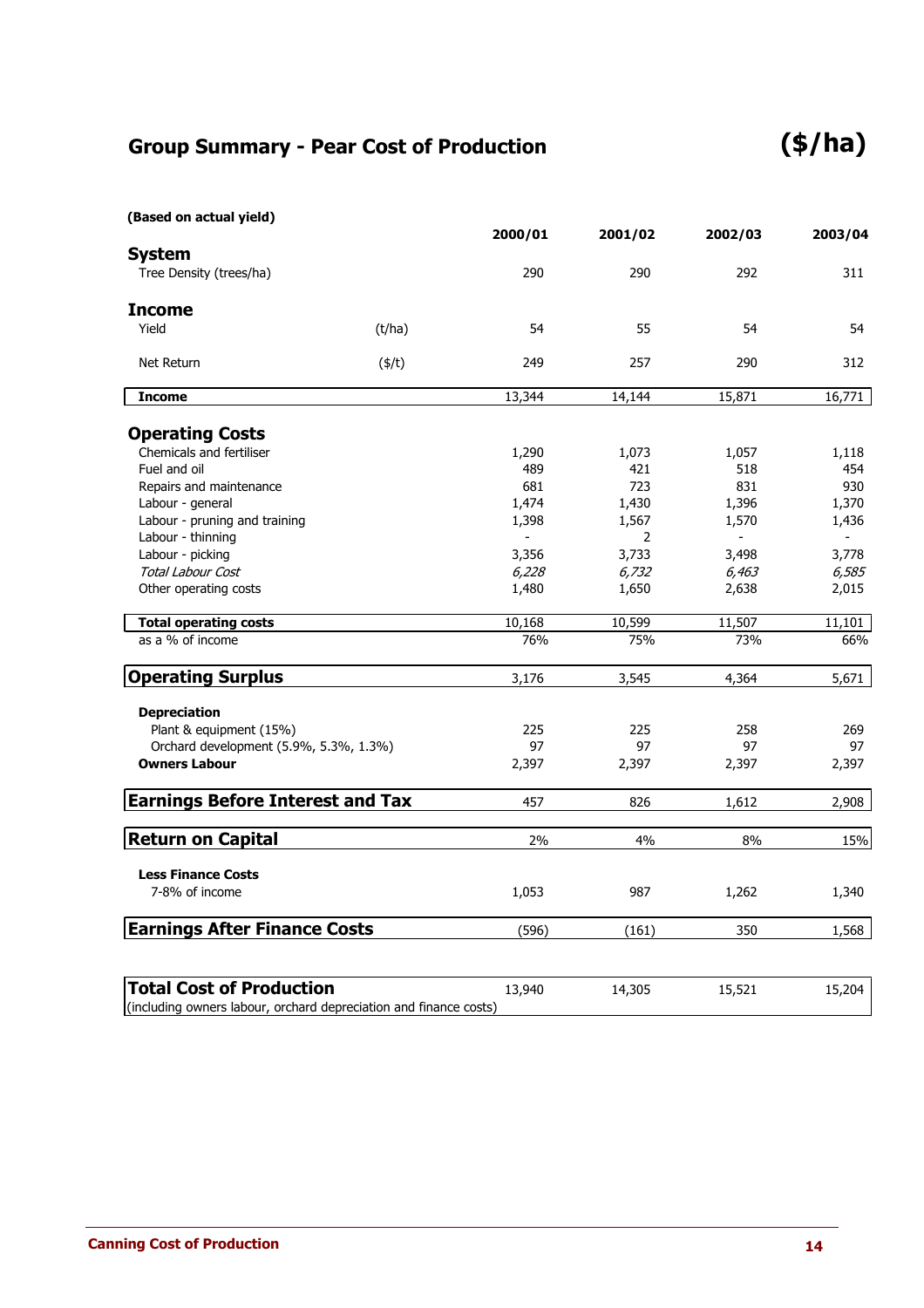### **Group Summary - Pear Cost of Production**

**(\$/t)**

| (Based on actual yield)                                                                              |              |                |         |                |                |
|------------------------------------------------------------------------------------------------------|--------------|----------------|---------|----------------|----------------|
|                                                                                                      |              | 2000/01        | 2001/02 | 2002/03        | 2003/04        |
| <b>System</b><br>Tree Density (trees/ha)                                                             |              | 290            | 290     | 292            | 311            |
| <b>Income</b>                                                                                        |              |                |         |                |                |
| Yield                                                                                                | (t/ha)       | 54             | 55      | 55             | 54             |
| Net Return                                                                                           | $($ \$/t $)$ | 249            | 257     | 290            | 312            |
| <b>Income</b>                                                                                        |              | 249            | 257     | 290            | 312            |
| <b>Operating Costs</b>                                                                               |              |                |         |                |                |
| Chemicals and fertiliser                                                                             |              | 24             | 20      | 19             | 21             |
| Fuel and oil                                                                                         |              | 9              | 8       | 10             | 8              |
| Repairs and maintenance                                                                              |              | 13             | 13      | 15             | 17             |
| Labour - general                                                                                     |              | 28             | 26      | 26             | 25             |
| Labour - pruning and training                                                                        |              | 26             | 29      | 29             | 27             |
| Labour - thinning                                                                                    |              |                | 0       |                |                |
| Labour - picking                                                                                     |              | 63             | 68      | 64             | 70             |
| <b>Total Labour Cost</b>                                                                             |              | 116            | 123     | 119            | 122            |
| Other operating costs                                                                                |              | 28             | 30      | 48             | 37             |
| <b>Total operating costs</b>                                                                         |              | 190            | 193     | 211            | 206            |
| as a % of income                                                                                     |              | 76%            | 75%     | 73%            | 66%            |
| <b>Operating Surplus</b>                                                                             |              | 59             | 64      | 79             | 106            |
| <b>Depreciation</b>                                                                                  |              |                |         |                |                |
| Plant & equipment (15%)                                                                              |              | 4              | 4       | 5              | 5              |
| Orchard development (5.9%, 5.3%, 1.3%)                                                               |              | $\overline{2}$ | 2       | $\overline{2}$ | $\overline{2}$ |
| <b>Owners Labour</b>                                                                                 |              | 45             | 44      | 44             | 45             |
| <b>Earnings Before Interest and Tax</b>                                                              |              | 9              | 14      | 28             | 54             |
| <b>Return on Capital</b>                                                                             |              | 2%             | 4%      | 8%             | 15%            |
| <b>Less Finance Costs</b>                                                                            |              |                |         |                |                |
| 7-8% of income                                                                                       |              | 20             | 18      | 23             | 25             |
| <b>Earnings After Finance Costs</b>                                                                  |              | (11)           | (4)     | 5              | 29             |
|                                                                                                      |              |                |         |                |                |
| <b>Total Cost of Production</b><br>(including owners labour, orchard depreciation and finance costs) |              | 260            | 261     | 285            | 283            |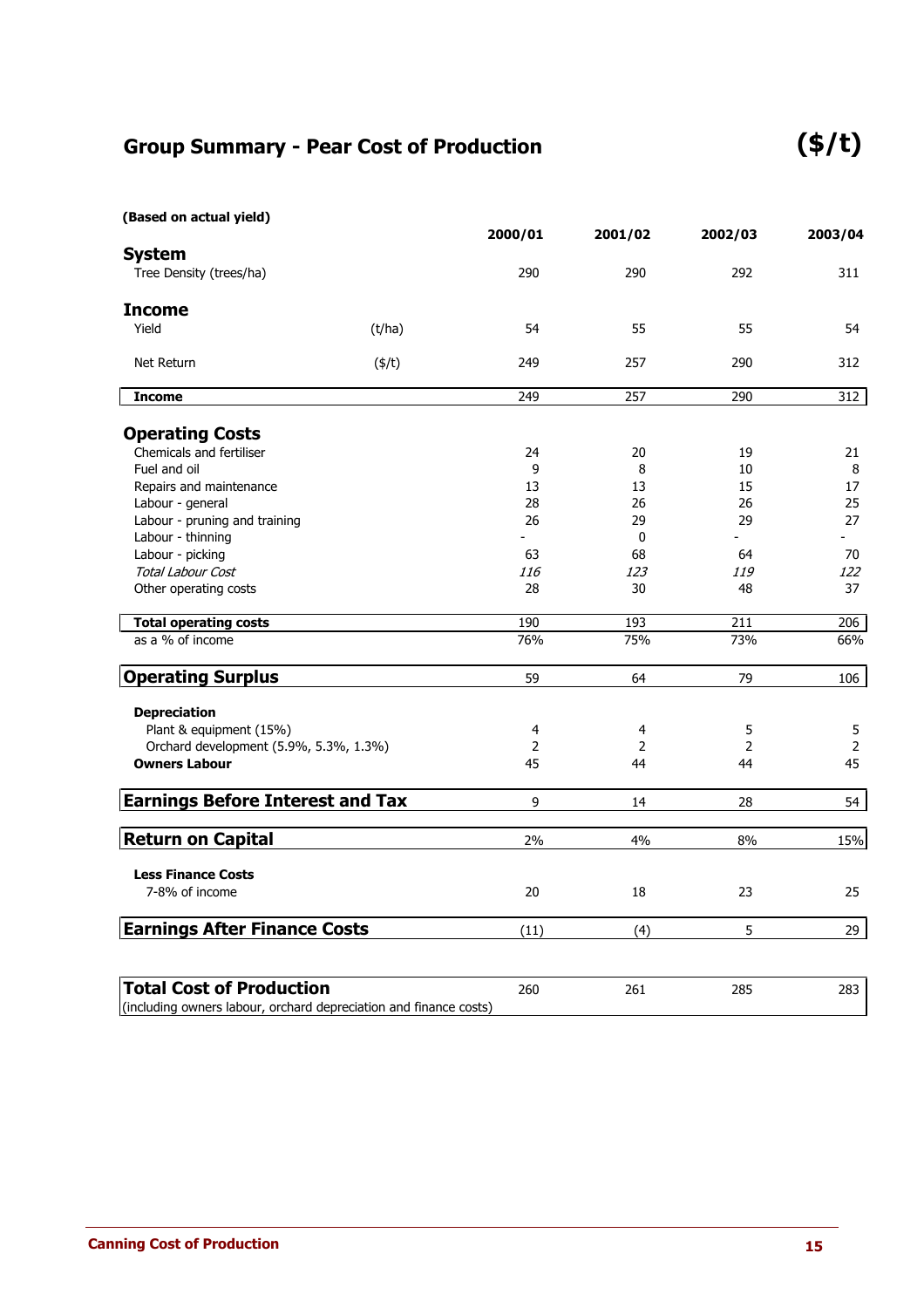### **5 Findings – Annual Cost of Production**

#### **5.1 TRELLIS PEACHES**

#### **Key Finding:**

o **In 2000/01 a modest average return on capital of 3% was earned. However, losses were recorded in each of the three years since then, resulting in zero returns on capital.** 

#### **Factors:**

- o **The decline in profitability was caused by modest increases in income being insufficient to counter increases in expenses.**
- o Yield varied little during the four-year period.
- $\circ$  Net returns were volatile with no real increase in return over the period. Although actual cannery price increases were modest, variable quality seems to have depressed returns.
- $\circ$  Since 2000/01 average costs for trellis peaches have increased noticeably. Since that first year, labour costs associated with pruning, thinning and picking have increased whilst general labour cost has reduced a little.

#### **Looking Ahead:**

- o Average yields remained stable over the four years, and trellis peaches did not suffer the substantial drought and frost-affected yields experienced in freestanding blocks. There is, therefore, a reasonable expectation that a favourable season will produce higher yields; during the last two challenging seasons some growers achieved yields of about 40t/ha and all trellis blocks yielded more than the freestanding blocks.
- $\circ$  Average net return did not improve over the study period. However, drought and frost conditions may well have reduced fruit quality and net return might be higher in more favourable seasons.
- $\circ$  **Given a higher capital cost, it is imperative that growers achieve higher yields and returns than those achieved by the study group to ensure an acceptable return on their investment.**

#### **5.2 FREESTANDING PEACHES**

#### **Key Finding:**

o **Profitability declined each year of the study period, with average return on capital declining from 16% to minus 10%.** 

#### **Factors:**

- o **The decline in business performance was driven almost entirely by a reduction in average yield each season.**
- $\circ$  A 12% reduction in average yield during 2001/02 was followed by further, large reductions due to drought and frost conditions.
- $\circ$  As with trellis peaches, seasonal quality tended to depress net returns despite modest cannery price increases.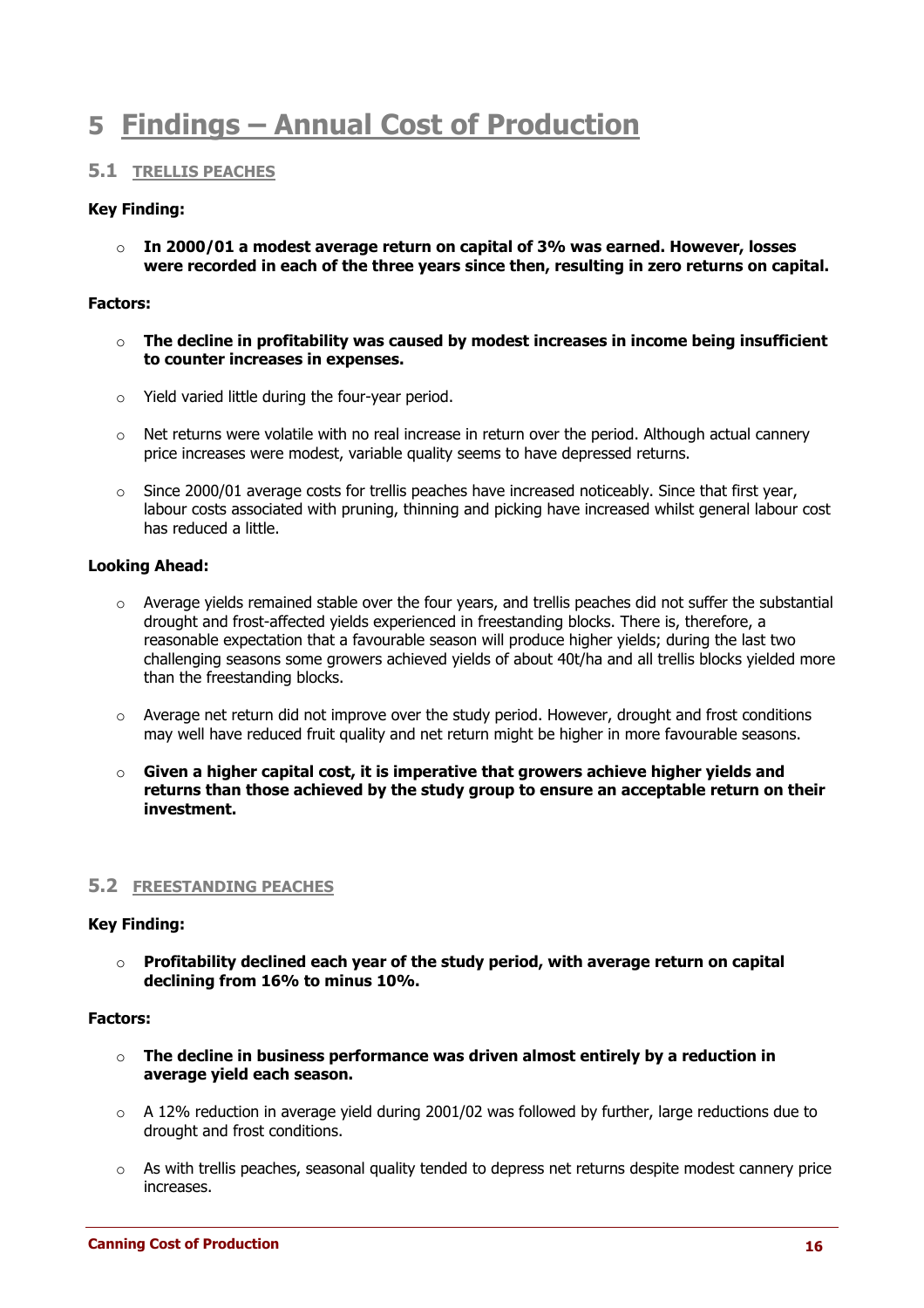#### **Looking Ahead:**

- o If all other economic factors were to remain at the 2003/04 rates, a yield recovery to 32t/ha during 2004/05 would result in an average return on capital of about 14%.
- o **The underlying outlook for freestanding peaches is more optimistic than the study figures suggest.**

#### **5.3 PEARS**

#### **Key Finding**

o **Profitability increased during each year of the study period, with return on capital improving from 2% to 15%.** 

#### **Factors**

- o **The improvement in business performance was driven almost entirely by an increase in net return each season.**
- o Annual yield was remarkably stable across the four-year period.
- $\circ$  Between 2000/01 and 2003/04 the cannery base price rose by 11.8%. During the same period net return to the study growers improved by 25%. Given the stable yields, it would appear that the increase in net return has been driven by an equal combination of price increases and improved quality.
- $\circ$  Other operating costs increased during Year 3 because of the drought, but also in Year 4. However, the steady improvement in income more than compensated for those increases.

#### **Looking Ahead**

- o **Given the study group yields and quality, the outlook for canning pears has improved significantly.**
- $\circ$  In the longer-run, however, research should continue to determine an earlier-production system to replace the present, ageing trees.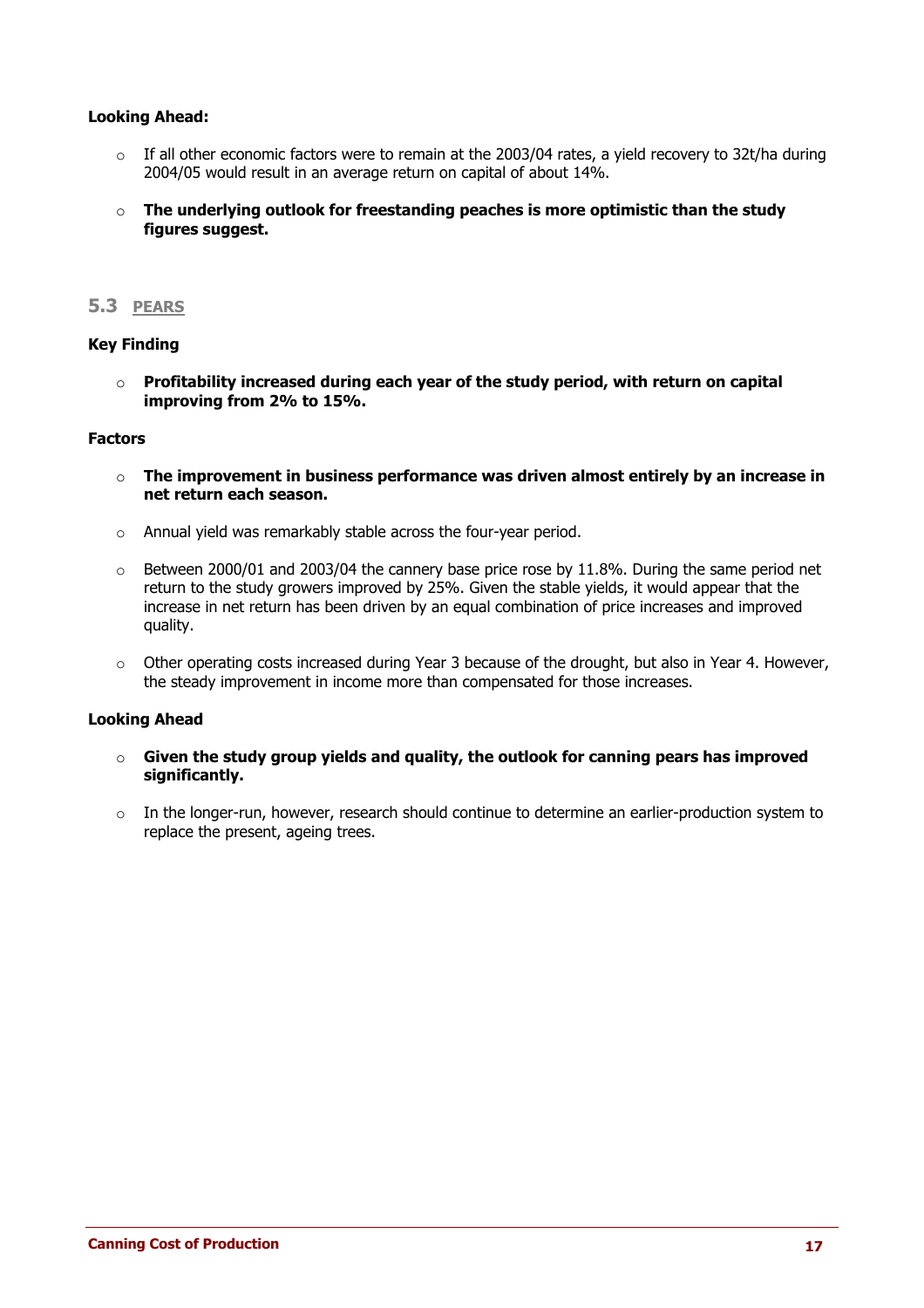### **6 Findings – Break-even Analysis**

#### **6.1 INTRODUCTION**

A complementary approach to cost of production study is that of break-even analysis. The Break-even Price is that price at which all essential costs have been covered, such as:

- o All operating costs, including direct costs and overheads;
- o Finance costs, such as bank charges, interest, finance interest and charges;
- $\circ$  Depreciation on equipment and planting development;
- $\circ$  Family drawings; this is typically about \$35,000 for a farming family.

It must be noted that these represent the basic business costs. Break-even analysis excludes the real value of owners' labour and the interest costs associated with equipment, plantings and land. It does not represent the long-term business cost structure.

#### **6.2 TRELLIS PEACHES**

The income, break-even price and profit or loss compared to break-even per tonne are shown for each year:

| (Figures in \$/t)                    | 2000/01 | 2001/02 | 2002/03 | 2003/04 |
|--------------------------------------|---------|---------|---------|---------|
| Yield (t/ha)                         | 29      | 31      | 32      | 30      |
| Net return                           | 450     | 434     | 455     | 448     |
| <b>Operating Costs</b>               | 284     | 340     | 345     | 334     |
| <b>Depreciation Costs</b>            | 61      | 58      | 55      | 58      |
| Interest & Lease Costs               | 36      | 31      | 36      | 35      |
| <b>Family Drawings</b>               | 29      | 28      | 27      | 28      |
| Break-even return                    | 410     | 457     | 463     | 456     |
| Profit/(Loss) compared to break-even | 40      | (23)    | (8)     | (8)     |

Points to note include the following:

- o Since 2000/01, study growers have not earned a return high enough to cover basic business costs;
- $\circ$  During the highest-yielding, highest-return year (2002/03) drought-related costs forced a breakeven performance;
- o Given ongoing costs of about \$455/t, study growers would still only break-even from the best return they have achieved in four years;
- $\circ$  As previously noted (3.2) it is imperative that trellis peach growers attain yields closer to 40t/ha to reduce unit costs and earn acceptable profits.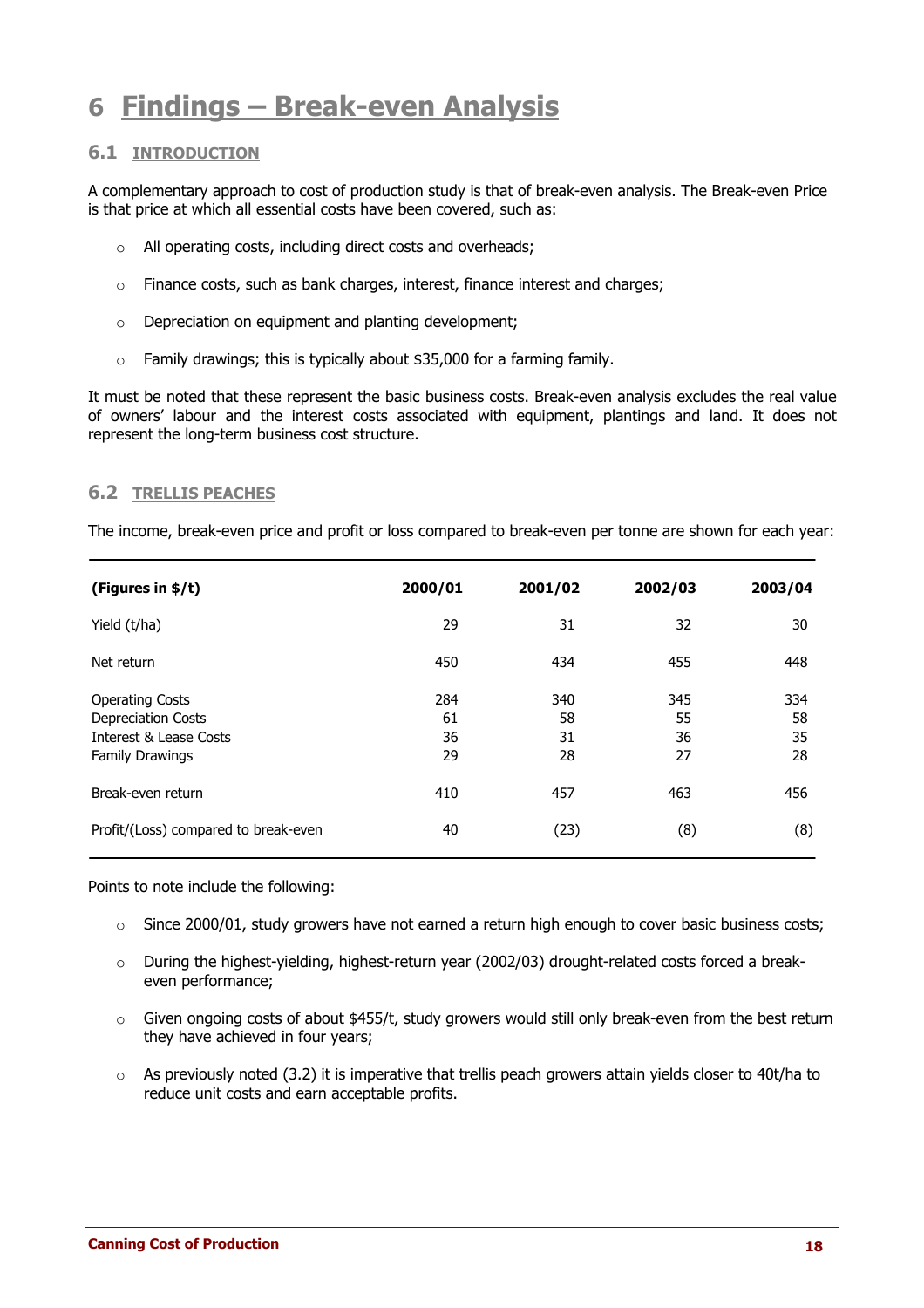#### **6.3 FREESTANDING PEACHES**

| (Figures in \$/t)                    | 2000/01 | 2001/02 | 2002/03 | 2003/04 |
|--------------------------------------|---------|---------|---------|---------|
| Yield (t/ha)                         | 32      | 28      | 23      | 19      |
| Net Income                           | 450     | 429     | 454     | 448     |
| <b>Operating Costs</b>               | 245     | 280     | 378     | 378     |
| <b>Depreciation Costs</b>            | 22      | 25      | 32      | 38      |
| Interest & Lease Costs               | 36      | 30      | 36      | 36      |
| <b>Family Drawings</b>               | 38      | 43      | 53      | 64      |
| Break-even price                     | 341     | 379     | 499     | 516     |
| Profit/(Loss) compared to break-even | 109     | 50      | (45)    | (68)    |

The income, break-even price and profit or loss compared to break-even per tonne are shown for each year:

#### Points to note include the following:

- o The significant reduction in yield, due to drought and frost, increased unit costs substantially;
- o Despite this, these study indicators suggest that a 'normal' yield of about 30t/ha and an achievable net return of about \$450/t should result in profits from freestanding peaches.

#### **6.4 PEARS**

The income, break-even price and profit or loss compared to break-even per tonne are shown for each year:

| (Figures in \$/t)                                                                                           | 2000/01              | 2001/02              | 2002/03              | 2003/04         |
|-------------------------------------------------------------------------------------------------------------|----------------------|----------------------|----------------------|-----------------|
| Yield (t/ha)                                                                                                | 54                   | 55                   | 55                   | 54              |
| Net Income                                                                                                  | 249                  | 257                  | 290                  | 312             |
| <b>Operating Costs</b><br>Depreciation Costs<br><b>Interest &amp; Lease Costs</b><br><b>Family Drawings</b> | 190<br>6<br>20<br>21 | 193<br>6<br>18<br>20 | 211<br>7<br>23<br>21 | 206<br>25<br>21 |
| Break-even price                                                                                            | 236                  | 237                  | 261                  | 259             |
| Profit/(Loss) compared to break-even                                                                        | 13                   | 20                   | 29                   | 53              |

Points to note include the following:

- o Net income/t has risen more rapidly than unit costs;
- o The combination of stable yield and increased return enabled study growers to earn improved profits from canning pears.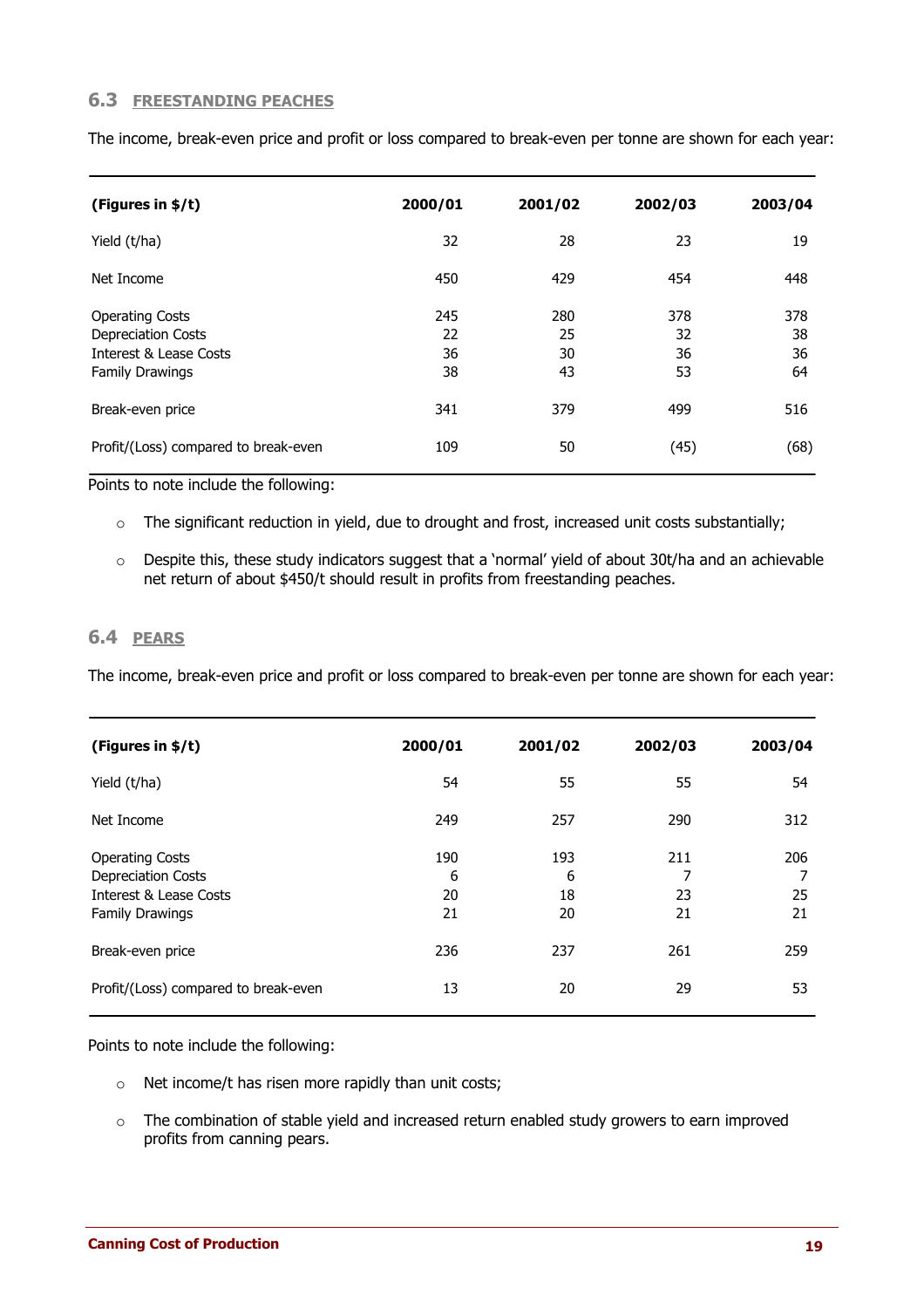## **7 Findings - Activity Analysis**

#### **7.1.1** Introduction

Another complementary way to view a business is by considering the major cost centres and their contribution to total cost. This is activity-based cost of production.

#### **7.1.2** Study Findings

The following table presents four years' averaged costs on a functional basis for each fruit type. Please note that it is based on the costs from Section 4, although a minimum drawings value of \$35,000 is used rather than the \$75,000 from the study. The standard RMCG methodology would also include imputed interest costs.

|                              |                                          | <b>Trellis</b> | F/S            |              |
|------------------------------|------------------------------------------|----------------|----------------|--------------|
|                              |                                          | <b>Peaches</b> | <b>Peaches</b> | <b>Pears</b> |
| Crop care                    | Chemicals, fertiliser                    | 9%             | 11%            | 8%           |
| <b>Equipment Costs</b>       | Depn, R&M, Fuel                          | 8%             | 10%            | 11%          |
| Employed Labour              | Contractors, staff, casuals              | 46%            | 42%            | 48%          |
| Own Labour                   | Minimum drawings                         | 6%             | 11%            | 8%           |
| <b>Other Operating Costs</b> | Other variable costs, overheads          | 12%            | 13%            | 14%          |
| Development Cost             | Trees, trellis, irrigation, installation | 11%            | 4%             | $1\%$        |
| Finance                      | Bank charges, interest, lease, HP        | 8%             | 8%             | 9%           |
| Totals                       |                                          | 100%           | 100%           | 100%         |
| Total Costs (\$/ha)          |                                          | 13,628         | 10,840         | 13,464       |

It should be noted that F/S peach labour costs are depressed because poor yields during two years resulted in relatively low picking costs. Points of note include the following:

- $\circ$  Crop care is critical for optimising income, but still only accounts for about 10% of total costs;
- $\circ$  The fruit industry has traditionally been frugal with its equipment costs compared to some other agricultural sectors;
- $\circ$  Labour stands out as the greatest single business cost. Some observations flow from this fact:

Industry R&D programs address many other factors of orchard activity, but rarely address ways of reducing this largest single business cost;

Australian labour costs are generally assumed to be greater than those of our competitors. As international trade becomes more robust ways must be found to reduce Australian labour costs;

Despite the substantial increase in development cost due to trellised plantings, the study group participants did not demonstrate any significant complementary saving in labour cost.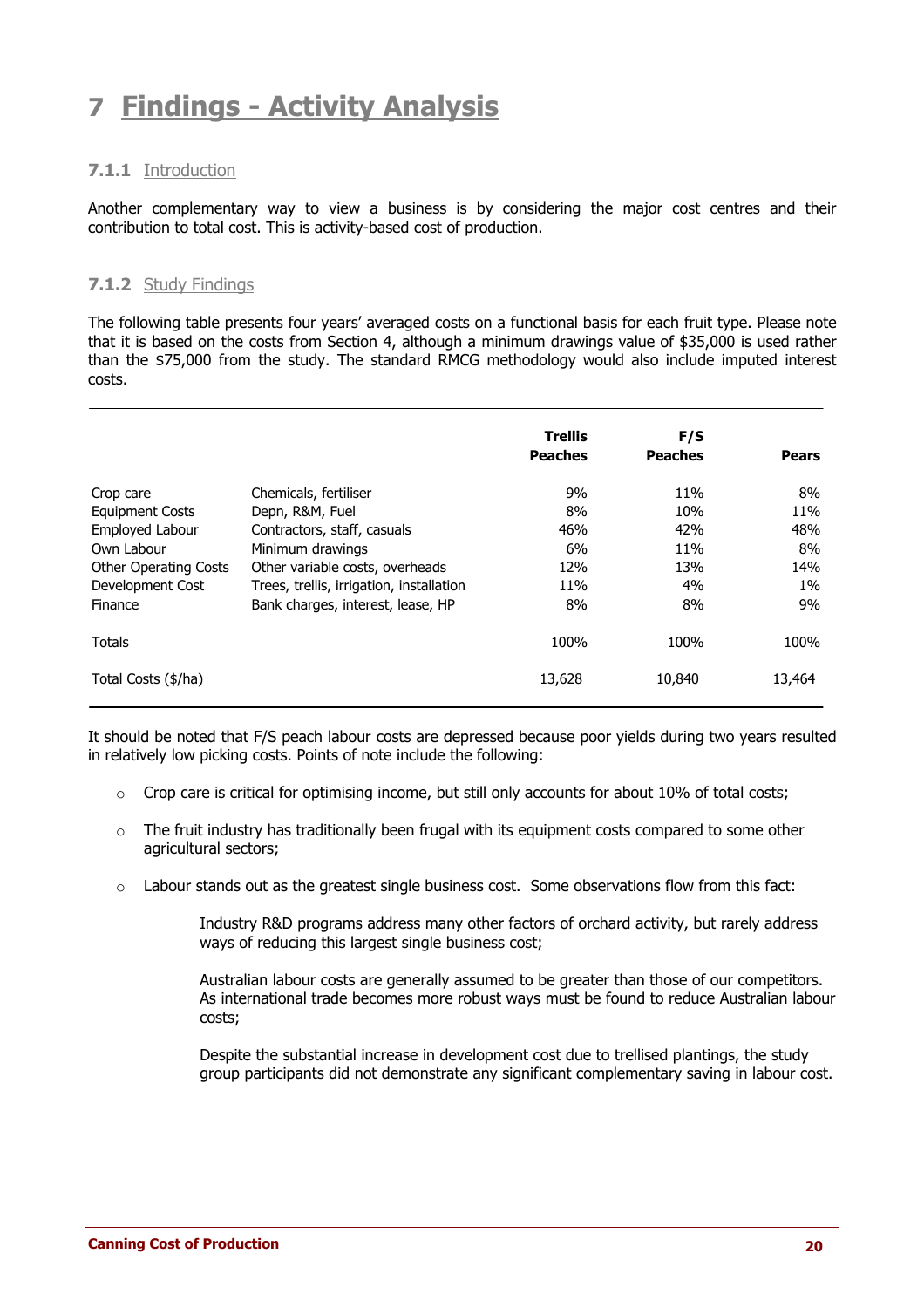### **8 Study Comparisons**

In 1995, the Pear Industry Steering Group commissioned a report into the competitiveness of the Australian industry compared to South Africa and the Pacific northwest region of the United States. The result of that commission was the preparation and publication of the "Pear Industry Benchmarking Study" (David Pullar & Associates, 1995).

The following table compares some indicators from this current study with those from the 1995 benchmarking study. It should be noted that:

- o The surveyed orchards will not be the same;
- o We are unable to confirm if the costs included in each study are similar;
- o The 1995 study did not differentiate between harvest costs for Williams and Packham pears. Given that best practice Williams yield was 78t/ha compared to best practice Packham yield of 40t/ha, we cannot confirm whether the operating costs stated below are directly comparable to canning pear costs.

For comparison we have used the best figures from this current study. In addition we estimated the potential result for 2003/04 if yields had been equivalent to those achieved in 1995.

|                                            | 1994 Season<br><b>Best</b> | 1994 Season  | 2003/04       | 2003/04         |
|--------------------------------------------|----------------------------|--------------|---------------|-----------------|
| (Figures in \$/ha)                         | <b>Practice</b>            | Average      | <b>Study</b>  | <b>Adjusted</b> |
| Yields (t/ha)                              | 78                         | 64           | 54            | 78              |
| Income                                     | 14,249                     | 10,985       | 16,771        | 19,968          |
| <b>Operating Costs</b><br>as a % of income | 7,404<br>52%               | 7,999<br>73% | 11,740<br>70% | 13,419<br>67%   |
| <b>Operating Surplus</b>                   | 6,845                      | 2,986        | 5,031         | 6,549           |
| Depn and finance costs                     | 727                        | 1,546        | 1,706         | 1,963           |
| Net Profit                                 | 6,118                      | 1,440        | 3,325         | 4,586           |

The following very general points may be made:

- $\circ$  The study group attained yields of about 55t/ha during the past four seasons, including a number of growers who achieved 60-70t/ha. Seasonal conditions notwithstanding are WBC yields declining and what implications does this have for the industry?
- $\circ$  Allowing for higher picking costs in the 1994 figures, the quantum increases in income and expenses between the two periods may be similar.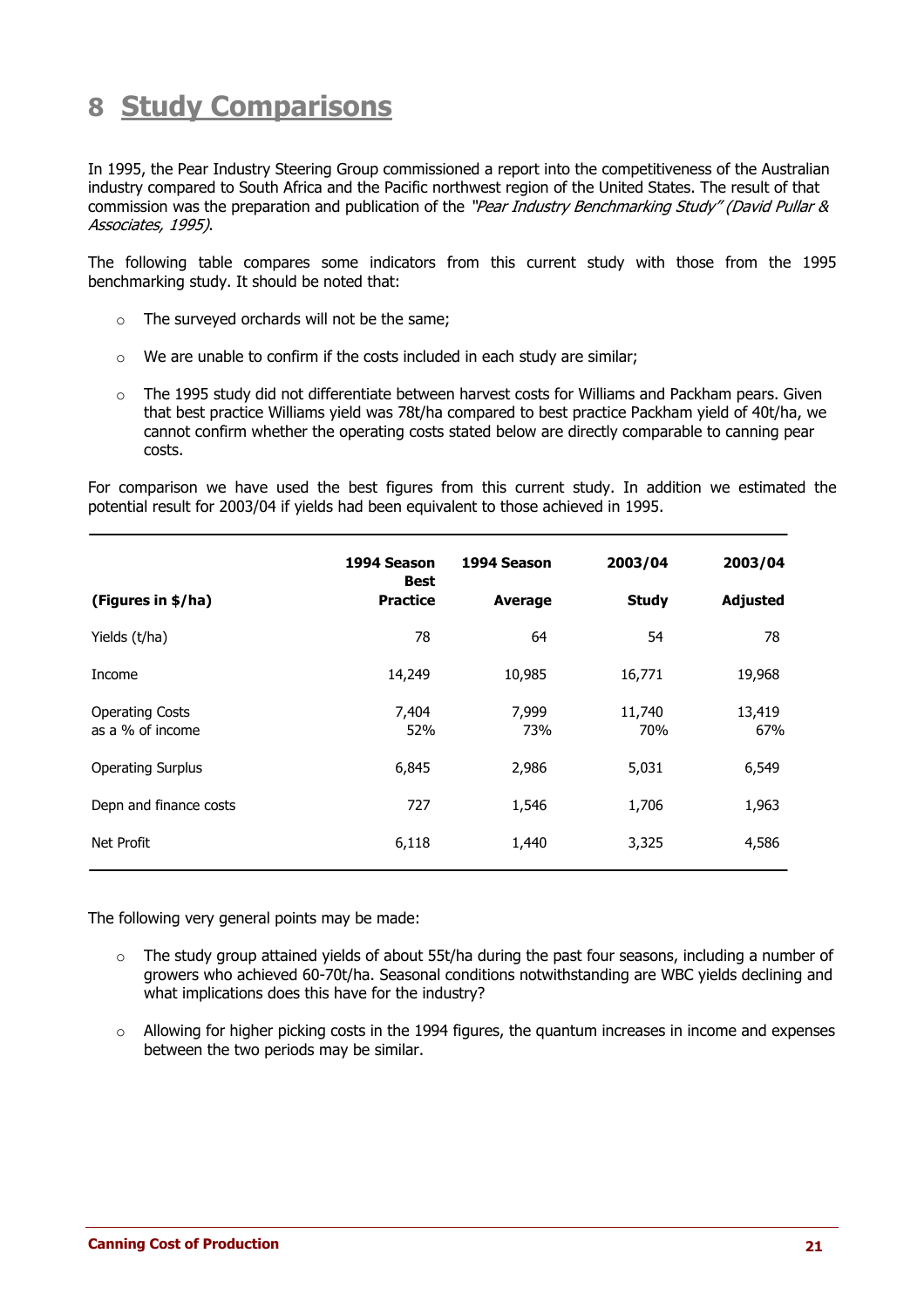### **9 Study Recommendations**

The following recommendations stem from the longer-term study process:

#### **Orchard Data**

An objective for the Cost of Production study was that of enabling growers to benchmark their own performance against the indicators calculated from the performance of good regional orchards.

Following the first two-year study public presentation of the data was made to grower meetings in Cobram and Shepparton. From discussions which took place at those meetings, and from our own knowledge of the industry, it was apparent that a relatively small percentage of growers maintain orchard information in such a form as would enable them to compare their figures against the data from this study.

To make best use of this and any future studies, industry should identify the data that needs to be collected to determine Cost of Production. This would assist growers develop their management information systems to compare with industry benchmark indicators.

#### **We recommend that the industry should determine and implement a method whereby more growers can easily identify their own production costs and business profit by fruit type.**

#### **Industry Benchmarks**

Given that many growers will be unable to easily compare their own data against the Cost of Production data, it would be of benefit if some simple ballpark benchmarks could be developed to assist growers to check their business efficiency without major recording.

#### **We recommend that some simple performance benchmarks should be developed to assist growers understand their business performance.**

#### **Labour Cost**

As identified in the current canning industry strategic plan labour cost represents a relatively high proportion of total costs yet, traditionally, little R&D investment has been committed to find ways of changing this although individual growers have conducted their own experiments.

Given the continuing competitive pressures from South American, South African and Chinese producers, it will become imperative that Australian labour costs are reduced.

#### **We recommend that the industry should devote R&D investment to identify ways in which labour costs can be reduced over time.**

#### **Future Industry Surveys**

This four-year study has provided a valuable, objective insight into the performance of canning fruitgrowers and begins to provide information that can be used by SPC Ardmona and growers to recognise the impacts of seasonal conditions, price and quality variations and increasing production costs on grower profitability in the context of cannery constraints on raw material costs.

As we have noted, the long-term trend information can be disrupted each time a grower leaves the study. However, this is not a factor that should preclude the industry from continuing further survey work. It also appears that there is sufficient dynamic change from season to season to warrant annual studies for the foreseeable future.

#### **We recommend that the industry should continue to conduct future surveys whilst valuable information is being gained from the resulting data.**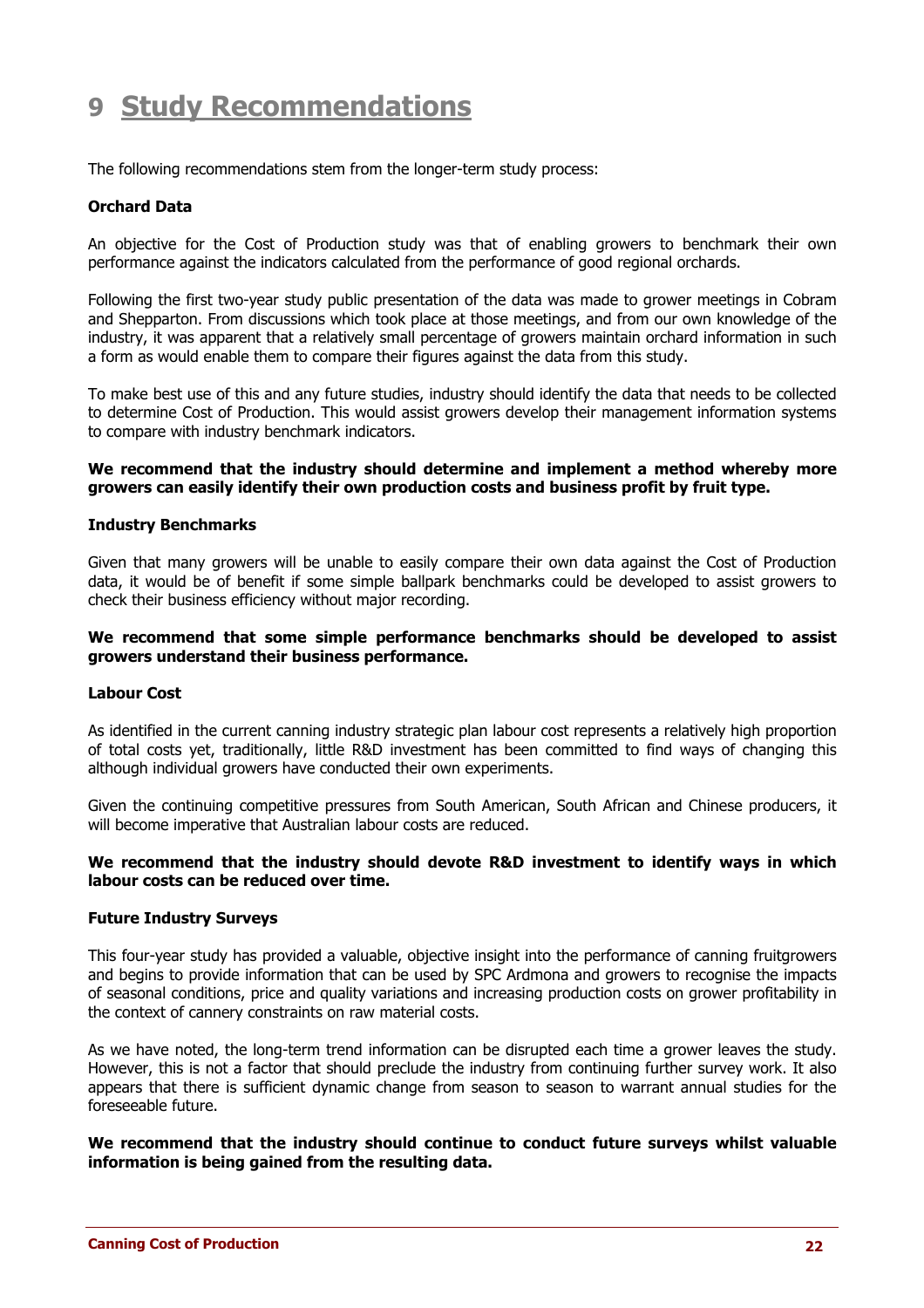### **10Appendix 1: Equivalent Yield and Income**

#### **10.1 INTRODUCTION**

One of the difficulties in comparing different properties is that they are each at different stages of development. There is a significant lag between the time a tree is planted, and when it reaches fully mature production.

To overcome this, an equivalent yield was calculated for each fruit type. The equivalent income is simply the income generated by this equivalent yield, rather than the actual yield. Equivalent yields take into account the years of non-bearing, or less than mature-bearing, production of trees at the beginning and end of their lives. The equivalent yield is calculated assuming that:

- o Trellis canning peaches are on a continuous 17-year redevelopment cycle, reaching full production in five years.
- o Freestanding canning peaches are on a continuous 19-year redevelopment cycle, reaching full production in seven years.
- o Canning pears are on a continuous 80-year redevelopment cycle, identified by growers as being a reasonable productive life for Williams' trees, reaching full production in 20 years.
- $\circ$  Costs also vary with yield (especially picking costs). To account for this, costs are also adjusted in the equivalent yield calculation.

In practice this means properties that have mostly young plantings will have a higher equivalent yield and higher equivalent income than actual. This corrects for the fact that they currently have lower production than their long-term average.

Similarly, properties that are all fully bearing will tend to have a lower equivalent yield and lower equivalent income than actual. This corrects for the fact that they currently have higher production than their longterm average.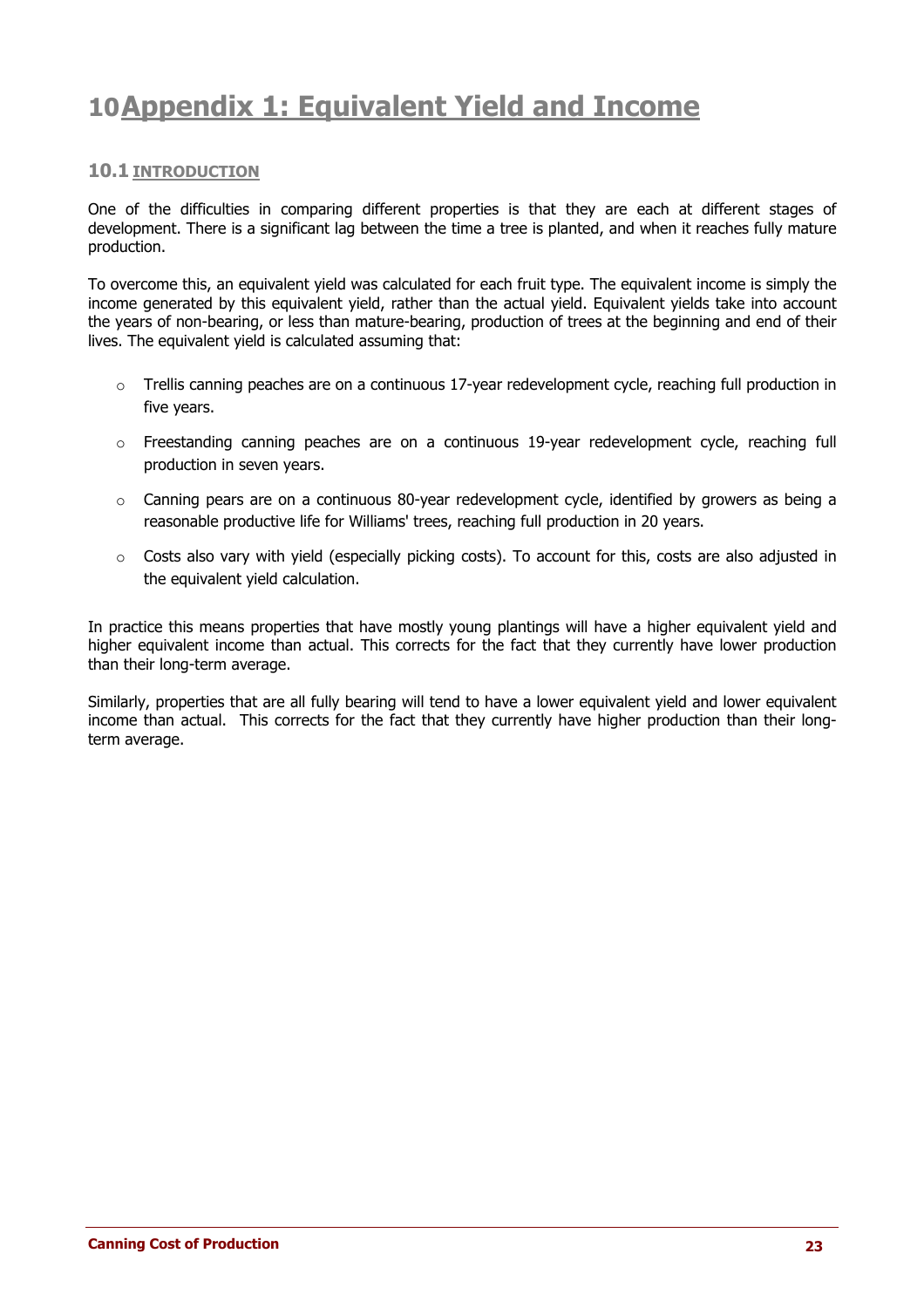### **Group Summary - Trellis Peach Cost of Production**

| (Based on equivalent yield)                                          |              |              |              |              |              |
|----------------------------------------------------------------------|--------------|--------------|--------------|--------------|--------------|
|                                                                      |              | 2000/01      | 2001/02      | 2002/03      | 2003/04      |
| <b>System</b>                                                        |              |              |              |              |              |
| Tree Density (trees/ha)                                              |              | 1,464        | 1,464        | 1,464        | 1,464        |
| <b>Income</b>                                                        |              |              |              |              |              |
| Yield                                                                | (t/ha)       | 42           | 49           | 39           | 28           |
|                                                                      |              |              |              |              |              |
| Net Return                                                           | $($ \$/t $)$ | 450          | 434          | 455          | 448          |
| <b>Income</b>                                                        |              | 18,873       | 21,328       | 17,887       | 12,350       |
|                                                                      |              |              |              |              |              |
| <b>Operating Costs</b><br>Chemicals and fertiliser                   |              |              |              |              |              |
| Fuel and oil                                                         |              | 1,235<br>287 | 1,160<br>294 | 1,178<br>346 | 1,094<br>324 |
| Repairs and maintenance                                              |              | 520          | 555          | 454          | 509          |
| Labour - general                                                     |              | 1,406        | 1,151        | 1,146        | 1,096        |
| Labour - pruning and training                                        |              | 1,521        | 2,241        | 2,262        | 2,422        |
| Labour - thinning                                                    |              | 305          | 1,070        | 640          | 553          |
| Labour - picking                                                     |              | 2,818        | 3,731        | 3,111        | 2,338        |
| <b>Total Labour Cost</b>                                             |              | 6,050        | 8,193        | 7,158        | 6,410        |
|                                                                      |              |              |              |              |              |
| Other operating costs                                                |              | 1,121        | 1,399        | 2,392        | 1,585        |
| <b>Total operating costs</b>                                         |              | 9,212        | 11,600       | 11,527       | 9,922        |
| as a % of income                                                     |              | 49%          | 54%          | 64%          | 80%          |
| <b>Operating Surplus</b>                                             |              | 9,660        | 9,727        | 6,360        | 2,429        |
| <b>Depreciation</b>                                                  |              |              |              |              |              |
| Plant & equipment (15%)                                              |              | 246          | 246          | 219          | 246          |
| Orchard development (5.9%, 5.3%, 1.3%)                               |              | 1,525        | 1,525        | 1,525        | 1,525        |
| <b>Owners Labour</b>                                                 |              | 1,840        | 1,840        | 1,840        | 1,840        |
| <b>Earnings Before Interest and Tax</b>                              |              | 6,049        | 6,116        | 2,776        | (1, 182)     |
| Based on equivalent yield                                            |              |              |              |              |              |
| <b>Return on Capital</b>                                             |              | 16%          | 16%          | 7%           | $-3%$        |
| Based on equivalent yield                                            |              |              |              |              |              |
| <b>Less Imputed Interest</b>                                         |              |              |              |              |              |
| Operating capital                                                    |              | 320          | 393          | 421          | 379          |
| Lost production redevelopment                                        |              | 566          | 638          | 533          | 365          |
| Plant and equipment                                                  |              | 115          | 115          | 102          | 115          |
| Developed land value                                                 |              | 2,515        | 2,515        | 2,515        | 2,515        |
| <b>Total Imputed Interest Costs</b>                                  |              | 3,516        | 3,661        | 3,571        | 3,374        |
| <b>Earnings After Imputed Interest</b>                               |              | 2,533        | 2,455        | (795)        | (4, 556)     |
| Based on equivalent yield                                            |              |              |              |              |              |
| <b>Total Cost of Production</b>                                      |              | 16,339       | 18,872       | 18,682       | 16,907       |
| (including owners labour, orchard depreciation and imputed interest) |              |              |              |              |              |
| Based on equivalent yield                                            |              |              |              |              |              |

**Canning Cost of Production 24**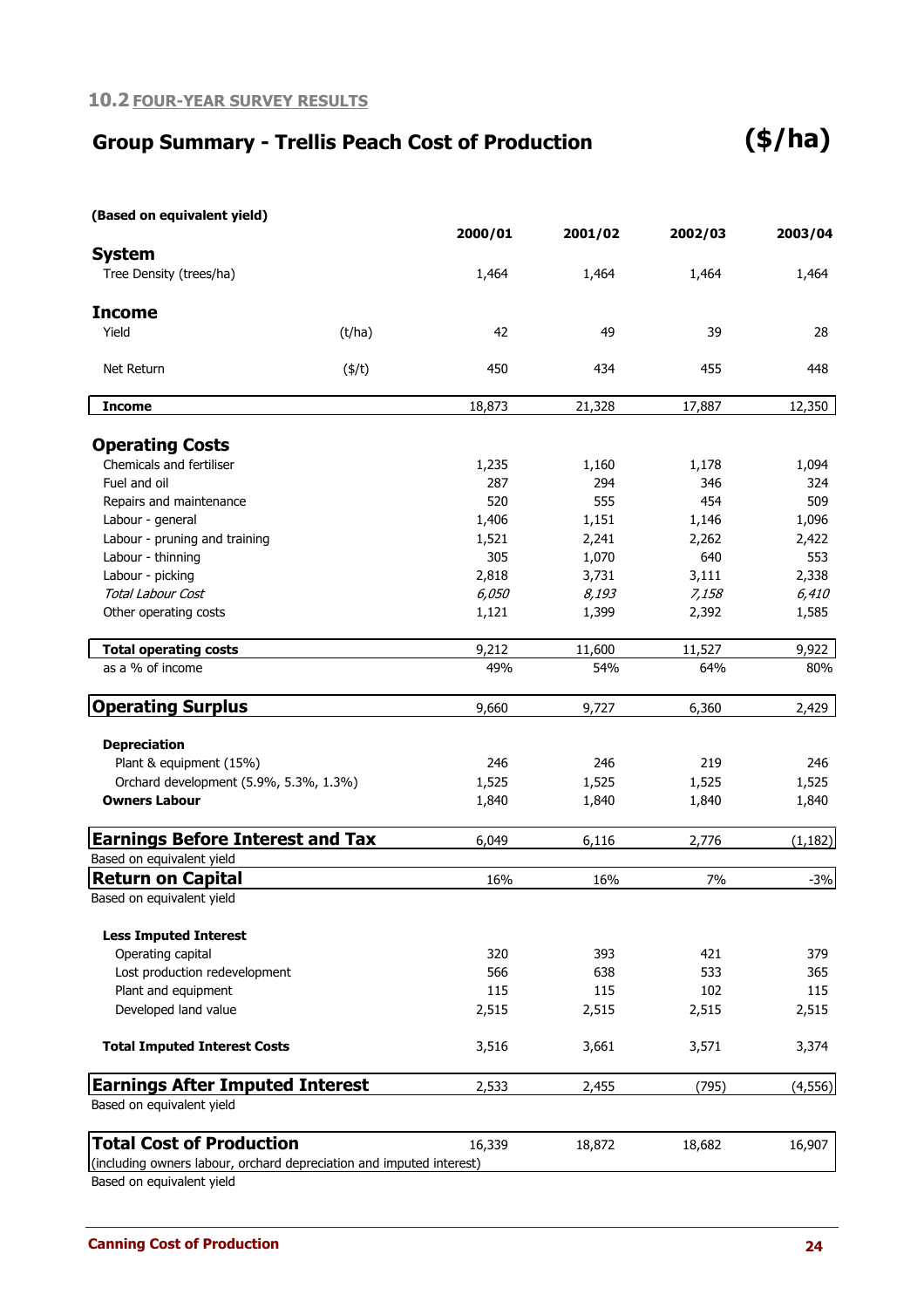### **(\$/t)**

| (Based on equivalent yield) |  |  |  |
|-----------------------------|--|--|--|
|-----------------------------|--|--|--|

|                                                                      |              | 2000/01        | 2001/02        | 2002/03 | 2003/04 |
|----------------------------------------------------------------------|--------------|----------------|----------------|---------|---------|
| <b>System</b>                                                        |              |                |                |         |         |
| Tree Density (trees/ha)                                              |              | 1,464          | 1,464          | 1,464   | 1,464   |
| <b>Income</b>                                                        |              |                |                |         |         |
| Yield                                                                | (t/ha)       | 42             | 49             | 39      | 28      |
| Net Return                                                           | $($ \$/t $)$ | 450            | 434            | 455     | 448     |
| <b>Income</b>                                                        |              | 450            | 434            | 455     | 448     |
| <b>Operating Costs</b>                                               |              |                |                |         |         |
| Chemicals and fertiliser                                             |              | 29             | 24             | 30      | 39      |
| Fuel and oil                                                         |              | $\overline{7}$ | 6              | 9       | 12      |
| Repairs and maintenance                                              |              | 12             | 11             | 12      | 18      |
| Labour - general                                                     |              | 33             | 23             | 29      | 39      |
| Labour - pruning and training                                        |              | 36             | 46             | 58      | 87      |
| Labour - thinning                                                    |              | 7              | 22             | 16      | 20      |
| Labour - picking                                                     |              | 67             | 76             | 80      | 84      |
| <b>Total Labour Cost</b>                                             |              | 144            | 167            | 184     | 229     |
| Other operating costs                                                |              | 27             | 29             | 61      | 57      |
| <b>Total operating costs</b>                                         |              | 219            | 237            | 296     | 354     |
| as a % of income                                                     |              | 49%            | 54%            | 64%     | 80%     |
| <b>Operating Surplus</b>                                             |              | 230            | 199            | 163     | 87      |
| <b>Depreciation</b>                                                  |              |                |                |         |         |
| Plant & equipment (15%)                                              |              | 6              | 5              | 6       | 9       |
| Orchard development (5.9%, 5.3%, 1.3%)                               |              | 36             | 31             | 39      | 54      |
| <b>Owners Labour</b>                                                 |              | 44             | 38             | 47      | 66      |
| <b>Earnings Before Interest and Tax</b>                              |              | 144            | 125            | 71      | (42)    |
| Based on equivalent yield                                            |              |                |                |         |         |
| <b>Return on Capital</b>                                             |              | 16%            | 16%            | 7%      | $-3%$   |
| Based on equivalent yield                                            |              |                |                |         |         |
| <b>Less Imputed Interest</b>                                         |              |                |                |         |         |
| Operating capital                                                    |              | 8              | 8              | 11      | 14      |
| Lost production redevelopment                                        |              | 13             | 13             | 14      | 13      |
| Plant and equipment                                                  |              | 3              | $\overline{2}$ | 3       | 4       |
| Developed land value                                                 |              | 60             | 51             | 64      | 90      |
| <b>Total Imputed Interest Costs</b>                                  |              | 84             | 75             | 92      | 121     |
| <b>Earnings After Imputed Interest</b>                               |              | 60             | 50             | (20)    | (163)   |
| Based on equivalent yield                                            |              |                |                |         |         |
| <b>Total Cost of Production</b>                                      |              | 389            | 385            | 479     | 604     |
| (including owners labour, orchard depreciation and imputed interest) |              |                |                |         |         |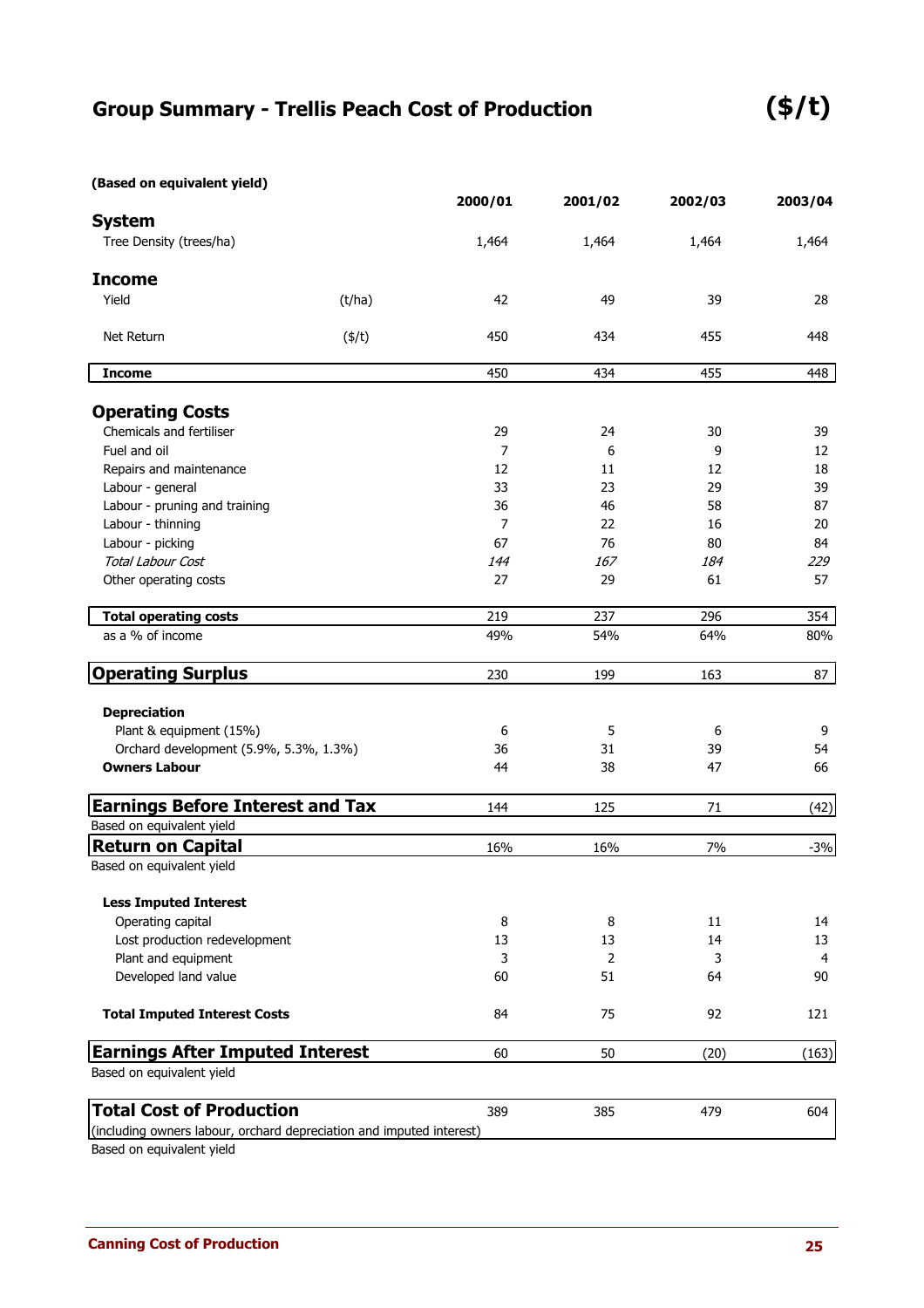#### **(Based on equivalent yield)**

|                                                                      |              | 2000/01 | 2001/02  | 2002/03 | 2003/04  |
|----------------------------------------------------------------------|--------------|---------|----------|---------|----------|
| <b>System</b>                                                        |              |         |          |         |          |
| Tree Density (trees/ha)                                              |              | 520     | 529      | 536     | 533      |
| <b>Income</b>                                                        |              |         |          |         |          |
| Yield                                                                | (t/ha)       | 30      | 29       | 26      | 21       |
| Net Return                                                           | $($ \$/t $)$ | 450     | 429      | 454     | 448      |
| <b>Income</b>                                                        |              | 13,567  | 12,320   | 11,740  | 9,505    |
| <b>Operating Costs</b>                                               |              |         |          |         |          |
| Chemicals and fertiliser                                             |              | 1,280   | 1,412    | 1,088   | 980      |
| Fuel and oil                                                         |              | 417     | 365      | 374     | 278      |
| Repairs and maintenance                                              |              | 420     | 477      | 439     | 570      |
| Labour - general                                                     |              | 897     | 1,070    | 989     | 935      |
| Labour - pruning and training                                        |              | 1,505   | 1,401    | 1,569   | 1,492    |
| Labour - thinning                                                    |              | 583     | 550      | 720     | 313      |
| Labour - picking                                                     |              | 1,673   | 1,677    | 1,855   | 1,330    |
| Total Labour Cost                                                    |              | 4,659   | 4,698    | 5,133   | 4,070    |
| Other operating costs                                                |              | 1,051   | 1,156    | 2,039   | 1,532    |
| <b>Total operating costs</b>                                         |              | 7,826   | 8,108    | 9,073   | 7,431    |
| as a % of income                                                     |              | 58%     | 66%      | 77%     | 78%      |
| <b>Operating Surplus</b>                                             |              | 5,740   | 4,212    | 2,667   | 2,075    |
| <b>Depreciation</b>                                                  |              |         |          |         |          |
| Plant & equipment (15%)                                              |              | 224     | 224      | 261     | 245      |
| Orchard development (5.9%, 5.3%, 1.3%)                               |              | 479     | 479      | 479     | 479      |
| <b>Owners Labour</b>                                                 |              | 2,641   | 2,641    | 2,641   | 2,641    |
| <b>Earnings Before Interest and Tax</b>                              |              | 2,396   | 868      | (714)   | (1, 290) |
| Based on equivalent yield                                            |              |         |          |         |          |
| <b>Return on Capital</b>                                             |              | 12%     | 4%       | $-3%$   | $-6%$    |
| Based on equivalent yield                                            |              |         |          |         |          |
| <b>Less Imputed Interest</b>                                         |              |         |          |         |          |
| Operating capital                                                    |              | 308     | 322      | 361     | 305      |
| Lost production redevelopment                                        |              | 543     | 499      | 468     | 383      |
| Plant and equipment                                                  |              | 105     | 101      | 122     | 116      |
| Developed land value                                                 |              | 1,338   | 1,338    | 1,338   | 1,338    |
| <b>Total Imputed Interest Costs</b>                                  |              | 2,294   | 2,260    | 2,289   | 2,142    |
| <b>Earnings After Imputed Interest</b>                               |              | 102     | (1, 392) | (3,003) | (3, 432) |
| Based on equivalent yield                                            |              |         |          |         |          |
| <b>Total Cost of Production</b>                                      |              | 13,464  | 13,712   | 14,743  | 12,938   |
| (including owners labour, orchard depreciation and imputed interest) |              |         |          |         |          |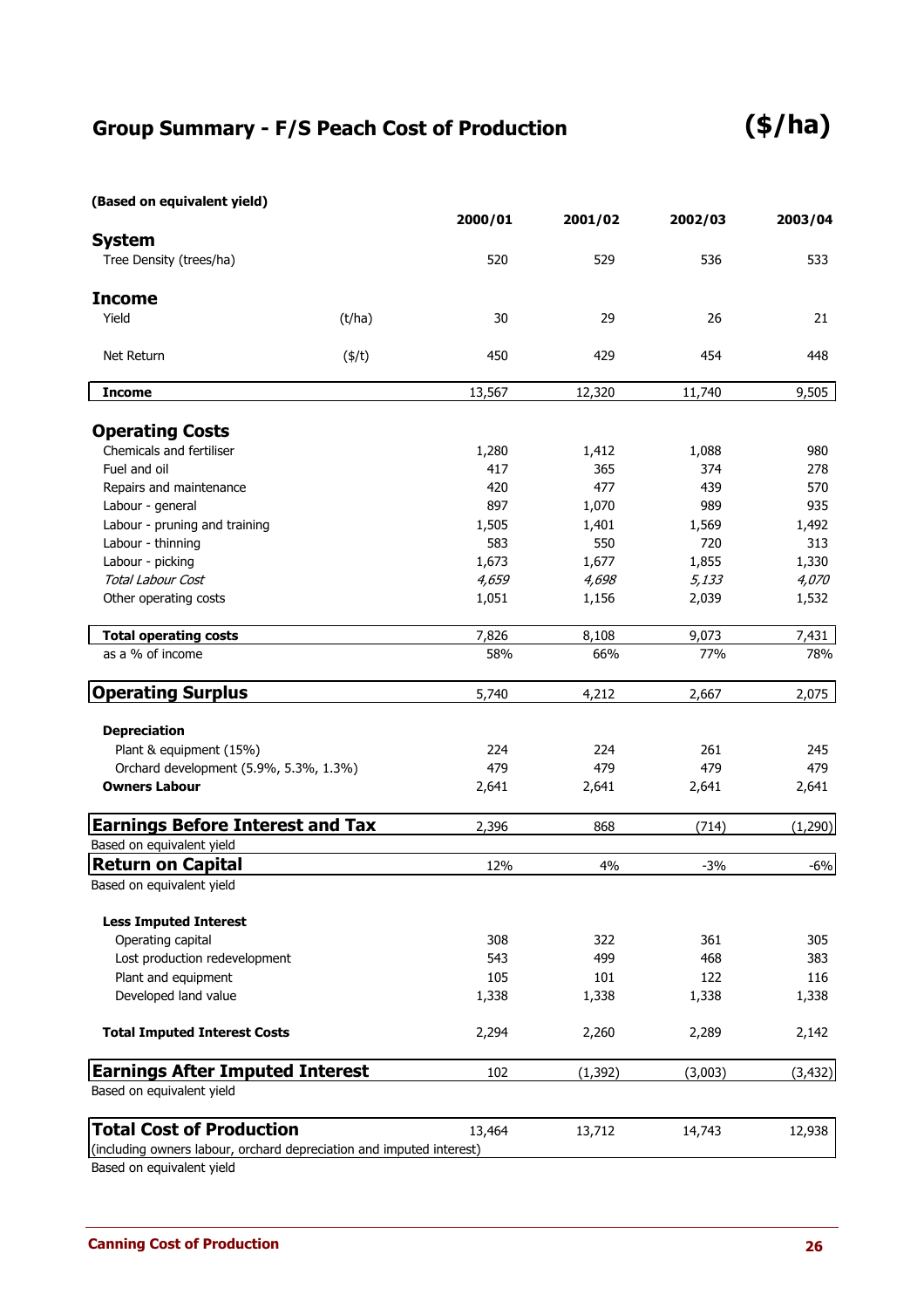| (Based on equivalent yield) |  |  |
|-----------------------------|--|--|
|-----------------------------|--|--|

|                                                                      |              | 2000/01 | 2001/02 | 2002/03 | 2003/04 |
|----------------------------------------------------------------------|--------------|---------|---------|---------|---------|
| <b>System</b>                                                        |              |         |         |         |         |
| Tree Density (trees/ha)                                              |              | 520     | 529     | 536     | 533     |
| <b>Income</b>                                                        |              |         |         |         |         |
| Yield                                                                | (t/ha)       | 30      | 29      | 26      | 21      |
| Net Return                                                           | $($ \$/t $)$ | 450     | 429     | 454     | 448     |
| <b>Income</b>                                                        |              | 450     | 429     | 454     | 448     |
| <b>Operating Costs</b>                                               |              |         |         |         |         |
| Chemicals and fertiliser                                             |              | 43      | 49      | 42      | 47      |
| Fuel and oil                                                         |              | 14      | 13      | 14      | 13      |
| Repairs and maintenance                                              |              | 14      | 16      | 17      | 27      |
| Labour - general                                                     |              | 30      | 37      | 38      | 45      |
| Labour - pruning and training                                        |              | 50      | 48      | 60      | 71      |
| Labour - thinning                                                    |              | 19      | 19      | 28      | 15      |
| Labour - picking                                                     |              | 56      | 58      | 71      | 63      |
| Total Labour Cost                                                    |              | 155     | 162     | 197     | 194     |
| Other operating costs                                                |              | 35      | 40      | 78      | 73      |
| <b>Total operating costs</b>                                         |              | 261     | 280     | 349     | 354     |
| as a % of income                                                     |              | 58%     | 66%     | 77%     | 78%     |
| <b>Operating Surplus</b>                                             |              | 191     | 145     | 103     | 99      |
| <b>Depreciation</b>                                                  |              |         |         |         |         |
| Plant & equipment (15%)                                              |              | 7       | 8       | 10      | 12      |
| Orchard development (5.9%, 5.3%, 1.3%)                               |              | 16      | 17      | 18      | 23      |
| <b>Owners Labour</b>                                                 |              | 88      | 91      | 102     | 126     |
| <b>Earnings Before Interest and Tax</b>                              |              | 80      | 30      | (27)    | (61)    |
| Based on equivalent yield                                            |              |         |         |         |         |
| <b>Return on Capital</b>                                             |              | 12%     | 4%      | $-3%$   | $-6%$   |
| Based on equivalent yield                                            |              |         |         |         |         |
| <b>Less Imputed Interest</b>                                         |              |         |         |         |         |
| Operating capital                                                    |              | 10      | 11      | 14      | 15      |
| Lost production redevelopment                                        |              | 18      | $17\,$  | $18\,$  | 18      |
| Plant and equipment                                                  |              | 4       | 3       | 5       | 6       |
| Developed land value                                                 |              | 45      | 46      | 51      | 64      |
| <b>Total Imputed Interest Costs</b>                                  |              | 76      | 78      | 88      | 102     |
| <b>Earnings After Imputed Interest</b>                               |              | 3       | (48)    | (116)   | (163)   |
| Based on equivalent yield                                            |              |         |         |         |         |
| <b>Total Cost of Production</b>                                      |              | 449     | 473     | 567     | 616     |
| (including owners labour, orchard depreciation and imputed interest) |              |         |         |         |         |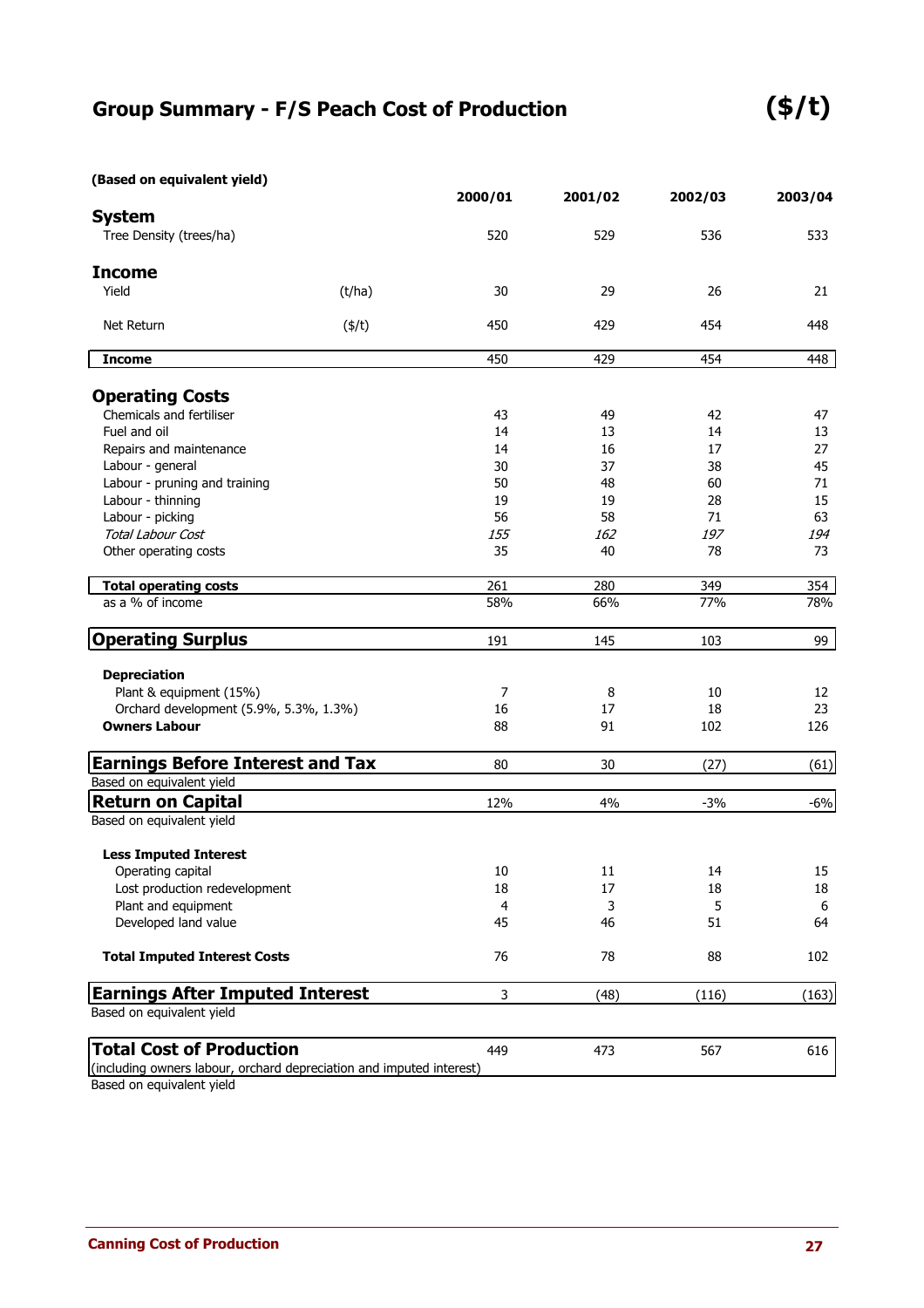### **Group Summary - Pear Cost of Production**

### **(\$/ha)**

#### **(Based on equivalent yield)**

|                                                                      | 2000/01  | 2001/02 | 2002/03 | 2003/04 |
|----------------------------------------------------------------------|----------|---------|---------|---------|
| <b>System</b>                                                        |          |         |         |         |
| Tree Density (trees/ha)                                              | 290      | 290     | 292     | 311     |
| <b>Income</b>                                                        |          |         |         |         |
| Yield<br>(t/ha)                                                      | 45       | 46      | 46      | 46      |
| $($ \$/t $)$<br>Net Return                                           | 249      | 257     | 290     | 312     |
| <b>Income</b>                                                        | 11,209   | 11,881  | 13,462  | 14,456  |
|                                                                      |          |         |         |         |
| <b>Operating Costs</b>                                               |          |         |         |         |
| Chemicals and fertiliser                                             | 1,290    | 1,073   | 1,057   | 1,118   |
| Fuel and oil                                                         | 489      | 421     | 518     | 454     |
| Repairs and maintenance                                              | 681      | 723     | 831     | 930     |
| Labour - general                                                     | 1,474    | 1,430   | 1,396   | 1,370   |
| Labour - pruning and training                                        | 1,398    | 1,567   | 1,570   | 1,436   |
| Labour - thinning                                                    |          | 2       |         |         |
| Labour - picking                                                     | 2,819    | 3,135   | 2,968   | 3,269   |
| <b>Total Labour Cost</b>                                             | 5,691    | 6,135   | 5,934   | 6,075   |
| Other operating costs                                                | 1,480    | 1,650   | 2,638   | 2,015   |
| <b>Total operating costs</b>                                         | 9,631    | 10,002  | 10,978  | 10,591  |
| as a % of income                                                     | 86%      | 84%     | 82%     | 73%     |
| <b>Operating Surplus</b>                                             | 1,578    | 1,879   | 2,484   | 3,865   |
| <b>Depreciation</b>                                                  |          |         |         |         |
| Plant & equipment (15%)                                              | 225      | 225     | 258     | 269     |
| Orchard development (5.9%, 5.3%, 1.3%)                               | 97       | 97      | 97      | 97      |
| <b>Owners Labour</b>                                                 | 2,397    | 2,397   | 2,397   | 2,397   |
| <b>Earnings Before Interest and Tax</b>                              | (1, 141) | (840)   | (268)   | 1,102   |
| Based on equivalent yield                                            |          |         |         |         |
| <b>Return on Capital</b>                                             | $-6%$    | $-4%$   | $-1%$   | 6%      |
| Based on equivalent yield                                            |          |         |         |         |
| <b>Less Imputed Interest</b>                                         |          |         |         |         |
| Operating capital                                                    | 341      | 343     | 400     | 366     |
| Lost production redevelopment                                        | 221      | 237     | 268     | 289     |
| Plant and equipment                                                  | 105      | 105     | 120     | 126     |
| Developed land value                                                 | 1,244    | 1,244   | 1,244   | 1,244   |
| <b>Total Imputed Interest Costs</b>                                  | 1,911    | 1,929   | 2,032   | 2,025   |
| <b>Earnings After Imputed Interest</b>                               | (3,052)  | (2,769) | (2,300) | (923)   |
| Based on equivalent yield                                            |          |         |         |         |
| <b>Total Cost of Production</b>                                      | 14,261   | 14,650  | 15,762  | 15,379  |
| (including owners labour, orchard depreciation and imputed interest) |          |         |         |         |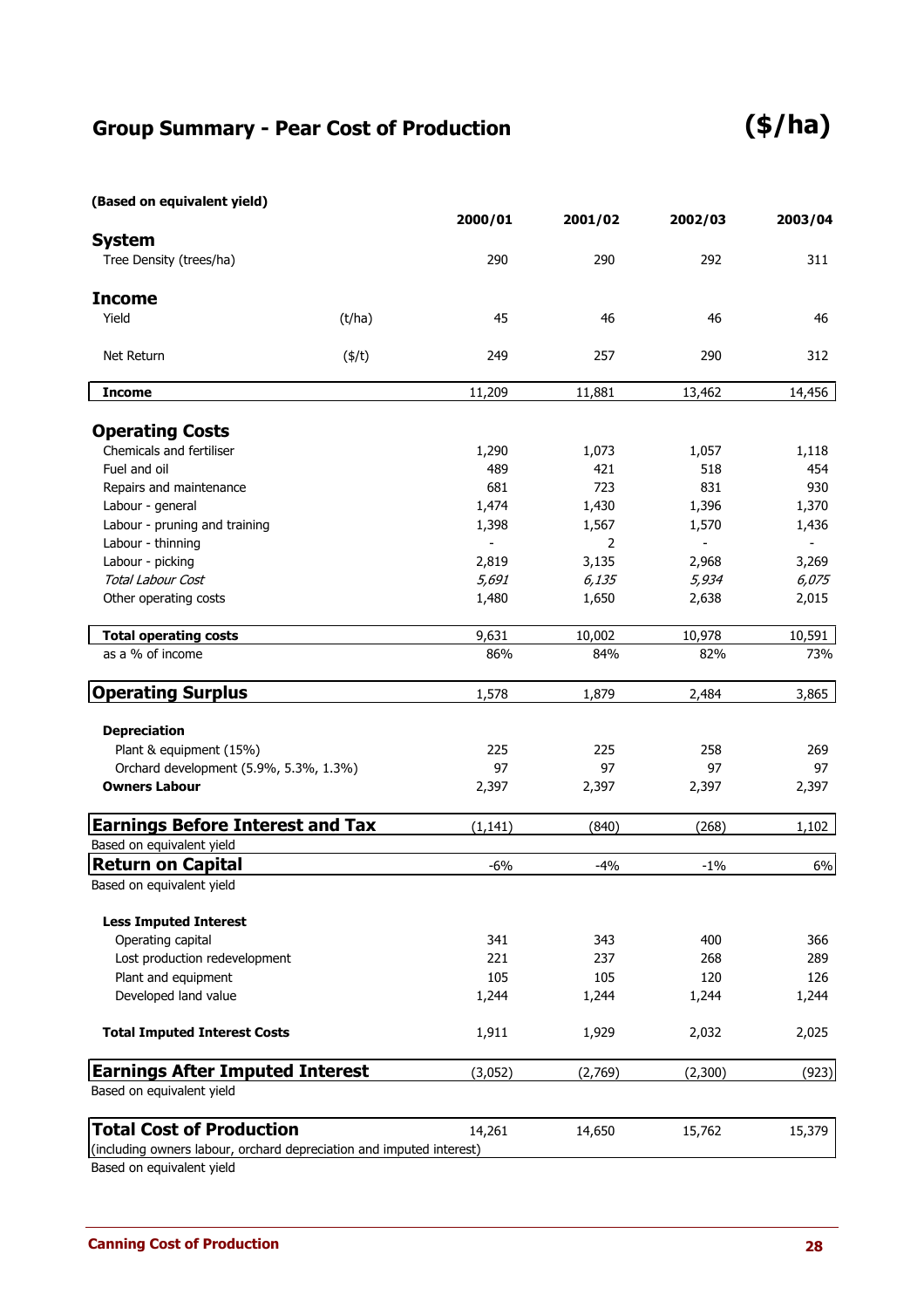### **Group Summary - Pear Cost of Production (\$/t)**

| (Based on equivalent yield) |  |
|-----------------------------|--|
|-----------------------------|--|

|                                                                      |              | 2000/01        | 2001/02 | 2002/03 | 2003/04      |
|----------------------------------------------------------------------|--------------|----------------|---------|---------|--------------|
| <b>System</b>                                                        |              |                |         |         |              |
| Tree Density (trees/ha)                                              |              | 290            | 290     | 292     | 311          |
| <b>Income</b>                                                        |              |                |         |         |              |
| Yield                                                                | (t/ha)       | 45             | 46      | 46      | 46           |
| Net Return                                                           | $($ \$/t $)$ | 249            | 257     | 290     | 312          |
| <b>Income</b>                                                        |              | 249            | 257     | 290     | 312          |
| <b>Operating Costs</b>                                               |              |                |         |         |              |
| Chemicals and fertiliser                                             |              | 29             | 23      | 23      | 24           |
| Fuel and oil                                                         |              | 11             | 9       | 11      | 10           |
| Repairs and maintenance                                              |              | 15             | 16      | 18      | 20           |
| Labour - general                                                     |              | 33             | 31      | 30      | 30           |
| Labour - pruning and training                                        |              | 31             | 34      | 34      | 31           |
| Labour - thinning                                                    |              |                | 0       |         |              |
| Labour - picking                                                     |              | 63             | 68      | 65      | 71           |
| <b>Total Labour Cost</b>                                             |              | 126            | 133     | 129     | 132          |
| Other operating costs                                                |              | 33             | 36      | 57      | 44           |
| <b>Total operating costs</b>                                         |              | 214            | 217     | 239     | 230          |
| as a % of income                                                     |              | 86%            | 84%     | 82%     | 73%          |
| <b>Operating Surplus</b>                                             |              | 35             | 41      | 54      | 84           |
| <b>Depreciation</b>                                                  |              |                |         |         |              |
| Plant & equipment (15%)                                              |              | 5              | 5       | 6       | 6            |
| Orchard development (5.9%, 5.3%, 1.3%)                               |              | 2              | 2       | 2       | 2            |
| <b>Owners Labour</b>                                                 |              | 53             | 52      | 52      | 52           |
| <b>Earnings Before Interest and Tax</b>                              |              | (25)           | (18)    | (6)     | 24           |
| Based on equivalent yield                                            |              |                |         |         |              |
| <b>Return on Capital</b>                                             |              | $-6%$          | $-4%$   | $-1\%$  | 6%           |
| Based on equivalent yield                                            |              |                |         |         |              |
| <b>Less Imputed Interest</b>                                         |              |                |         |         |              |
| Operating capital                                                    |              | 8              | 7       | 9       | 8            |
| Lost production redevelopment                                        |              | 5              | 5       | 6       | 6            |
| Plant and equipment                                                  |              | $\overline{2}$ | 2       | 3       | $\mathbf{3}$ |
| Developed land value                                                 |              | 28             | 27      | 27      | 27           |
| <b>Total Imputed Interest Costs</b>                                  |              | 42             | 42      | 44      | 44           |
| <b>Earnings After Imputed Interest</b>                               |              | (68)           | (60)    | (50)    | (20)         |
| Based on equivalent yield                                            |              |                |         |         |              |
| <b>Total Cost of Production</b>                                      |              | 317            | 318     | 343     | 334          |
| (including owners labour, orchard depreciation and imputed interest) |              |                |         |         |              |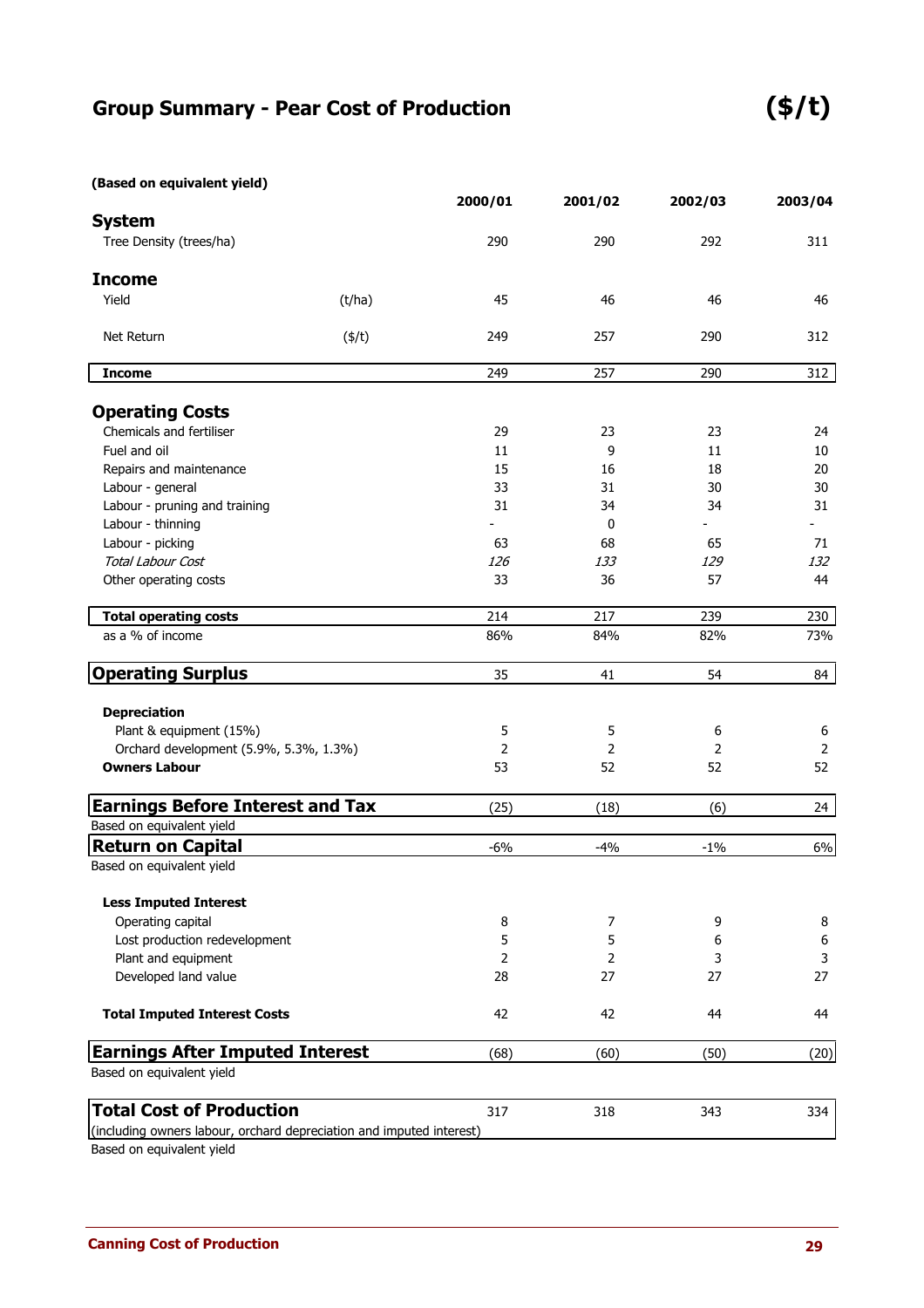#### **10.3 CONCLUSIONS FROM THE STUDY (EQUIVALENT YIELD)**

The small sample of nine orchards makes it difficult to draw firm conclusions about the whole region. Therefore, the following remarks are provided as a guide only and are specific to the study orchards.

The study results are also sensitive to the assumptions regarding expected equivalent yields at given tree ages.

#### **Trellis Peaches**

During the four-year study there were no new plantings of trellis canning peaches on the subject orchards. Equivalent yield began to decline because some blocks moved from their fully bearing yields to reduced yields in later life. This had a subsequent negative effect on profitability.

#### **Freestanding Peaches**

Freestanding trees were being planted and removed during each season in this study. As a result, although drought and frost affected the data in 2002/03 and 2003/04, the longer-term effect was not as severe as shown in the actual data for these plantings.

#### **Pears**

As with the actual data, the equivalent data indicates that the steady increase in net return each season has resulted in an annual improvement in business performance.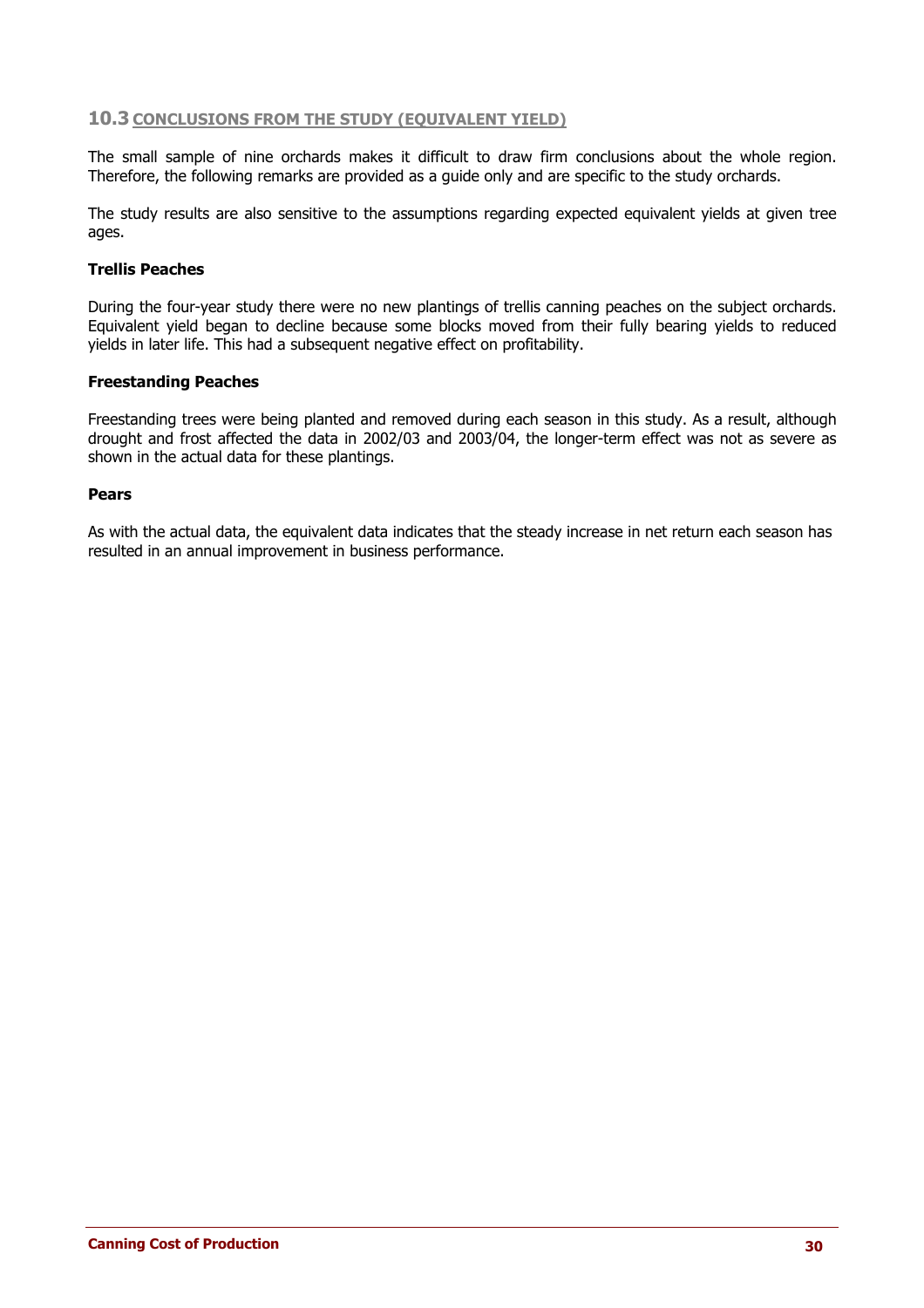### **11Appendix 2: Full Economic Cost**

#### **11.1 FOUR-YEAR SURVEY RESULTS**

#### **(\$/ha) Group Summary - Trellis Peach Cost of Production**

| (Based on actual yield)                                              |              |         |          |          |          |
|----------------------------------------------------------------------|--------------|---------|----------|----------|----------|
|                                                                      |              | 2000/01 | 2001/02  | 2002/03  | 2003/04  |
| <b>System</b>                                                        |              |         |          |          |          |
| Tree Density (trees/ha)                                              |              | 1,464   | 1,464    | 1,464    | 1,464    |
| <b>Income</b>                                                        |              |         |          |          |          |
| Yield                                                                | (t/ha)       | 29      | 31       | 32       | 30       |
| Net Return                                                           | $($ \$/t $)$ | 450     | 434      | 455      | 448      |
| <b>Income</b>                                                        |              | 13,157  | 13,295   | 14,456   | 13,634   |
|                                                                      |              |         |          |          |          |
| <b>Operating Costs</b>                                               |              |         |          |          |          |
| Chemicals and fertiliser                                             |              | 1,235   | 1,160    | 1,178    | 1,094    |
| Fuel and oil                                                         |              | 287     | 294      | 346      | 324      |
| Repairs and maintenance                                              |              | 520     | 555      | 454      | 509      |
| Labour - general                                                     |              | 1,406   | 1,151    | 1,146    | 1,096    |
| Labour - pruning and training                                        |              | 1,521   | 2,241    | 2,262    | 2,422    |
| Labour - thinning                                                    |              | 305     | 1,070    | 640      | 553      |
| Labour - picking                                                     |              | 1,888   | 2,545    | 2,541    | 2,569    |
| <b>Total Labour Cost</b>                                             |              | 5,120   | 7,007    | 6,588    | 6,641    |
| Other operating costs                                                |              | 1,121   | 1,399    | 2,392    | 1,585    |
| <b>Total operating costs</b>                                         |              | 8,282   | 10,414   | 10,957   | 10,153   |
| as a % of income                                                     |              | 63%     | 78%      | 76%      | 74%      |
| <b>Operating Surplus</b>                                             |              | 4,874   | 2,881    | 3,499    | 3,481    |
| <b>Depreciation</b>                                                  |              |         |          |          |          |
| Plant & equipment (15%)                                              |              | 246     | 246      | 219      | 246      |
| Orchard development (5.9%, 5.3%, 1.3%)                               |              | 1,525   | 1,525    | 1,525    | 1,525    |
| <b>Owners Labour</b>                                                 |              | 1,840   | 1,840    | 1,840    | 1,840    |
| <b>Earnings Before Interest and Tax</b>                              |              | 1,263   | (730)    | (85)     | (130)    |
|                                                                      |              |         |          |          |          |
| <b>Return on Capital</b>                                             |              | 3%      | $-2%$    | 0%       | $0\%$    |
| <b>Less Imputed Interest</b>                                         |              |         |          |          |          |
| Operating capital                                                    |              | 320     | 393      | 421      | 379      |
| Lost production redevelopment                                        |              | 395     | 401      | 431      | 404      |
| Plant and equipment                                                  |              | 115     | 115      | 102      | 115      |
| Developed land value                                                 |              | 2,515   | 2,515    | 2,515    | 2,515    |
| <b>Total Imputed Interest</b>                                        |              | 3,344   | 3,424    | 3,470    | 3,413    |
| <b>Earnings After Imputed Interest</b>                               |              | (2,080) | (4, 153) | (3, 554) | (3, 543) |
|                                                                      |              |         |          |          |          |
| <b>Total Cost of Production</b>                                      |              | 15,237  | 17,449   | 18,010   | 17,177   |
| (including owners labour, orchard depreciation and imputed interest) |              |         |          |          |          |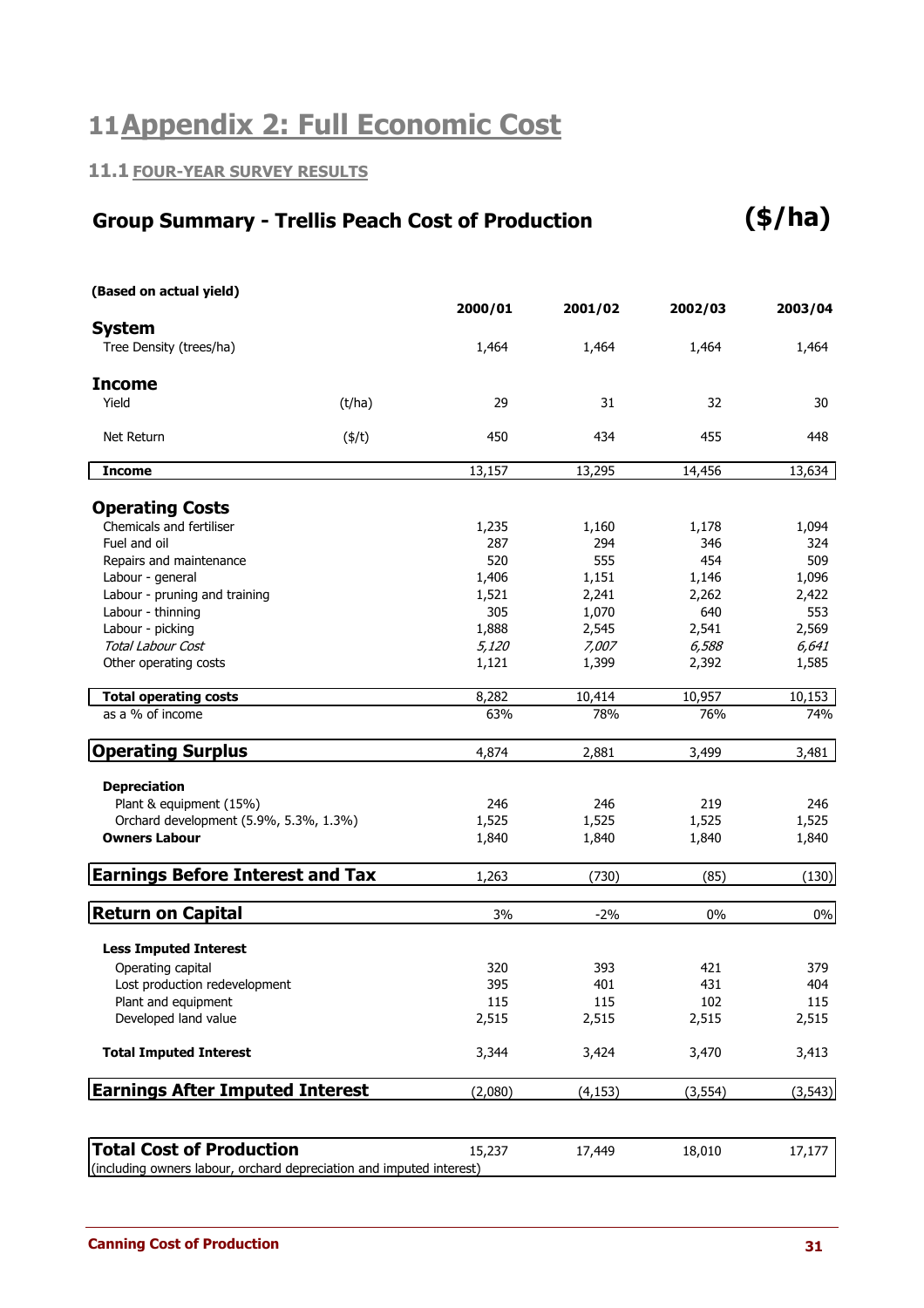### **Group Summary - Trellis Peach Cost of Production**

### **(\$/t)**

| (Based on actual yield)                                              |              |         |         |         |         |
|----------------------------------------------------------------------|--------------|---------|---------|---------|---------|
|                                                                      |              | 2000/01 | 2001/02 | 2002/03 | 2003/04 |
| <b>System</b>                                                        |              |         |         |         |         |
| Tree Density (trees/ha)                                              |              | 1,464   | 1,464   | 1,464   | 1,464   |
| <b>Income</b>                                                        |              |         |         |         |         |
| Yield                                                                | (t/ha)       | 29      | 31      | 32      | 30      |
| Net Return                                                           | $($ \$/t $)$ | 450     | 434     | 455     | 448     |
| <b>Income</b>                                                        |              | 450     | 434     | 455     | 448     |
|                                                                      |              |         |         |         |         |
| <b>Operating Costs</b>                                               |              |         |         |         |         |
| Chemicals and fertiliser                                             |              | 42      | 38      | 37      | 36      |
| Fuel and oil                                                         |              | 10      | 10      | 11      | 11      |
| Repairs and maintenance                                              |              | 18      | 18      | 14      | 17      |
| Labour - general                                                     |              | 48      | 37      | 36      | 36      |
| Labour - pruning and training                                        |              | 52      | 72      | 71      | 80      |
| Labour - thinning                                                    |              | 10      | 35      | 20      | 18      |
| Labour - picking                                                     |              | 65      | 82      | 79      | 85      |
| Total Labour Cost                                                    |              | 175     | 226     | 206     | 218     |
| Other operating costs                                                |              | 38      | 45      | 75      | 52      |
| <b>Total operating costs</b>                                         |              | 284     | 340     | 345     | 334     |
| as a % of income                                                     |              | 63%     | 78%     | 76%     | 74%     |
| <b>Operating Surplus</b>                                             |              | 166     | 94      | 110     | 114     |
| <b>Depreciation</b>                                                  |              |         |         |         |         |
| Plant & equipment (15%)                                              |              | 8       | 8       | 7       | 8       |
| Orchard development (5.9%, 5.3%, 1.3%)                               |              | 52      | 50      | 48      | 50      |
| <b>Owners Labour</b>                                                 |              | 63      | 60      | 58      | 61      |
| <b>Earnings Before Interest and Tax</b>                              |              | 43      | (24)    | (3)     | (5)     |
|                                                                      |              |         |         |         |         |
| <b>Return on Capital</b>                                             |              | 3%      | $-2%$   | 0%      | $0\%$   |
| <b>Less Imputed Interest</b>                                         |              |         |         |         |         |
| Operating capital                                                    |              | 11      | 13      | 13      | 12      |
| Lost production redevelopment                                        |              | 13      | 13      | 14      | 13      |
| Plant and equipment                                                  |              | 4       | 4       | 3       | 4       |
| Developed land value                                                 |              | 86      | 82      | 79      | 83      |
| <b>Total Imputed Interest</b>                                        |              | 114     | 112     | 109     | 112     |
| <b>Earnings After Imputed Interest</b>                               |              | (71)    | (136)   | (112)   | (116)   |
|                                                                      |              |         |         |         |         |
| <b>Total Cost of Production</b>                                      |              | 521     | 570     | 566     | 564     |
| (including owners labour, orchard depreciation and imputed interest) |              |         |         |         |         |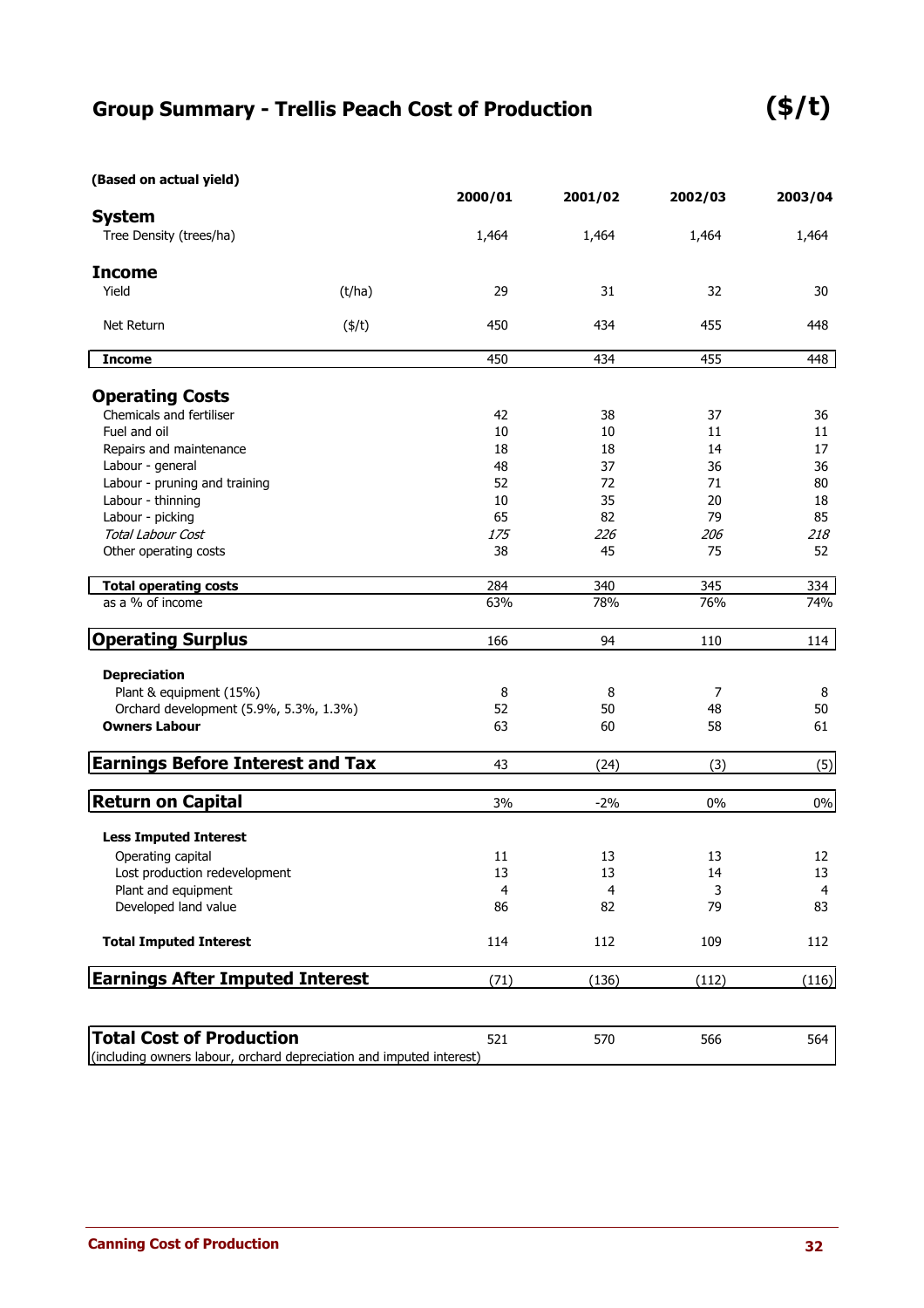### **Group Summary - F/S Peach Cost of Production**

### **(\$/ha)**

| (Based on actual yield)                                              |              |              |              |              |              |
|----------------------------------------------------------------------|--------------|--------------|--------------|--------------|--------------|
|                                                                      |              | 2000/01      | 2001/02      | 2002/03      | 2003/04      |
| <b>System</b>                                                        |              |              |              |              |              |
| Tree Density (trees/ha)                                              |              | 520          | 529          | 536          | 533          |
| <b>Income</b>                                                        |              |              |              |              |              |
| Yield                                                                | (t/ha)       | 32           | 28           | 23           | 19           |
|                                                                      |              |              |              |              |              |
| Net Return                                                           | $($ \$/t $)$ | 450          | 429          | 454          | 448          |
| <b>Income</b>                                                        |              | 14,493       | 12,185       | 10,612       | 8,654        |
|                                                                      |              |              |              |              |              |
| <b>Operating Costs</b>                                               |              |              |              |              |              |
| Chemicals and fertiliser                                             |              | 1,280        | 1,412        | 1,088        | 980          |
| Fuel and oil                                                         |              | 417          | 365<br>477   | 374          | 278          |
| Repairs and maintenance                                              |              | 420<br>897   |              | 439          | 570          |
| Labour - general                                                     |              |              | 1,070        | 989          | 935          |
| Labour - pruning and training                                        |              | 1,505<br>583 | 1,401<br>550 | 1,569<br>720 | 1,492<br>313 |
| Labour - thinning<br>Labour - picking                                |              | 1,726        | 1,531        | 1,635        | 1,202        |
| <b>Total Labour Cost</b>                                             |              | 4,711        | 4,552        | 4,913        | 3,942        |
| Other operating costs                                                |              | 1,051        | 1,156        | 2,039        | 1,532        |
|                                                                      |              |              |              |              |              |
| <b>Total operating costs</b>                                         |              | 7,879        | 7,962        | 8,853        | 7,303        |
| as a % of income                                                     |              | 54%          | 65%          | 83%          | 84%          |
| <b>Operating Surplus</b>                                             |              | 6,614        | 4,223        | 1,759        | 1,351        |
| <b>Depreciation</b>                                                  |              |              |              |              |              |
| Plant & equipment (15%)                                              |              | 224          | 224          | 261          | 245          |
| Orchard development (5.9%, 5.3%, 1.3%)                               |              | 479          | 479          | 479          | 479          |
| <b>Owners Labour</b>                                                 |              | 2,641        | 2,641        | 2,641        | 2,641        |
| <b>Earnings Before Interest and Tax</b>                              |              | 3,270        | 879          | (1,622)      | (2,014)      |
|                                                                      |              |              |              |              |              |
| <b>Return on Capital</b>                                             |              | 16%          | 4%           | $-8%$        | $-10%$       |
| <b>Less Imputed Interest</b>                                         |              |              |              |              |              |
| <b>Operating Capital</b>                                             |              | 308          | 322          | 361          | 305          |
| Lost production redevelopment                                        |              | 580          | 493          | 425          | 345          |
| Plant and equipment                                                  |              | 105          | 101          | 122          | 116          |
| Developed land value                                                 |              | 1,338        | 1,338        | 1,338        | 1,338        |
|                                                                      |              |              |              |              |              |
| <b>Total Imputed Interest</b>                                        |              | 2,330        | 2,254        | 2,245        | 2,104        |
| <b>Earnings After Imputed Interest</b>                               |              | 940          | (1, 375)     | (3,867)      | (4, 117)     |
|                                                                      |              |              |              |              |              |
| <b>Total Cost of Production</b>                                      |              | 13,553       | 13,560       | 14,479       | 12,772       |
| (including owners labour, orchard depreciation and imputed interest) |              |              |              |              |              |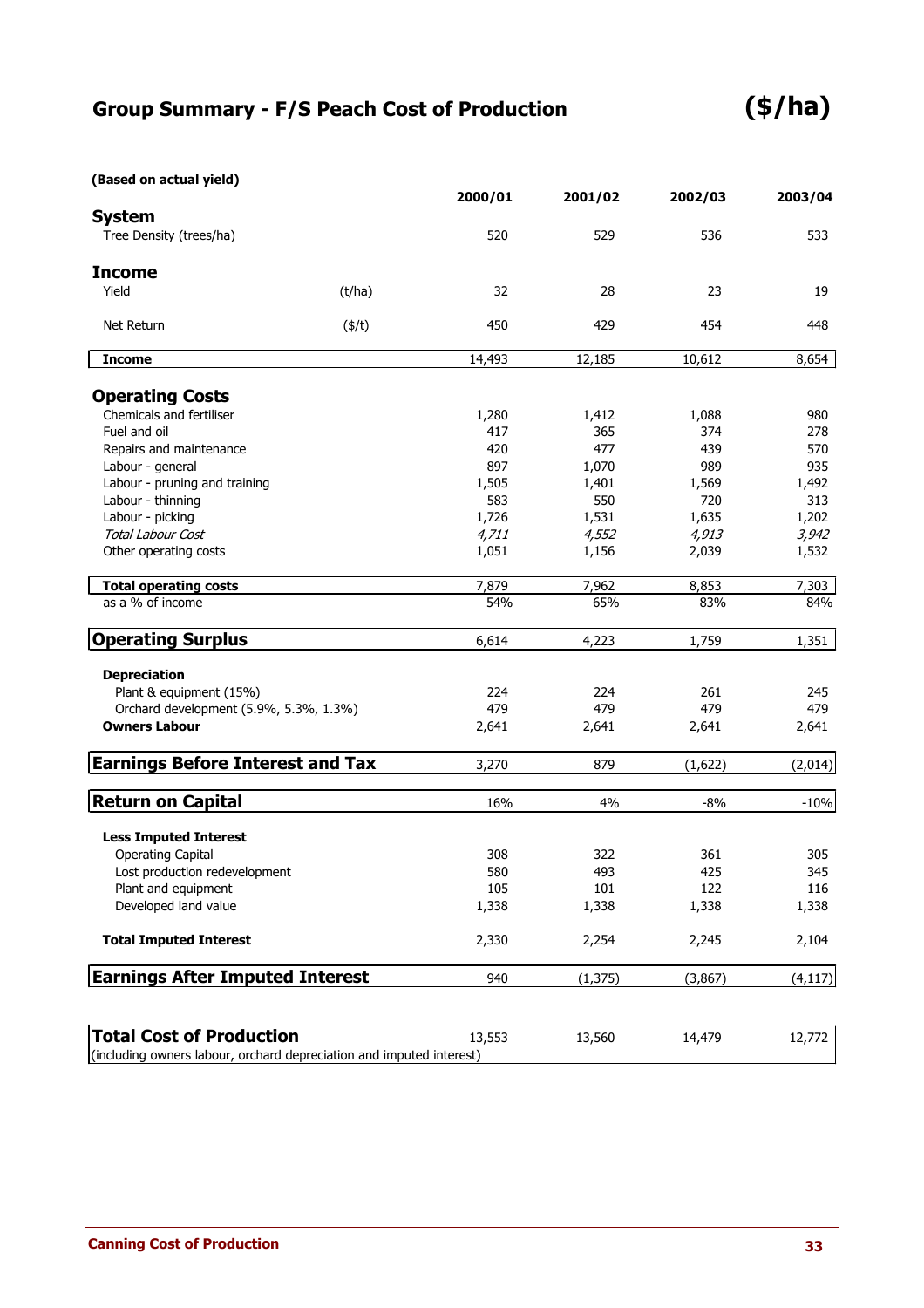### **Group Summary - F/S Peach Cost of Production**

### **(\$/t)**

| (Based on actual yield)                                                                                 |              |         |            |         |         |
|---------------------------------------------------------------------------------------------------------|--------------|---------|------------|---------|---------|
|                                                                                                         |              | 2000/01 | 2001/02    | 2002/03 | 2003/04 |
| <b>System</b><br>Tree Density (trees/ha)                                                                |              | 520     | 529        | 536     | 533     |
| <b>Income</b>                                                                                           |              |         |            |         |         |
| Yield                                                                                                   | (t/ha)       | 32      | 28         | 23      | 19      |
| Net Return                                                                                              | $($ \$/t $)$ | 450     | 429        | 454     | 448     |
| <b>Income</b>                                                                                           |              | 450     | 429        | 454     | 448     |
| <b>Operating Costs</b>                                                                                  |              |         |            |         |         |
| Chemicals and fertiliser                                                                                |              | 40      | 50         | 46      | 51      |
| Fuel and oil                                                                                            |              | 13      | 13         | 16      | 14      |
| Repairs and maintenance                                                                                 |              | 13      | 17         | 19      | 30      |
| Labour - general                                                                                        |              | 28      | 38         | 42      | 48      |
| Labour - pruning and training                                                                           |              | 47      | 49         | 67      | 77      |
| Labour - thinning                                                                                       |              | 18      | 19         | 31      | 16      |
| Labour - picking                                                                                        |              | 54      | 54         | 70      | 62      |
| Total Labour Cost                                                                                       |              | 146     | <i>160</i> | 210     | 204     |
| Other operating costs                                                                                   |              | 33      | 41         | 87      | 79      |
| <b>Total operating costs</b>                                                                            |              | 245     | 280        | 378     | 378     |
| as a % of income                                                                                        |              | 54%     | 65%        | 83%     | 84%     |
| <b>Operating Surplus</b>                                                                                |              | 205     | 149        | 76      | 70      |
| <b>Depreciation</b>                                                                                     |              |         |            |         |         |
| Plant & equipment (15%)                                                                                 |              | 7       | 8          | 11      | 13      |
| Orchard development (5.9%, 5.3%, 1.3%)                                                                  |              | 15      | 17         | 20      | 25      |
| <b>Owners Labour</b>                                                                                    |              | 82      | 93         | 113     | 137     |
| <b>Earnings Before Interest and Tax</b>                                                                 |              | 101     | 31         | (69)    | (105)   |
| <b>Return on Capital</b>                                                                                |              | 16%     | 4%         | $-8%$   | $-10%$  |
| <b>Less Imputed Interest</b>                                                                            |              |         |            |         |         |
| <b>Operating Capital</b>                                                                                |              | 10      | 11         | 15      | 16      |
| Lost production redevelopment                                                                           |              | 18      | $17\,$     | 18      | $18\,$  |
| Plant and equipment                                                                                     |              | 3       | 4          | 5       | 6       |
| Developed land value                                                                                    |              | 42      | 47         | 57      | 69      |
| <b>Total Imputed Interest</b>                                                                           |              | 72      | 79         | 96      | 109     |
| <b>Earnings After Imputed Interest</b>                                                                  |              | 29      | (48)       | (165)   | (213)   |
|                                                                                                         |              |         |            |         |         |
| <b>Total Cost of Production</b><br>(including owners labour, orchard depreciation and imputed interest) |              | 420     | 478        | 619     | 661     |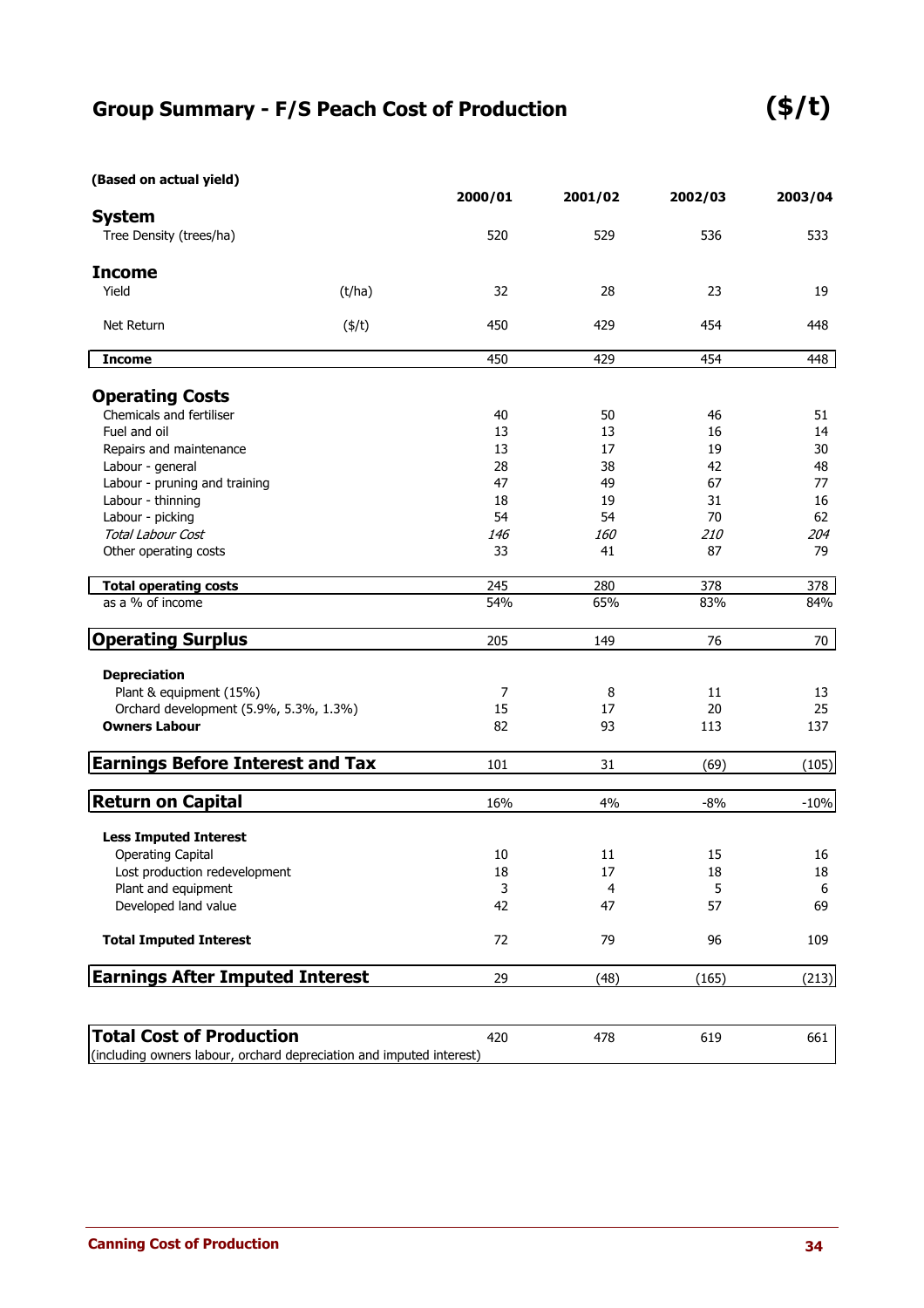### **Group Summary - Pear Cost of Production**

### **(\$/ha)**

| (Based on actual yield)                                              |              |          |          |         |         |
|----------------------------------------------------------------------|--------------|----------|----------|---------|---------|
|                                                                      |              | 2000/01  | 2001/02  | 2002/03 | 2003/04 |
| <b>System</b>                                                        |              |          |          |         |         |
| Tree Density (trees/ha)                                              |              | 290      | 290      | 292     | 311     |
| <b>Income</b>                                                        |              |          |          |         |         |
| Yield                                                                | (t/ha)       | 54       | 55       | 54      | 54      |
| Net Return                                                           | $($ \$/t $)$ | 249      | 257      | 290     | 312     |
| <b>Income</b>                                                        |              | 13,344   | 14,144   | 15,871  | 16,771  |
|                                                                      |              |          |          |         |         |
| <b>Operating Costs</b>                                               |              |          |          |         |         |
| Chemicals and fertiliser                                             |              | 1,290    | 1,073    | 1,057   | 1,118   |
| Fuel and oil                                                         |              | 489      | 421      | 518     | 454     |
| Repairs and maintenance                                              |              | 681      | 723      | 831     | 930     |
| Labour - general                                                     |              | 1,474    | 1,430    | 1,396   | 1,370   |
| Labour - pruning and training                                        |              | 1,398    | 1,567    | 1,570   | 1,436   |
| Labour - thinning                                                    |              |          | 2        |         |         |
| Labour - picking                                                     |              | 3,356    | 3,733    | 3,498   | 3,778   |
| <b>Total Labour Cost</b>                                             |              | 6,228    | 6,732    | 6,463   | 6,585   |
| Other operating costs                                                |              | 1,480    | 1,650    | 2,638   | 2,015   |
| <b>Total operating costs</b>                                         |              | 10,168   | 10,599   | 11,507  | 11,101  |
| as a % of income                                                     |              | 76%      | 75%      | 73%     | 66%     |
| <b>Operating Surplus</b>                                             |              | 3,176    | 3,545    | 4,364   | 5,671   |
| <b>Depreciation</b>                                                  |              |          |          |         |         |
| Plant & equipment (15%)                                              |              | 225      | 225      | 258     | 269     |
| Orchard development (5.9%, 5.3%, 1.3%)                               |              | 97       | 97       | 97      | 97      |
| <b>Owners Labour</b>                                                 |              | 2,397    | 2,397    | 2,397   | 2,397   |
| <b>Earnings Before Interest and Tax</b>                              |              | 457      | 826      | 1,612   | 2,908   |
|                                                                      |              |          |          |         |         |
| <b>Return on Capital</b>                                             |              | 2%       | 4%       | 8%      | 15%     |
| <b>Less Imputed Interest</b>                                         |              |          |          |         |         |
| Operating capital                                                    |              | 341      | 343      | 400     | 366     |
| Lost production redevelopment                                        |              | 263      | 282      | 315     | 335     |
| Plant and equipment                                                  |              | 105      | 105      | 120     | 126     |
| Developed land value                                                 |              | 1,244    | 1,244    | 1,244   | 1,244   |
| <b>Total Imputed Interest</b>                                        |              | 1,953    | 1,974    | 2,080   | 2,070   |
| <b>Earnings After Imputed Interest</b>                               |              | (1, 497) | (1, 149) | (468)   | 837     |
|                                                                      |              |          |          |         |         |
| <b>Total Cost of Production</b>                                      |              | 14,841   | 15,293   | 16,340  | 15,935  |
| (including owners labour, orchard depreciation and imputed interest) |              |          |          |         |         |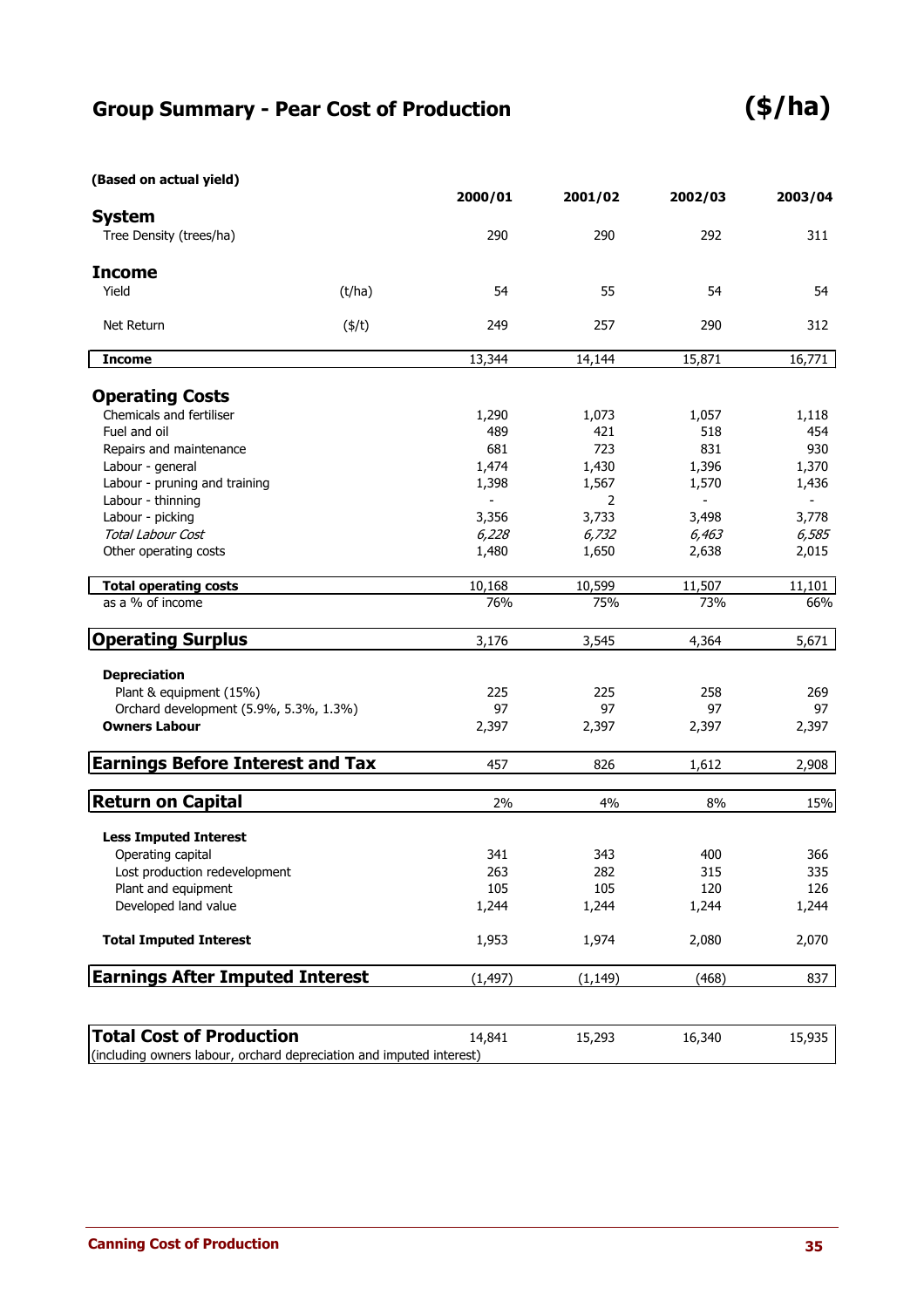### **Group Summary - Pear Cost of Production**

### **(\$/t)**

| (Based on actual yield)                                              |              |         |                |         |                  |
|----------------------------------------------------------------------|--------------|---------|----------------|---------|------------------|
|                                                                      |              | 2000/01 | 2001/02        | 2002/03 | 2003/04          |
| <b>System</b>                                                        |              |         |                |         |                  |
| Tree Density (trees/ha)                                              |              | 290     | 290            | 292     | 311              |
| <b>Income</b>                                                        |              |         |                |         |                  |
| Yield                                                                | (t/ha)       | 54      | 55             | 55      | 54               |
| Net Return                                                           | $($ \$/t $)$ | 249     | 257            | 290     | 312              |
| <b>Income</b>                                                        |              | 249     | 257            | 290     | 312              |
| <b>Operating Costs</b>                                               |              |         |                |         |                  |
| Chemicals and fertiliser                                             |              | 24      | 20             | 19      | 21               |
| Fuel and oil                                                         |              | 9       | 8              | 10      | 8                |
| Repairs and maintenance                                              |              | 13      | 13             | 15      | 17               |
| Labour - general                                                     |              | 28      | 26             | 26      | 25               |
| Labour - pruning and training                                        |              | 26      | 29             | 29      | 27               |
| Labour - thinning                                                    |              |         | 0              |         |                  |
| Labour - picking                                                     |              | 63      | 68             | 64      | 70               |
| <b>Total Labour Cost</b>                                             |              | 116     | 123            | 119     | 122              |
| Other operating costs                                                |              | 28      | 30             | 48      | 37               |
|                                                                      |              |         |                |         |                  |
| <b>Total operating costs</b>                                         |              | 190     | 193            | 211     | 206              |
| as a % of income                                                     |              | 76%     | 75%            | 73%     | 66%              |
| <b>Operating Surplus</b>                                             |              | 59      | 64             | 79      | 106              |
| <b>Depreciation</b>                                                  |              |         |                |         |                  |
| Plant & equipment (15%)                                              |              | 4       | 4              | 5       | 5                |
| Orchard development (5.9%, 5.3%, 1.3%)                               |              | 2       | 2              | 2       | 2                |
| <b>Owners Labour</b>                                                 |              | 45      | 44             | 44      | 45               |
| <b>Earnings Before Interest and Tax</b>                              |              | 9       | 14             | 28      | 54               |
|                                                                      |              |         |                |         |                  |
| <b>Return on Capital</b>                                             |              | 2%      | 4%             | $8\%$   | 15%              |
| <b>Less Imputed Interest</b>                                         |              |         |                |         |                  |
| Operating capital                                                    |              | 6       | 6              | 7       | 7                |
| Lost production redevelopment                                        |              | 5       | 5              | 6       | $\boldsymbol{6}$ |
| Plant and equipment                                                  |              | 2       | $\overline{2}$ | 2       | $\overline{2}$   |
| Developed land value                                                 |              | 23      | 23             | 23      | 23               |
| <b>Total Imputed Interest</b>                                        |              | 36      | 36             | 38      | 39               |
| <b>Earnings After Imputed Interest</b>                               |              | (28)    | (21)           | (9)     | 16               |
|                                                                      |              |         |                |         |                  |
| <b>Total Cost of Production</b>                                      |              | 277     | 278            | 300     | 296              |
| (including owners labour, orchard depreciation and imputed interest) |              |         |                |         |                  |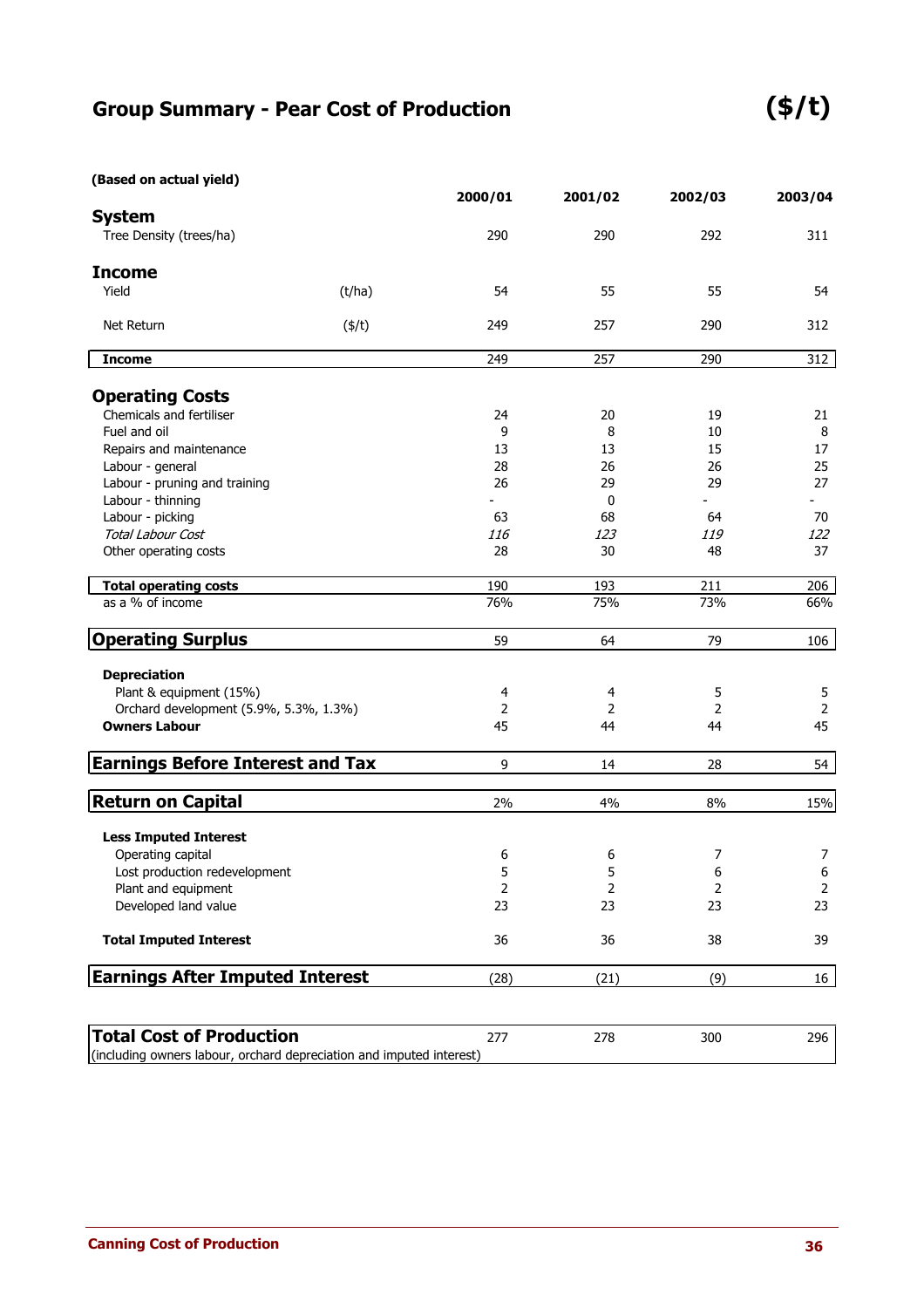#### **11.2 CONCLUSIONS FROM THE STUDY (FULL ECONOMIC COST)**

As previously stated, RMCG's standard methodology for Cost of Production studies includes the full economic costs associated with the subject crop. The ultimate aim of each business is to cover all its costs during each season.

For the study growers, the four-year results indicate that:

- o Trellis peach blocks were unable to meet their full economic costs in any year;
- o Freestanding peach blocks met their full economic costs during one year and have the underlying potential to do so again;
- o Pear blocks effectively met their full economic costs during two years.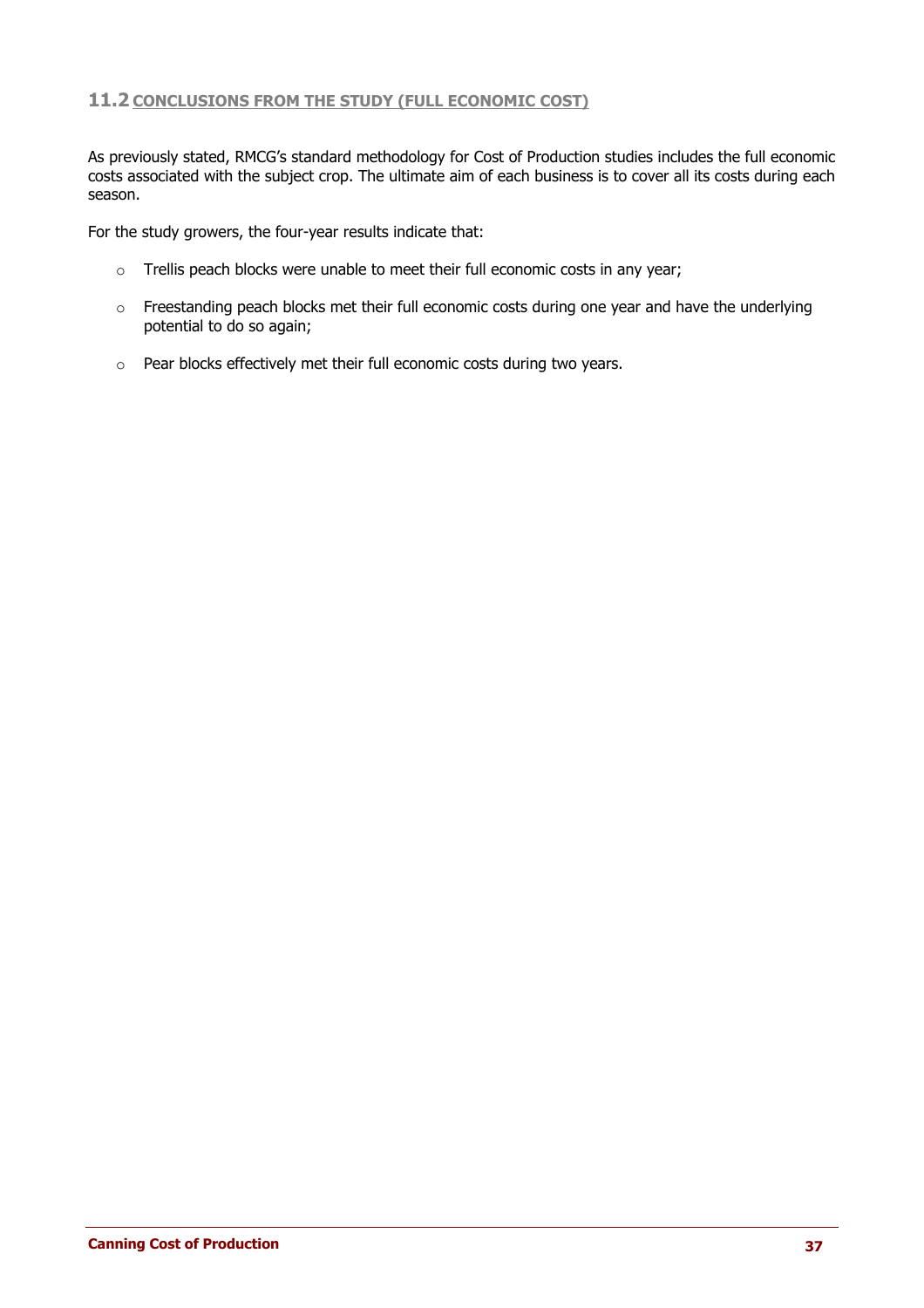### **12Appendix 3: Explanation of Checks**

#### **Orchard System**

Each grower provided information about varieties, area, tree numbers and planting style. Whilst some orchards could be considered to have recognised high-density planting systems for peaches, the majority have adapted trellis systems that suit their growing and financial requirements. The highest and lowest densities in 2000/2001 for each category of fruit were as follows:

| Trees/ha             | <b>Highest</b><br><b>Density</b> | Lowest<br><b>Density</b> | Average<br><b>Density</b> | <b>Census</b><br>Average |
|----------------------|----------------------------------|--------------------------|---------------------------|--------------------------|
|                      |                                  |                          |                           |                          |
| Trellis peaches      | 1,982                            | 912                      | 1,451                     | 1,382                    |
| Freestanding peaches | 695                              | 250                      | 539                       | 431                      |
| Pears                | 341                              | 247                      | 290                       | 327                      |

This means that capital costs for this study are likely to be slightly higher than regional figures. Also, time to full bearing may be lower or income higher, when compared to the regional industry.

#### **Equivalent Yield (Calculation)**

Equivalent yield is calculated from the actual yield figure whilst allowing for currently immature plantings, and declining final yields towards the end of tree life in the case of canning peaches. The steering committee agreed indicative degrees of maturity through each year of tree-life.

Based on the planting configurations of the orchards surveyed and five years of harvest records, the average mature yields derived for the study (taking seasonal variation into account) are trellis peaches, 39 t/ha; freestanding peaches, 34 t/ha; and pears, 55 t/ha. It is not known if this is higher or lower compared to the regional industry. Note that equivalent results from the study were higher than this in some cases, reflecting higher yields in the two years surveyed, and higher densities of very young plantings.

#### **Equivalent Yield (Sensitivity)**

Our methodology is affected very significantly by the assumptions used to calculate equivalent yield. The inclusion of equivalent yield over four years of the study may provide an enhanced understanding of the main factors underpinning the industry. An expanded sample size would also confirm whether the assumptions used on orchard replanting rates are appropriate.

#### **Price Received**

Each grower provided information that identified the number of tonnes delivered to the canneries and the total sum paid for all grades. Therefore, the resulting average price paid per tonne delivered includes quality incentives and disincentives.

#### **Operating Costs**

Enterprise operating costs were recorded from each grower's financial records, with adjustments being made to exclude expenditure of a capital nature, and personal expenditure. In the main, the existing accounting systems managed this information well and growers were confidently able to provide explanations as requested.

Estimating most operating expenses was straightforward but wages costs, in particular, generally required further analysis, and management accounting data was used where appropriate. It should be noted that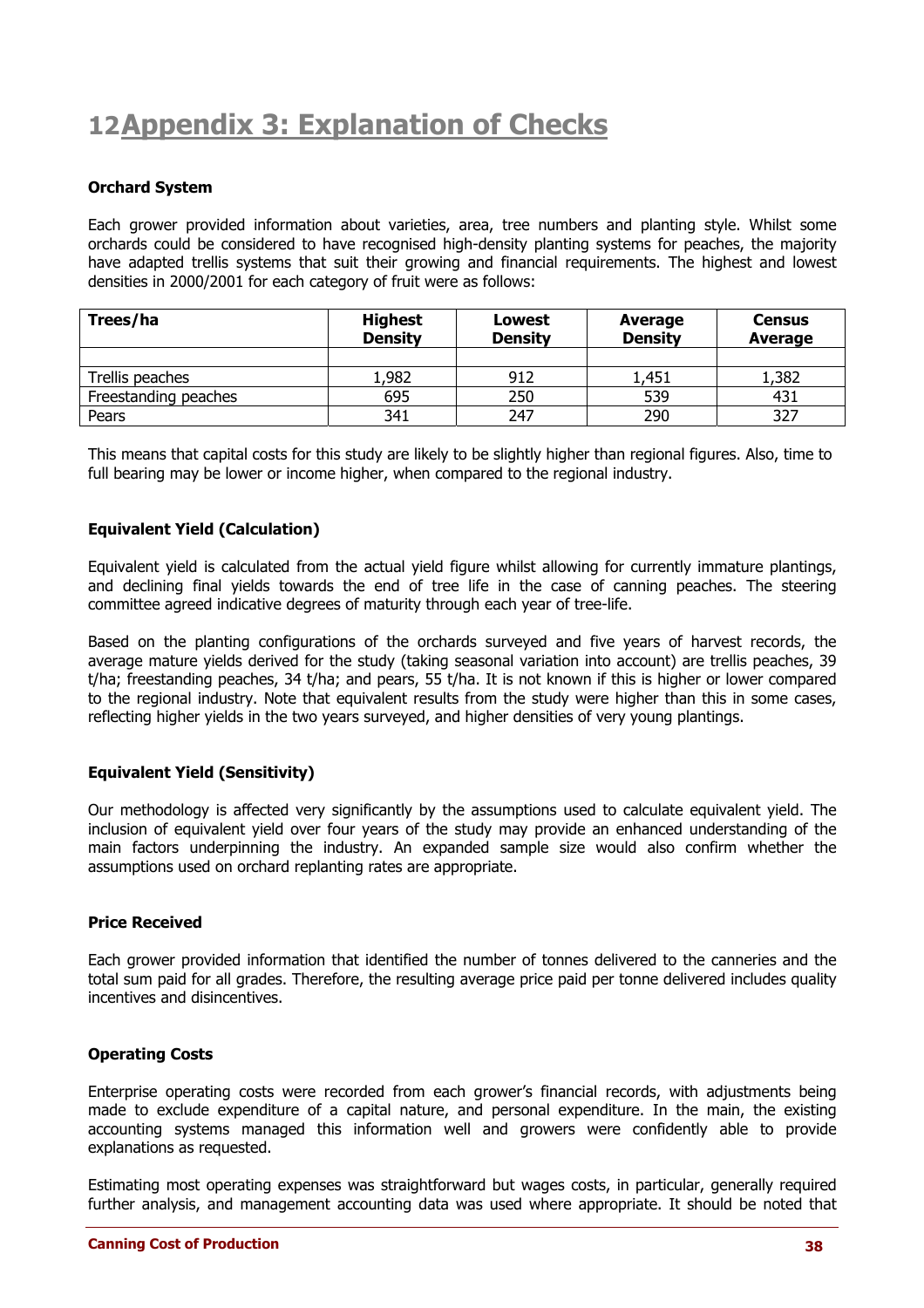staff classified as general labour also performed pruning, thinning and picking tasks. In these cases, general wage costs were allocated to those specific tasks first, with the balance being allocated to general labour.

#### **Capital Costs**

The capital required to grow fruit is comprised of:

- o Operating capital (ie overdraft to fund operating costs)
- $\circ$  Value of lost production when replacing old, producing, trees with young, non-bearing, trees.
- o Value of orchard equipment
- o Value of total development, including land

In this study the same imputed interest rates were applied regardless of debt position.

We applied an overdraft interest rate of 10% to the operating capital, and a core debt rate of 7% for other categories, except for the value of lost production, which is based on a proportion of income. Interest figures are based on an average interest charge obtained from National Australia Bank, possibly the largest lender to the industry. Growers' actual rates would vary from these assumptions.

#### **Orchard Equipment**

As agreed by the steering committee, the value of plant and equipment is based on written-down value, with the total equipment value being allocated to the study varieties on a per hectare basis.

Annual depreciation cost was applied at the rate of 15% of written-down value.

#### **Development Capital Cost**

In general, growers were not aware of their total block development costs. This applied particularly to pear blocks (there had been very few new plantings), but also to peach varieties. Some growers, however, had comprehensive data on development costs and these were used as a template by which to assess the specific costs for each grower.

The highest and lowest development costs for each category of fruit were as follows:

| \$/ha                | <b>Highest Cost</b> | <b>Lowest Cost</b> | <b>Average Cost</b> |
|----------------------|---------------------|--------------------|---------------------|
|                      |                     |                    |                     |
| Trellis peaches      | 31,660              | 15,042             | 25,714              |
| Freestanding peaches | 11,130              | 6,150              | 9,312               |
| Pears                | 9,945               | 5,785              | 7,839               |

In addition, a land value of \$10,000/ha was added to provide the total developed land value.

Annual depreciation of the developed cost was spread over the potential commercial life of the trees. Following discussion with growers, the study assumes that Williams' trees have an effective commercial life of 80 years. The applied depreciation rates are trellis peaches, 5.9% (17 years); freestanding peaches, 5.3% (19 years); and pears, 1.25% (80 years).